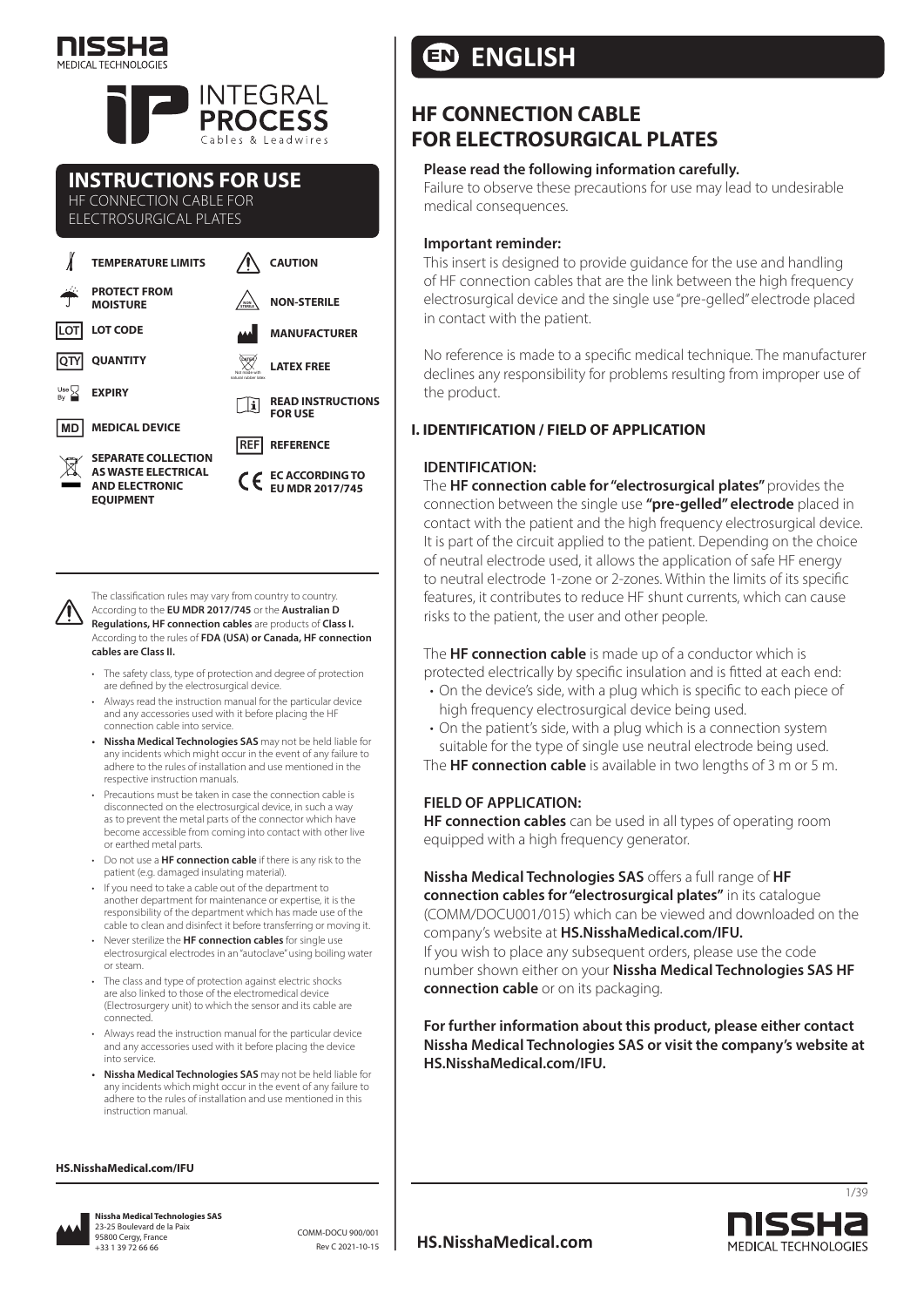## EN **ENGLISH**

#### **II. STORAGE / PACKAGING**

#### **STORAGE:**

The storage conditions for **HF connection cables** are as follows

**• Ambient temperature: +10 to +50 °C (+50 to +122 °F)**

#### **PACKAGING:**

**Nissha Medical Technologies SAS HF connection cables** are packaged individually.

When it is not in use, the **Nissha Medical Technologies SAS HF connection cables** must be stored in its original packaging in order to prevent any damage which might reduce its service life, performances and/or safety level.

## **III. PERFORMANCES / RELIABILITY / SAFETY / COMPATIBILITY / MECHANICAL and ELECTRICAL INTEGRITY / ALLERGICITY**

### **PERFORMANCES / RELIABILITY:**

In order to ensure that the **HF connection cable** offers good resistance to traction and flexion, and to avoid untimely high frequency leakage currents as far as possible, **Nissha Medical Technologies SAS** uses materials and a manufacturing techniques which are both of high quality.

The molded connectors are fitted with soft inserts designed to minimize the risk of the cable breaking. **Nissha Medical Technologies SAS HF connection cables** are inspected both during and at the end of the manufacturing process according to technical protocols drawn up in line with current standards and directives on this type of product.

The final results of the tests carried out on a group of representative **HF connecting cables** have been confirmed by an accredited Laboratory.

(LNE technical report no. 5351010.)

They have also undergone clinical testing and assessments

#### **SAFETY:**

**HF connection cables** are designed and manufactured in accordance with the general and special specifications of the relevant current European, National and/or international standards:

> (National, European and International Standards NF EN IEC 60601-1/NF EN IEC 60601-2-2) (American standard AAMI HF18)

**Nissha Medical Technologies SAS HF connection cables** are part of the **"applied part"** to the patient as defined by the **IEC 60601-1 International safety standard.**

The **HF connection cable's** safety class, type of **protection (BF, CF, etc.) and degree of protection** against electric shocks are closely linked to those of the electromedical device to which it is connected.

Please always read the instruction leaflet for the electromedical device before using the **HF connecting cable** for electrosurgical plates.

**HF connection cables** are fitted with retractable tube connectors thus offering complete safety. There are no metal parts which can be in contact with the user during handling.

**HF connection cables** are designed to withstand repeated defibrillation shocks, disinfection and sterilization cycles. They have no accessible metal parts on the patient's side.

High and low frequency leakage currents, measured in accordance with the recommendations of the current standards which are applicable to this product, are below the authorized values.

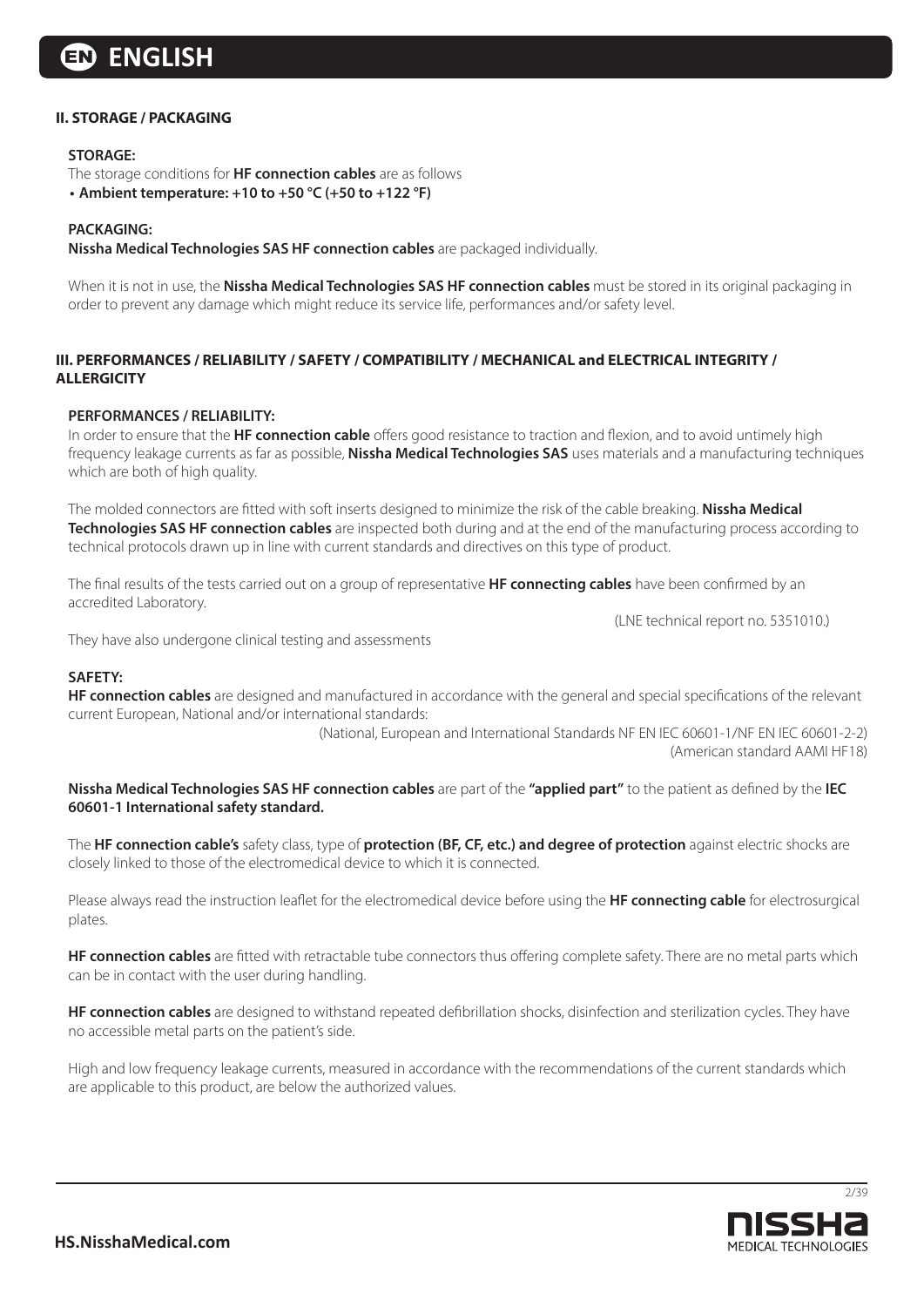## EN **ENGLISH**

### **WARNING:**

**The safety class, type of protection and degree of protection are defined by the electrosurgical device. Always read the instruction manual for the particular device and any accessories used with it before placing the HF connection cable into service.** 



**Nissha Medical Technologies SAS may not be held liable for any incidents which might occur in the event of any failure to adhere to the rules of installation and use mentioned in the respective instruction manuals.** 

**Precautions must be taken in case the connection cable is disconnected on the electrosurgical device, in such a way as to prevent the metal parts of the connector which have become accessible from coming into contact with other live or earthed metal parts.**

### **COMPATIBILITY:**

On the company's website (HS.NisshaMedical.com), **Nissha Medical Technologies SAS** offers its customers a downloadable document including information on the device's compatibility along with technical details about it.

### **MECHANICAL & ELECTRICAL INTEGRITY:**

In order to ensure that the HF connection cables (conductors, connectors, cable, etc.) offer good mechanical resistance to traction and to flexion and to reduce the risk of damage during use, **Nissha Medical Technologies SAS** has used materials offering high quality and excellent reliability. The moulded or assembled connectors are fitted with soft inserts designed to minimise the risk of the cable breaking at this point.

The service life of the HF connection cable depends on a large number of parameters. e.g.

- How many times it is used
- Adherence to preventive maintenance
- Being kept in a good state of hygiene

A regular visual and electrical inspection of the HF connection cable will determine whether or not it needs to be replaced. (See preventive maintenance)

#### **The class and type of protection (BF, CF) against electrical shocks are defined by the type of electromedical device to which the Nissha Medical Technologies SAS ECG cable is connected to.**

#### **ALLERGICITY:**

The insulating materials used to manufacture **Nissha Medical Technologies SAS HF connection cables** have been subjected to allergicity tests. These tests have not shown the presence of any products which might develop an intolerable allergic reaction.

#### **INSTALLATION:**

Please follow the instructions below for an appropriate installation of the HF connection cable for "monopolar surgical instruments":

(See also the instruction manual for the particular electrosurgical device and any other appliances being used)

- First of all connect the HF connection cable to the high frequency current electrosurgical device.
- Place "the single use neutral electrode" onto the patient at the appropriate location for the chosen application.
- As far as possible avoid any direct contact between the HF connection cable and the patient

Example of plug types on the electrosurgical device' side:



Example of plug types on the electrosurgical device' side:



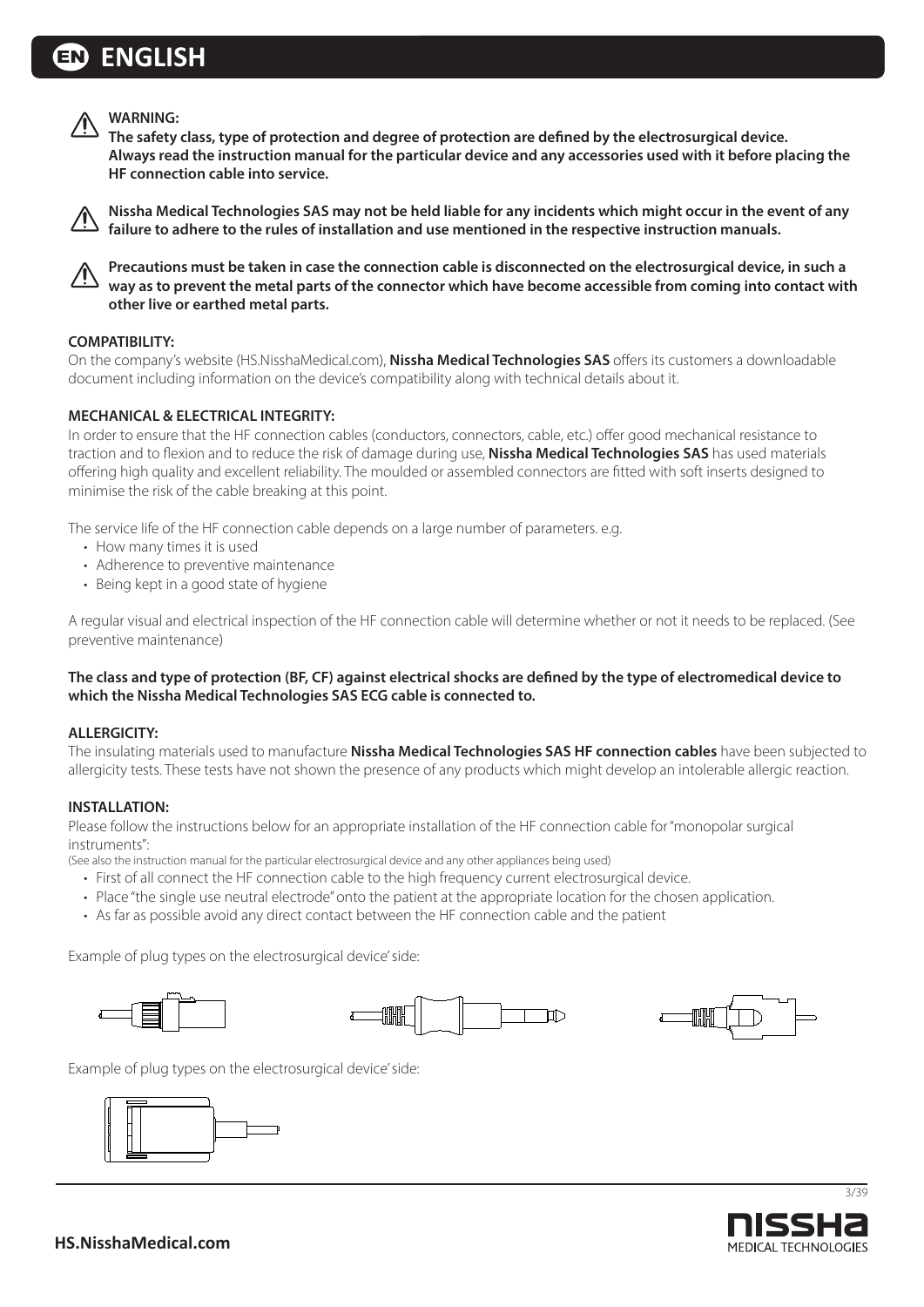## **HOW TO USE:**

#### **GENERAL CONDITIONS:**

The conditions for using the **Nissha Medical Technologies SAS HF connection cables** are as follows:

• Ambient temperature:  $+10$  to  $+40^{\circ}$ C (+50 to  $+104^{\circ}$ F)

### **SPECIAL CONDITIONS:**

**• Do not use a HF connection cable if there is any risk to the patient (e.g. damaged insulating material).**

#### **PREVENTIVE MAINTENANCE:**

- Make sure that the insulating materials (protective sheath on the connecting cable) have not suffered any mechanical damage.
	- Check the electrical continuity of the conductors (at least once per month). (Contact Nissha Medical Technologies SAS to find out about the tester best suited to your own needs) (Proper safety when using the connecting cable requires systematic inspections to be carried out least once per month or more, depending upon the frequency of use, disinfection or sterilisation.)
	- Visual inspection (appearance of the insulating materials, the connectors' contact pins, etc.)
	- Verification of the mechanical integrity of the connectors
	- Check on the electrical continuity of the conductors
	- Verification that the markings have remained properly in place.

#### **WARNING:**

**• If you need to take a cable out of the department to another department for maintenance or expertise, it is the responsibility of the department which has made use of the cable to clean and disinfect it before transferring or moving it.**

#### **CORRECTIVE MAINTENANCE:**

**• There is no corrective maintenance for this product. If it is damaged it must be discarded immediately.**

When using the **Nissha Medical Technologies SAS HF connection cables** in departments where a level of sterility must be adhered to, you must proceed to use the cleaning and/or disinfection methods described below:

## **RE-PROCESSING INSTRUCTIONS OF HF connections CABLES (Acc. to EN ISO 17664:2004)**

| Manufactured by: Nissha Medical<br>Technologies SAS | Method:                                                                                                                                                                                                       | Symbol:                                                                                 |
|-----------------------------------------------------|---------------------------------------------------------------------------------------------------------------------------------------------------------------------------------------------------------------|-----------------------------------------------------------------------------------------|
| <b>Device(s): HF</b> connection cable               |                                                                                                                                                                                                               |                                                                                         |
| <b>CAUTION</b>                                      | When cleaning or disinfecting the cables the plugs at the ends of the cables may become<br>immersed in a liquid. Take care to dry those ends very carefully in order to avoid any elec-<br>trical problem.    |                                                                                         |
| <b>Re-processing limits</b>                         | Nissha Medical Technologies SAS HF Connection Cables are designed to support repet-<br>itive defibrillation shocks and cleaning and disinfection cycles. Any misuse of the cable<br>may shorten its life time |                                                                                         |
| <b>INSTRUCTIONS</b>                                 |                                                                                                                                                                                                               |                                                                                         |
| In the place of use                                 | Remove any stains or dirt, particurlary of organic origine, before threy dry by cleaning<br>the cable with a disposable soft cloth soaked in a warm soapy water or non aggressive<br>detergent.               |                                                                                         |
| <b>Isolation and transportation</b>                 | contamination do this on the spot.                                                                                                                                                                            | Remember always to reprocess the devices as soon as possible after use and to avoid any |
| <b>Cleaning preparation</b>                         | No specific requirement.                                                                                                                                                                                      |                                                                                         |



 $1/3C$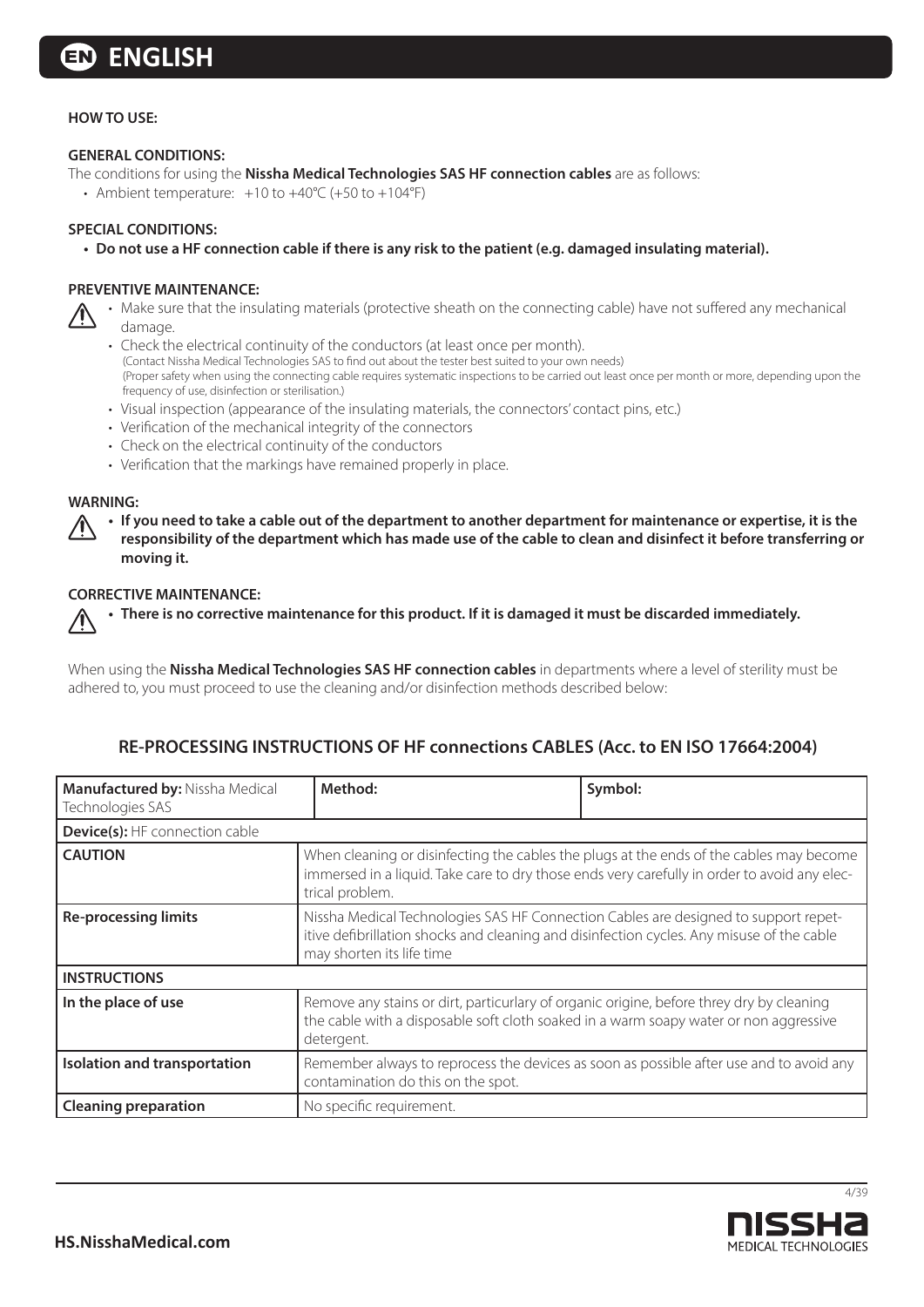## EN **ENGLISH**

| <b>Manual cleaning</b>                  | • Clean the Nissha Medical Technologies SAS HF Connection Cables (including the con-<br>nector) with a cloth soaked in soapy warm water                                                                                                                                                                                                                                                                                                                                   |
|-----------------------------------------|---------------------------------------------------------------------------------------------------------------------------------------------------------------------------------------------------------------------------------------------------------------------------------------------------------------------------------------------------------------------------------------------------------------------------------------------------------------------------|
| <b>Manual Disinfection</b>              | (Taken from the study by the ANIOS Laboratory, no. 6416.94/0387)<br>• Fill a dip tank with a 0.5% HEXANIOS G+R solution<br>• Partially immerse the cable keeping the ends dry in order to avoid any electrical prob-<br>lems on the connectors<br>• Allow a contact time of 15 minutes<br>• Rinse the cable<br>Dry the cable with absorbent paper<br>• During the immersion rub the ends of the cable using a LINGET ANIOS wipe.<br>(Replace the solution every 48 hours) |
| <b>Drying after manual disinfection</b> | Dry the cable with absorbent paper                                                                                                                                                                                                                                                                                                                                                                                                                                        |
| <b>Automatic cleaning</b>               | Not allowed                                                                                                                                                                                                                                                                                                                                                                                                                                                               |
| Maintenance, control and tests          | Please check visually that the cable is in working order                                                                                                                                                                                                                                                                                                                                                                                                                  |
| Conditionnement                         | Please follow the standard protocol of packaging of your institution before sterilization.                                                                                                                                                                                                                                                                                                                                                                                |
| <b>Sterilization</b>                    | Process A:<br>• Sterilization time: 22 hours including 20 hours of gas exposure.<br>• Sterilizing agent: Carbon Dioxide + Ethylene Oxide (80/20%)<br>· Initial vacuum: - 70 kPa<br>• Relative humidity: $> 60\%$<br>• Temperature: 50 °C<br>· Ethylene oxide concentration: 530 g/m3<br>· Pressure: 120 kPa<br>· Final vacuum: - 70 kPa<br>• Rinsing                                                                                                                      |
| Preservation                            | Please read the conditions of storage in this document                                                                                                                                                                                                                                                                                                                                                                                                                    |

| Complementary information | The above methods have been validated and are strongly advisable. Particularly we would<br>advise you to strongly use the recommended or equivalent products above and not to ex-<br>ceed the indicated time of application or immersion; otherwise the life time of the cables<br>might be reduced. |
|---------------------------|------------------------------------------------------------------------------------------------------------------------------------------------------------------------------------------------------------------------------------------------------------------------------------------------------|
| Contact the manufacturer  | See below or visit the web site HS.NisshaMedical.com                                                                                                                                                                                                                                                 |

### **V. GUARANTEE / LIABILITY**

Any unused HF connection cable kept in its original packaging and which has not suffered any visible damage is guaranteed by Nissha Medical Technologies SAS for one year.

Nissha Medical Technologies SAS guarantees the device's conformity to the specifications of the current safety and performance standards applicable to it.

### **PLEASE NOTE:**

- **• The class and type of protection against electric shocks are also linked to those of the electromedical device (Electrosurgery unit) to which the sensor and its cable are connected.**
- **• Always read the instruction manual for the particular device and any accessories used with it before placing the device into service.**
- **• Nissha Medical Technologies SAS may not be held liable for any incidents which might occur in the event of any failure to adhere to the rules of installation and use mentioned in this instruction manual.**

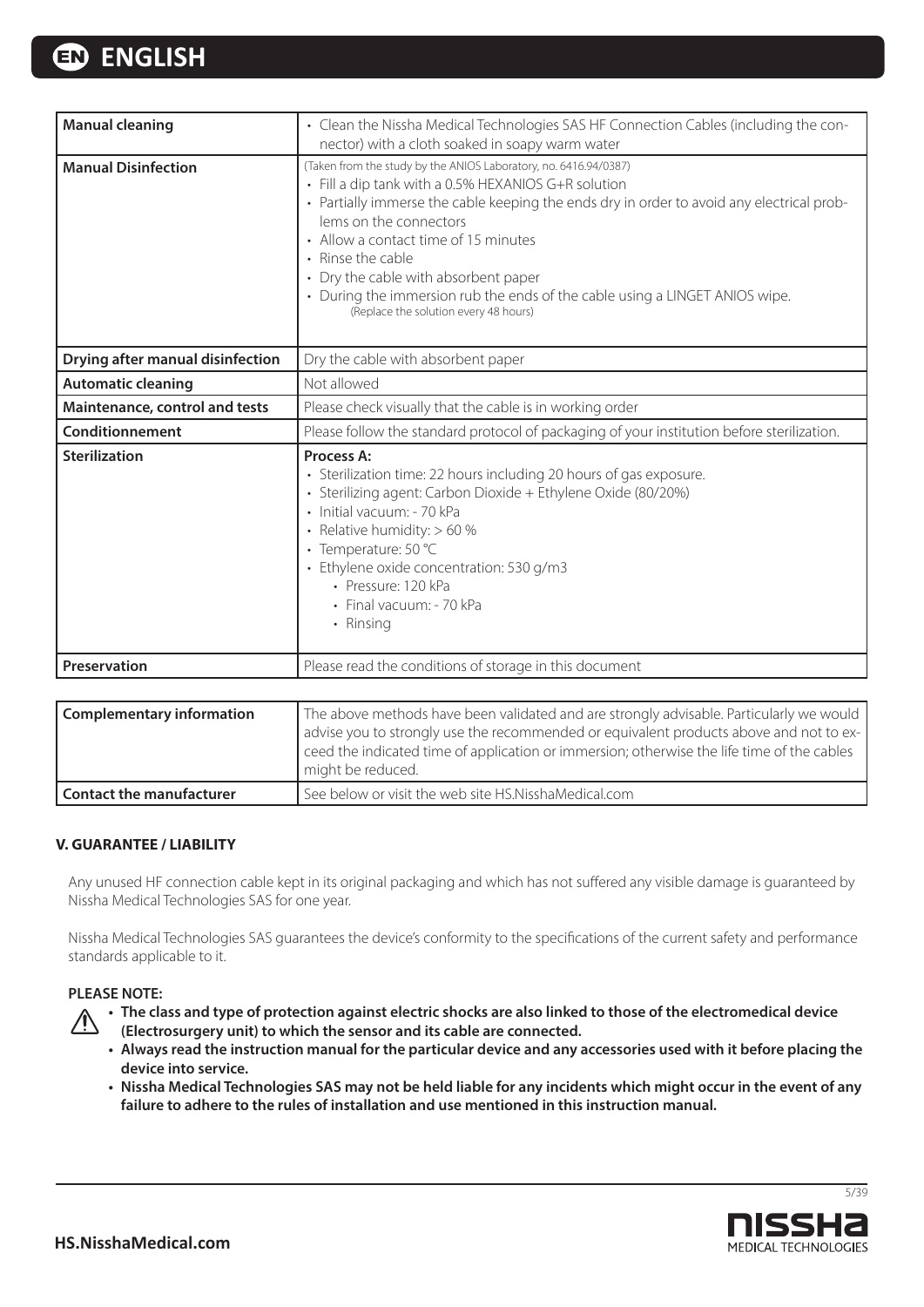



## **MODE D'EMPLOI**

CÂBLE DE RACCORDEMENT HF POUR « PLAQUES ÉLECTROCHIRURGICALES » (ÉLECTRODE INDIFFÉRENTE À USAGE UNIQUE)



Les règles de classification varient suivant les pays. Ainsi selon la Règlement européen MDR 2017/745 (Annexe VIII) ou la "MD Regulations" australienne et de par sa destination, les câbles de plaque sont de classe I. Selon les règles de la FDA (USA) ou du Canada ils sont de classe II

- La classe de sécurité, le type de protection et le degré de protection sont définis par l'appareil d'électrochirurgie.
- Consulter le mode d'emploi de l'appareil concerné et des accessoires annexes avant toute mise en service du câble de raccordement HF.
- NISSHA MEDICAL TECHNOLOGIES SAS ne peut être tenu responsable d'incidents survenant en cas de non respect des règles d'installation et d'utilisation mentionnées dans les modes d'emploi.
- Des précautions doivent être prises en cas de déconnexion du câble de raccordement HF, côté appareil d'électrochirurgie, de manière à éviter que les parties métalliques accessibles du connecteur puissent entrer en contact avec d'autres parties métalliques sous tension ou connectées à la terre.
- En cas de transfert d'un câble hors du service dans un autre service ou pour maintenance ou expertise, il est de la responsabilité du service utilisateur de nettoyer et désinfecter le produit avant de l'expédier ou de le transférer.
- Ces câbles ne supportent pas le passage en autoclave • NISSHA MEDICAL TECHNOLOGIES SAS met à la disposition de sa clientèle, sur son site internet ( nisshamedical.com ), un document téléchargeable comportant des informations sur la compatibilité du dispositif ainsi que des renseignements techniques le concernant.

#### **HS.NisshaMedical.com/IFU**



**Nissha Medical Technologies SAS** 23-25 Boulevard de la Paix 95800 Cergy, France +33 1 39 72 66 66

COMM-DOCU 900/001 Rev C 2021-10-15

## FR **FRANÇAIS**

## **CÂBLE DE RACCORDEMENT HF POUR « PLAQUES ÉLECTROCHIRURGICALES » (ÉLECTRODE INDIFFÉRENTE À USAGE UNIQUE)**

#### **Prière de lire attentivement les informations suivantes**

L'inobservation des précautions d'emploi pourrait avoir des conséquences néfastes pour le patient.

#### **Remarque importante:**

Ce document fournit une aide à l'utilisation des câbles de plaque pour appareils d'électrochirurgie monopolaire. Il n'y est pas fait référence à une technique médicale particulière. Le fabricant décline toute responsabilité pour tout problème résultant d'une mauvaise utilisation du dispositif.

#### **I – IDENTIFICATION / DOMAINE D'APPLICATION**

#### **IDENTIFICATION :**

Le **câble de raccordement HF pour « plaques électrochirurgicales»**  assure la connexion entre **l'électrode indifférente** ''pré gélifiée'' à **usage unique** placée en contact efficace avec le patient et l'appareil d'électrochirurgie à haute fréquence. Il fait partie intégrante du circuit appliqué au patient. Lié au choix du type d'électrode indifférente utilisé, il autorise l'application de l'énergie HF en simple sécurité (électrode indifférente 1 zone) ou double sécurité (électrode indifférente 2 zones). Il contribue, dans les limites de sa spécificité, à la diminution de courants dérivés HF, source de risques pour le patient, l'utilisateur et d'autres personnes.

Il se compose d'un câble à deux conducteurs équipé à chacune de ses extrémités :

- Côté appareil d'une fiche spécifique à chaque appareil.
- Côté électrode d'un système de connexion adapté au type d'électrode neutre à usage unique utilisé.

Les câbles de liaison sont disponibles en deux longueurs : 3m et 5m.

#### **DOMAINE D'APPLICATION :**

Les **câbles de raccordement HF** sont utilisables en tout type de salle de chirurgie équipée d'un générateur Haute Fréquence.

**NISSHA MEDICAL TECHNOLOGIES SAS** propose une gamme complète de **câbles de raccordement HF pour « plaques électrochirurgicales à usage unique »** dans son catalogue (COMM/ DOCU001/023) consultable et téléchargeable sur son site Internet : nisshamedical.com

Pour votre commande ultérieure, utilisez le numéro de code figurant sur votre **câble de raccordement HF NISSHA MEDICAL TECHNOLOGIES SAS** ou sur son emballage.

Pour complément d'informations sur ce produit, contacter **NISSHA MEDICAL TECHNOLOGIES SAS** ou consulter son site Internet : nisshamedical.com



6/39

**HS.NisshaMedical.com**

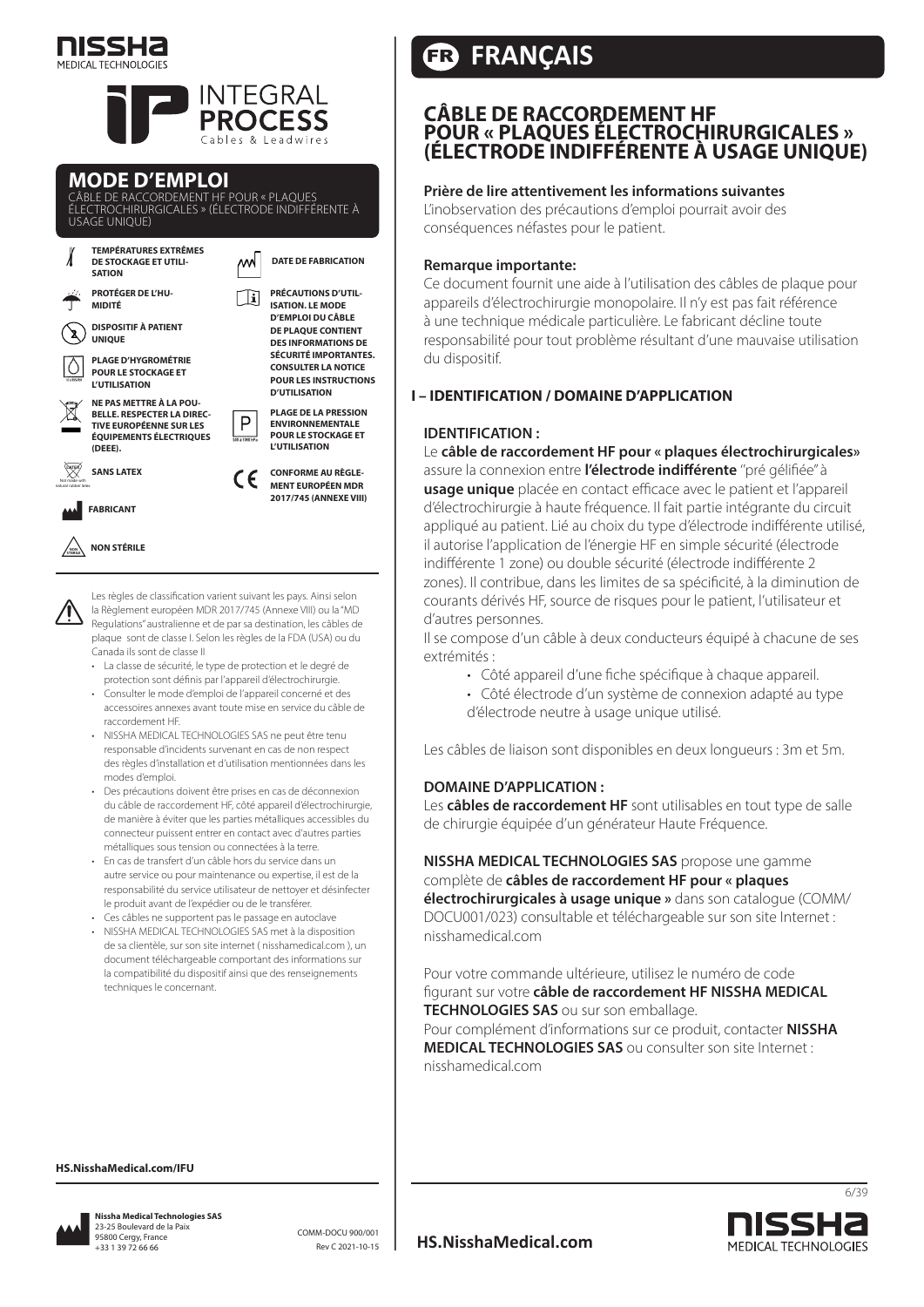## **II – STOCKAGE / CONDITIONNEMENT / SYMBOLES**

**STOCKAGE :**

Les conditions de stockage des **câbles de raccordement HF** sont les suivantes :

- Température ambiante : -40 à +70 °C
- Humidité relative : 10 à 95 % (sans condensation)
- Pression atmosphérique : 500 à 1060 hPa

### **CONDITIONNEMENT :**

Les **câbles de raccordement HF** sont conditionnés unitairement.

Un **câble de raccordement HF**, en attente d'utilisation, doit être stocké dans son emballage d'origine afin d'éviter toute détérioration intempestive susceptible de diminuer sa durée de vie, ses performances et/ou son niveau de sécurité.

#### **III – PERFORMANCES / FIABILITE / SECURITE / COMPATIBILITE / INTEGRITE MECANIQUE / SYMBOLES / ALLERGICITE PERFORMANCES / FIABILITE :**

Pour assurer une bonne résistance du câble de liaison à la traction, à la flexion et diminuer les courants de fuite haute fréquence, **NISSHA MEDICAL TECHNOLOGIES SAS** utilise des matériaux de haute qualité.

Les **câbles de raccordement HF NISSHA MEDICAL TECHNOLOGIES SAS** sont contrôlés en cours et en fin de fabrication selon des protocoles techniques établis conformément aux normes et directives actuellement en vigueur les concernant. Le résultat final des essais pratiqués sur un groupe de câbles de raccordement HF représentatifs a été confirmé par un Laboratoire agréé.

(Rapport technique du LNE n°5351010.)

Ils ont également fait l'objet d'essais et d'appréciation cliniques.

#### **SECURITE :**

Les **câbles de raccordement HF NISSHA MEDICAL TECHNOLOGIES SAS** sont conçus et réalisés conformément aux spécifications générales et particulières des normes internationales, européennes et/ou nationales les concernant et actuellement en vigueur : (Normes Internationale IEC 60601-1 & IEC 60601-2-2)

(Norme américaine AAMI HF 18)

Les **câbles de raccordement HF NISSHA MEDICAL TECHNOLOGIES SAS** font partie de la « partie appliquée » au patient telle que définie par la norme internationale de sécurité CEI 60601-1.

La classe de sécurité, le type de protection (BF, CF), le degré de protection contre les chocs électriques du **câble de raccordement HF** sont intimement liés à ceux de l'appareil électro médical sur lequel il est connecté.

#### **Consulter la notice d'instructions de l'appareil électro médical avant toute mise en application du câble de raccordement HF.**

La prise « d'électrode neutre monopolaire à usage unique » est munie d'un système d'accrochage évitant au maximum le risque de déconnexion involontaire de l'électrode.

Les **câbles de raccordement HF NISSHA MEDICAL TECHNOLOGIES SAS** sont conçus pour supporter des chocs de défibrillation et de cycles de désinfection et de stérilisation répétés. Ils ne possèdent aucune partie métallique accessible, côté patient.

Les courants de fuite haute et basse fréquence, mesurés conformément aux recommandations des normes actuellement en vigueur et applicables à ce produit, ont des valeurs inférieures à celles autorisées.

(Normes IEC 60601-1/IEC 60601-2-2/AAMI HF18)

## **ATTENTION :**

**La classe de sécurité, le type de protection et le degré de protection sont définis par l'appareil d'électrochirurgie. Consulter le mode d'emploi de l'appareil concerné et des accessoires annexes avant toute mise en service du câble de raccordement HF.**

**NISSHA MEDICAL TECHNOLOGIES SAS ne peut être tenu responsable d'incidents survenant en cas de non respect des règles d'installation et d'utilisation mentionnées dans les modes d'emploi.**

**Des précautions doivent être prises en cas de déconnexion du câble de raccordement HF, côté appareil** 

**d'électrochirurgie, de manière à éviter que les parties métalliques accessibles du connecteur puissent entrer en contact avec d'autres parties métalliques sous tension ou connectées à la terre.**

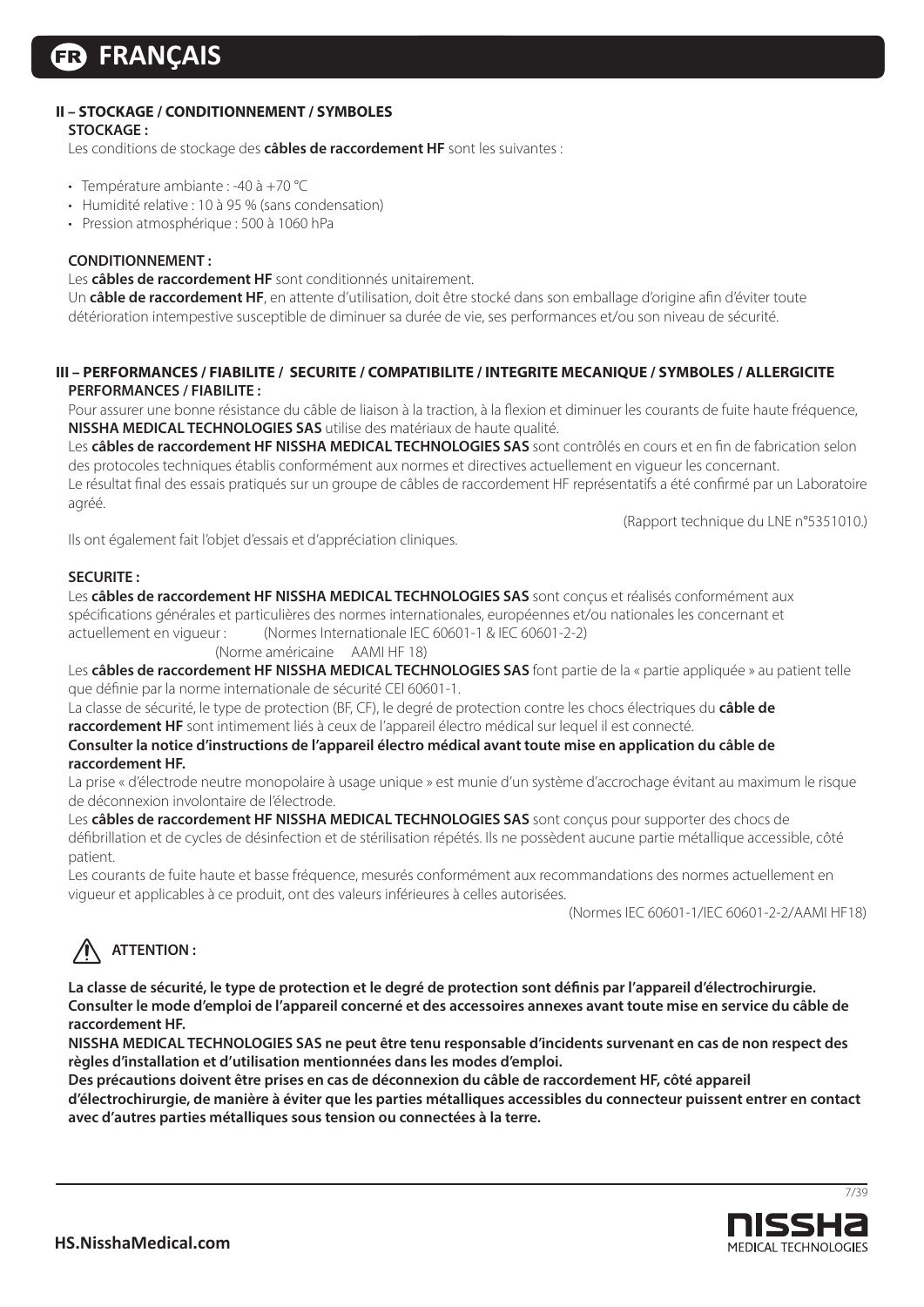#### **COMPATIBILITE :**

**NISSHA MEDICAL TECHNOLOGIES SAS met à la disposition de sa clientèle, sur son site internet ( nisshamedical.com ), un document téléchargeable comportant des informations sur la compatibilité du dispositif ainsi que des renseignements techniques le concernant.**

#### **INTEGRITE MECANIQUE ET ELECTRIQUE :**

Pour assurer une bonne résistance mécanique des **câbles de raccordement HF NISSHA MEDICAL TECHNOLOGIES SAS** (conducteurs, connecteurs, câble, ) à la traction, à la flexion et diminuer le risque de détérioration en cours d'utilisation, **NISSHA MEDICAL TECHNOLOGIES SAS** a utilisé des matériaux de haute qualité et de haute fiabilité.

Les connecteurs surmoulés ou assemblés sont équipés de manchons souples minimisant le risque de rupture du câble à cet endroit.

La durée de vie du **câble de raccordement HF** est fonction d'un nombre important de paramètres. Pour exemple :

- Le nombre d'utilisations
- Le respect de la maintenance préventive
- Le maintien en bon état d'hygiène

Un contrôle régulier, visuel et électrique du **câble de raccordement HF,** déterminera son remplacement. (Voir maintenance préventive)

#### **ALLERGICITE :**

Les matériaux isolants utilisés dans la fabrication des **câbles de raccordement HF NISSHA MEDICAL TECHNOLOGIES SAS** ont fait l'objet d'essais d'allergicité. Ces essais n'ont pas mis en évidence la présence de produits pouvant déclencher une réaction allergique intolérable.

When using the **Nissha Medical Technologies SAS HF connection cables** in departments where a level of sterility must be adhered to, you must proceed to use the cleaning and/or disinfection methods described below:

#### **IV – INSTALLATION / UTILISATION / MAINTENANCE / HYGIENE / STERILISATION INSTALLATION :**

Pour une installation appropriée du câble de liaison, suivre les instructions suivantes : (voir également le mode d'emploi de l'appareil d'électrochirurgie)

- Connecter d'abord le câble de raccordement HF à l'appareil d'électrochirurgie à courant haute fréquence approprié.
- Placer « l'électrode indifférente à usage unique » sur le patient à l'endroit approprié pour l'application choisie.
- Eviter autant que possible tout contact direct du câble de liaison avec le patient

Exemple de types de fiches côté appareil électrochirurgie :







Exemple de connecteur de plaques électrochirurgicales :



### **UTILISATION : CONDITIONS GENERALES :**

Les conditions d'utilisation du câble raccordement HF sont les suivantes :

- Température ambiante :  $+10$  à  $+40$  °C
- Humidité relative : 30 à 75 % (sans condensation)
- Pression atmosphérique : 700 à 1060 hPa

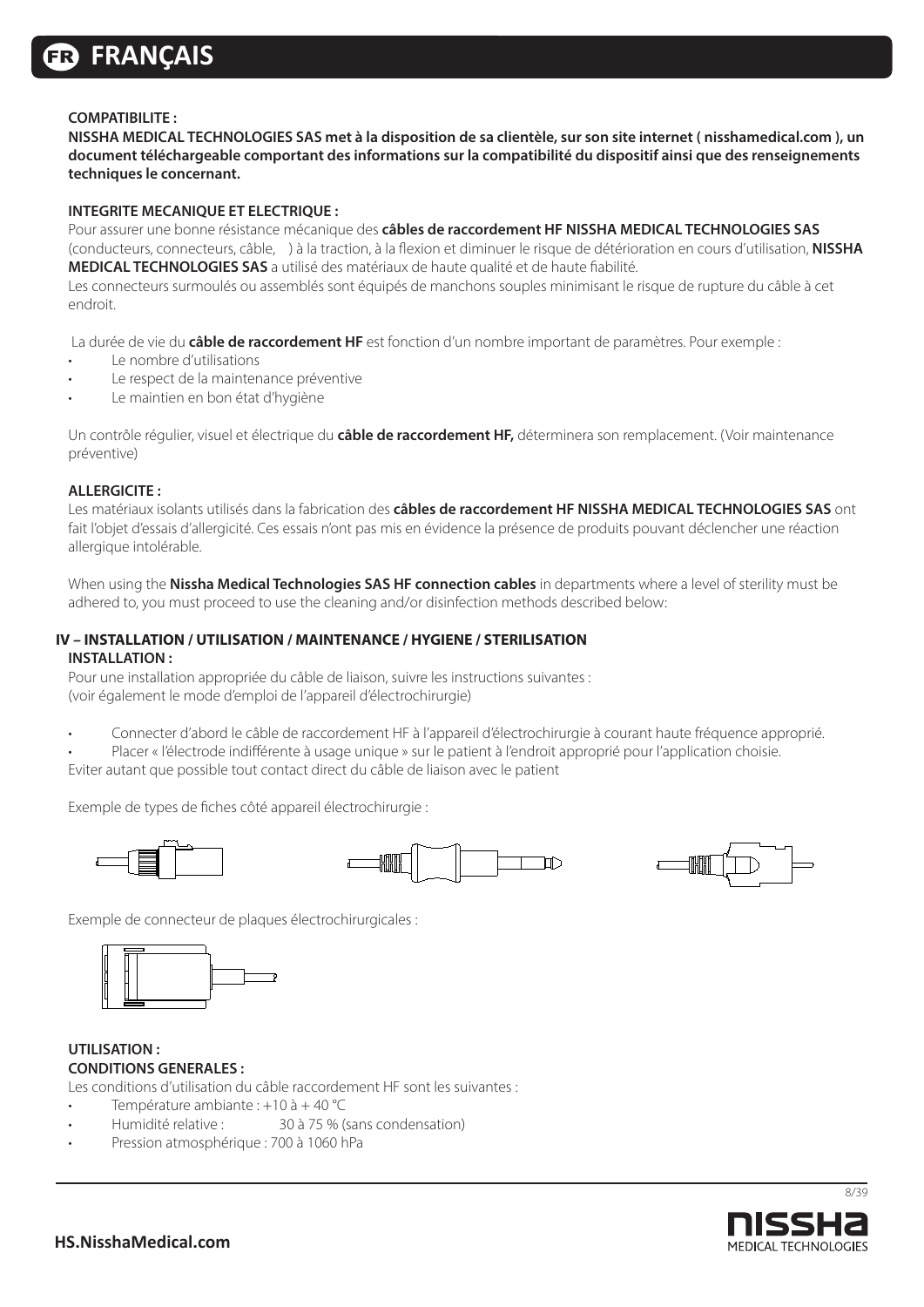## **CONDITIONS PARTICULIERES :**

**• Ne pas utiliser un câble ou une partie de câble présentant un risque pour le patient (isolant détérioré).**

#### **MAINTENANCE PREVENTIVE :**

#### **• En cas de transfert d'un câble hors du service dans un autre service ou pour maintenance ou expertise, il est de la responsabilité du service utilisateur de nettoyer et désinfecter le produit avant de l'expédier ou de le transférer.**

- S'assurer que les isolants (gaine de protection du câble de liaison) n'ont pas subi de dommage mécanique.
- S'assurer (au moins une fois par mois) de la continuité électrique des conducteurs. (Contacter NISSHA MEDICAL TECHNOLOGIES SAS pour connaître le testeur le mieux adapté à vos besoins) (Une bonne sécurité d'emploi du câble de liaison impose des contrôles systématiques à réaliser au moins une fois par mois ou plus selon la fréquence d'utilisation, de désinfection ou de stérilisation.)
- contrôle visuel (aspect des isolants, des broches de contact des connecteurs, …)
- vérification de l'intégrité mécanique des connecteurs
- vérification de la bonne tenue des marquages.

#### **MAINTENANCE CORRECTIVE :**

**• Il n'y a pas de maintenance corrective pour ce produit.**

#### **HYGIENE :**

Pour l'emploi du **câble de raccordement HF** dans des services où des niveaux de stérilité doivent être respectés, **NISSHA MEDICAL TECHNOLOGIES SAS** recommande de procéder aux méthodes de nettoyage de désinfection et de stérilisation suivantes :

## **INSTRUCTIONS DE RETRAITEMENT DE CABLES MEDICAUX REUTILISABLES (D'après NF EN ISO 17664:2004)**

| <b>Fabricant: NISSHA MEDICAL TECH-</b><br><b>NOLOGIES SAS</b> | Méthode:                                                                                                                                                                                                                                                                                 | Symbole: |
|---------------------------------------------------------------|------------------------------------------------------------------------------------------------------------------------------------------------------------------------------------------------------------------------------------------------------------------------------------------|----------|
| <b>Device(s): HF</b> connection cable                         |                                                                                                                                                                                                                                                                                          |          |
| <b>AVERTISSEMENTS</b>                                         | Les extrémités du câble comportent des connecteurs de liaison électriques. Ceux-ci ne<br>peuvent pas être immergés à cause des risques électriques consécutifs.                                                                                                                          |          |
| Limites du retraitement                                       | Les câbles d'électrochirurgie NISSHA MEDICAL TECHNOLOGIES SAS sont conçus pour<br>supporter des chocs de défibrillation et des cycles de nettoyage, désinfection et stérili-<br>sation répétés. La fin de durée de vie est principalement déterminée par les conditions<br>d'utilisation |          |
| <b>INSTRUCTIONS</b>                                           |                                                                                                                                                                                                                                                                                          |          |
| Lieux d'utilisation :                                         | Retirer les excès de salissure, en particulier d'origine organique, avant qu'elles ne soient<br>sèches en nettoyant le câble avec un chiffon/papier jetable imbibé d'eau savoneuse ou de<br>détergent non agressif                                                                       |          |
| <b>Confinement et transport:</b>                              | Il est recommandé de retraiter les instruments dès que possible après utilisation et éviter<br>que des dispositifs potentiellement contaminés ne soient transportés en des lieux éloi-<br>gnés sans précaution.                                                                          |          |
| Préparation pour le nettoyage<br>manuel:                      | Pas d'exigence particulière                                                                                                                                                                                                                                                              |          |
| Nettoyage: manuel                                             | · Nettoyer le câble HF avec de l'eau savonneuse ou un détergent doux                                                                                                                                                                                                                     |          |

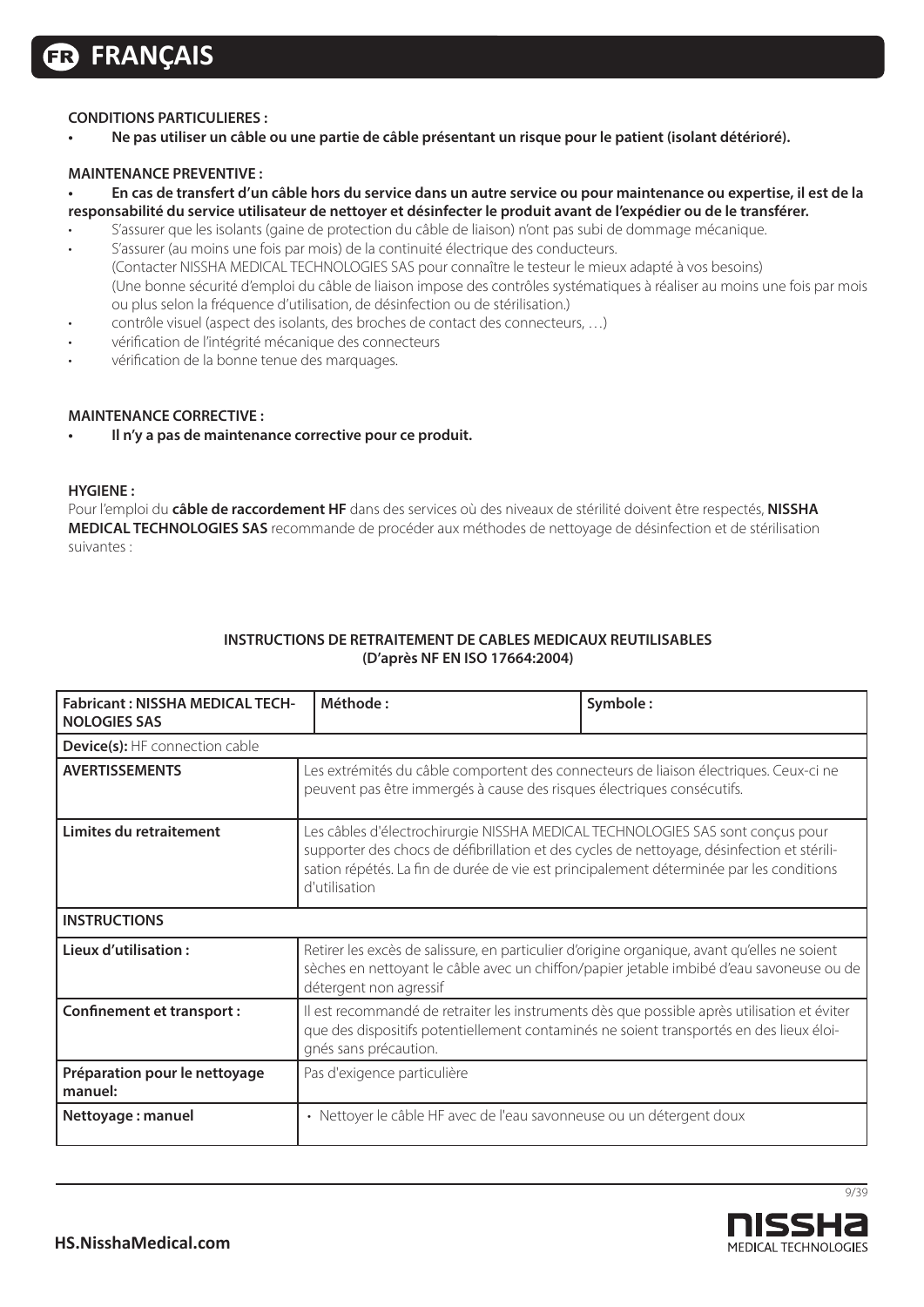# EN **ENGLISH** FR **FRANÇAIS**

| Séchage après procédure manu-<br>sécher le câble avec du papier absorbant<br>elle<br>Non préconisée<br>Nettoyage désinfection: autom-<br>atisé<br>Vérifier visuellement l'aspect et l'intégrité du câble HF<br>Maintenance, contrôles et essais :<br><b>Conditionnement:</b><br>tionnement individuel en sachet ou par lot.<br>Procédé A :<br>Stérilisation:<br>· Temps de stérilisation : 22 heures dont 20 heures d'exposition au gaz.<br>· Agent stérilisant : Dioxyde de carbone + oxyde d'éthylène (80/20 %)<br>• Vide initial : - 70 kPa<br>· Humidité relative : > 60 %<br>· Température : 50 °C<br>· Concentration en oxyde d'éthylène : 530 g/m3<br>• Pression: 120 kPa<br>· Vide final : - 70 kPa<br>• Rinçage | <b>Désinfection manuelle:</b> | (tirée de l'étude du Laboratoire ANIOS, n° 6416.94/0387)<br>• remplir un bac de trempage avec une solution à 0,5% d'HEXANIOS G+R<br>· immerger partiellement le câble en protégeant les extrémités pour éviter tout<br>problème électrique sur les connecteurs<br>· respecter un temps de contact de 15 minutes<br>· rincer le câble<br>· pendant l'immersion frotter les extrémités du câble (les connecteurs) à l'aide<br>d'une LINGET ANIOS.<br>(Renouveler la solution toutes les 48 heures) |
|--------------------------------------------------------------------------------------------------------------------------------------------------------------------------------------------------------------------------------------------------------------------------------------------------------------------------------------------------------------------------------------------------------------------------------------------------------------------------------------------------------------------------------------------------------------------------------------------------------------------------------------------------------------------------------------------------------------------------|-------------------------------|--------------------------------------------------------------------------------------------------------------------------------------------------------------------------------------------------------------------------------------------------------------------------------------------------------------------------------------------------------------------------------------------------------------------------------------------------------------------------------------------------|
|                                                                                                                                                                                                                                                                                                                                                                                                                                                                                                                                                                                                                                                                                                                          |                               |                                                                                                                                                                                                                                                                                                                                                                                                                                                                                                  |
|                                                                                                                                                                                                                                                                                                                                                                                                                                                                                                                                                                                                                                                                                                                          |                               |                                                                                                                                                                                                                                                                                                                                                                                                                                                                                                  |
|                                                                                                                                                                                                                                                                                                                                                                                                                                                                                                                                                                                                                                                                                                                          |                               |                                                                                                                                                                                                                                                                                                                                                                                                                                                                                                  |
|                                                                                                                                                                                                                                                                                                                                                                                                                                                                                                                                                                                                                                                                                                                          |                               | Suivre les protocoles de conditionnement de l'établissement que ce soit pour un condi-                                                                                                                                                                                                                                                                                                                                                                                                           |
| Révision 0 du 25/05/98)<br>ATTENTION : ces câbles ne supportent pas le passage en autoclave.                                                                                                                                                                                                                                                                                                                                                                                                                                                                                                                                                                                                                             |                               | (Rapport d'essai 002 : essai de stérilisation / câbles LEI - RE/IP/BPF -                                                                                                                                                                                                                                                                                                                                                                                                                         |

| Informations supplémentaires : | Les informations indiquées ci-dessus proposent des méthodes validées par le fabricant<br>mais indicatives. Libre au service compétent d'utiliser une ou des méthodes alternatives<br>qu'il aura lui-même validé. |
|--------------------------------|------------------------------------------------------------------------------------------------------------------------------------------------------------------------------------------------------------------|
| <b>Contact fabricant:</b>      | Des informations complémentaires ainsi que les déclarations de compatibilités sont dis-<br>ponibles sur le site internet nisshamedical.com                                                                       |
| Conservation:                  | Voir les conditions de stockage dans ce mode d'emploi                                                                                                                                                            |

## **IV – INSTALLATION / UTILISATION / MAINTENANCE / HYGIENE / STERILISATION**

Tout **câble de raccordement HF** non utilisé et conservé dans son emballage d'origine et n'ayant subi aucun dégât apparent est garanti un an par **NISSHA MEDICAL TECHNOLOGIES SAS.**

**NISSHA MEDICAL TECHNOLOGIES SAS** garantit la conformité du **câble de raccordement HF** aux spécifications des normes de sécurité et de performances qui lui sont applicable et actuellement en vigueur.

# **ATTENTION :**

**La classe et le type de protection (BF, CF) contre les chocs électriques sont définis par ceux de l'appareil électro médical sur lequel le câble de raccordement HF est connecté.**

**Consulter le mode d'emploi de l'appareil concerné, ainsi que celui des accessoires à utiliser avant toute mise en service du dispositif.**

**NISSHA MEDICAL TECHNOLOGIES SAS ne peut être tenu responsable d'incidents survenant en cas de non respect des règles d'installation et d'utilisation mentionnées dans ce mode d'emploi.**

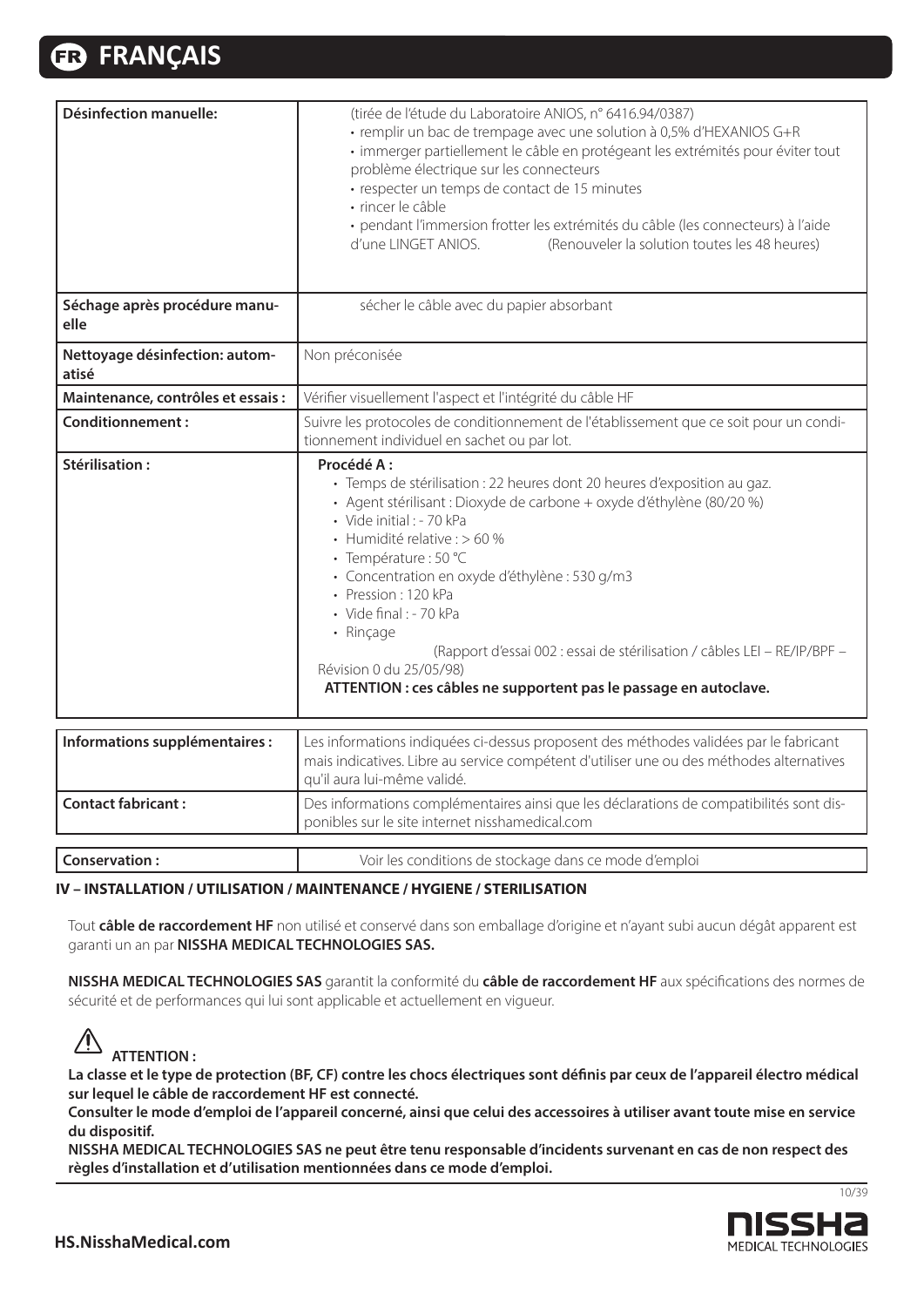



#### **GEBRAUCHSANWEISUNG** HF-ANSCHLUSSKABE

FÜR "NEUTRALELEKTRODEN FÜR DIE HF-CHIRURGIE" (NEUTRALE ELEKTRODEN ZUM EINMALGEBRAUCH)



**EUROPÄISCHE VERORDNUNG MDR 2017/745 (ANHANG VIII)**

**DIE IM JEWEILIGEN HF-ANSCHLUSSKABELS – DIE GEBRAUCHSAN-WEISUNG UND DIE ANLEITUNG ODER DAS NUTZERHANDBUCH DES ELEKTROCHIRU-RGISCHEN HOCH-FREQUENZGERÄTS BEACHTEN.**

**LAND GELTENDEN GESETZE FÜR DIE ENTSORGUNG VON ELEKTRONIK- UND ELEKTROGERÄTEMÜLL BEACHTEN**

# DE **DEUTSCH**

## **I – BESCHREIBUNG / ANWENDUNGSGEBIET**

#### **BESCHREIBUNG:**

## Das HF-Anschlusskabel für "Neutralelektroden für die HF-

**Chirurgie**" stellt die Verbindung zwischen der "vorgelierten" **neutralen Elektrode zum Einmalgebrauch,** die einen wirksamen Kontakt mit dem Patienten herstellt und dem Gerät für die Hochfrequenzelektrochirurgie her. Es ist Bestandteil des Stromkreises, der an den Patienten angelegt wird. Abhängig von der Wahl der verwendeten neutralen Elektrode, ermöglicht es die Anwendung von HF-Energie mit einfacher Sicherheit (neutrale Elektrode 1 Bereich) oder doppelter Sicherheit (neutrale Elektrode 2 Bereiche). Durch seinespezifischen Eigenschaften trägt es zur Verringerung von HF-Abzweigströmen bei, welche Risiken für den Patienten, den Anwender und weitere Personen bergen können.

Es besteht aus einem zweiadrigen Kabel, das an seinen Enden versehen ist mit:

- Geräteseitig mit einem spezifischen Stecker für jedes Gerät.
- Elektrodenseitig mit einem Anschlusssystem, das auf die verwendete neutrale Elektrode zum Einmalgebrauch abgestimmt ist.

Die Verbindungskabel sind in zwei Längen erhältlich (3m und 5m). Gemäß den Klassifizierungsregeln der **Europäische Verordnung MDR 2017/745 (Anhang VIII)** und ihrem Verwendungszweck gehören die **HF-Anschlusskabel** zur: **Klasse I.**

## **ANWENDUNGSGEBIET:**

Die **HF-Anschlusskabel** können in jeder Art von Operationssaal verwendet werden, der mit einem Hochfrequenz-Generator ausgestattet ist.

**NISSHA MEDICAL TECHNOLOGIES SAS** bietet in seinem Katalog (COMM/DOCU001/015), der auf der Internetseite des Unternehmens eingesehen und heruntergeladen werden kann, ein vollständiges Sortiment an HF-Anschlusskabeln für "Neutralelektroden für die **HF-Chirurgie zum Einmalgebrauch**" an: nisshamedical.com .

Verwenden Sie bitte die Code-Nummer, die auf der dem **HF-Anschlusskabel von NISSHA MEDICAL TECHNOLOGIES SAS** oder seiner Verpackung angegeben ist, für spätere Bestellungen. Für weitere Informationen über dieses Produkt wenden Sie sich bitte an **NISSHA MEDICAL TECHNOLOGIES SAS** oder besuchen Sie den Internetauftritt: nisshamedical.com.

## **II – LAGERUNG / VERPACKUNG / SYMBOLE LAGERUNG:**

Die **HF-Anschlusskabel** sollten unter folgenden Bedingungen gelagert werden:

- Umgebungstemperatur: -40 bis +70 °C
- Relative Luftfeuchtigkeit: 10 bis 95 % nicht kondensierend
- Luftdruck: 500 bis 1060 hPa





**Nissha Medical Technologies SAS** 23-25 Boulevard de la Paix 95800 Cergy, France +33 1 39 72 66 66

COMM-DOCU 900/001 Rev C 2021-10-15

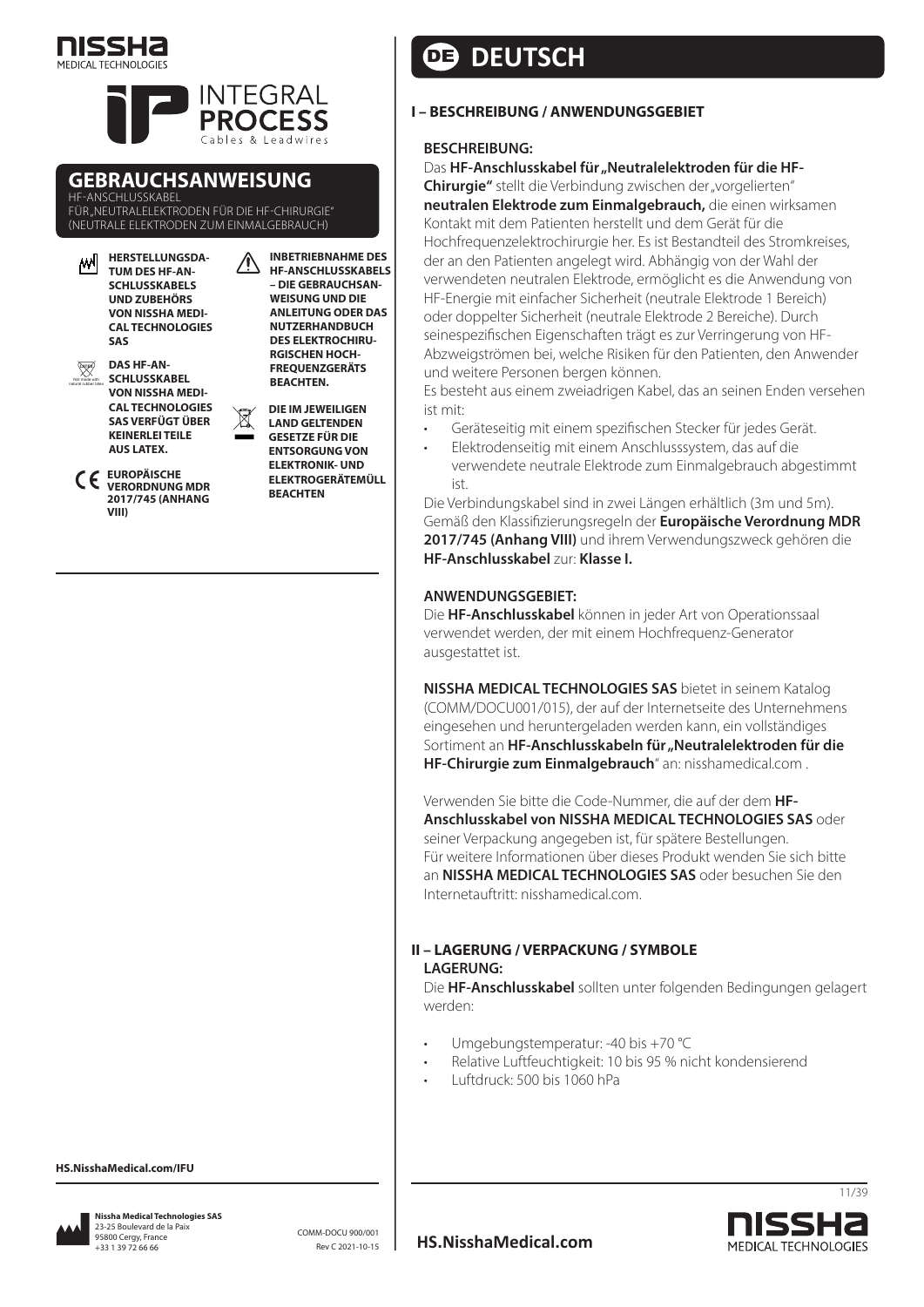#### **VERPACKUNG:**

Die **HF-Anschlusskabel** sind einzeln verpackt.

Die **HF-Anschlusskabel** müssen, solange sie nicht gebraucht werden, in ihrer Originalverpackung aufbewahrt werden, um jegliche unerwünschte Beschädigung zu vermeiden, die ihre Lebensdauer, ihre Funktionsfähigkeit und / oder ihren Sicherheitsstandard herabsetzen könnte.

## **III – FUNKTIONSFÄHIGKEIT / ZUVERLÄSSIGKEIT / SICHERHEIT / KOMPATIBILITÄT / MECHANISCHE FEHLERFREIHEIT / SYMBOLE / ALLERGIEAUSLÖSUNG**

#### **FUNKTIONSFÄHIGKEIT / ZUVERLÄSSIGKEIT:**

Um eine gute Widerstandsfähigkeit der Verbindungskabel gegenüber Zugbeanspruchung und Biegebeanspruchung zu gewährleisten und die Hochfrequenz-Ableitströme zu minimieren, verwendet **NISSHA MEDICAL TECHNOLOGIES SAS** qualitativ hochwertige Materialien.

Die **HF-Anschlusskabel von NISSHA MEDICAL TECHNOLOGIES SAS** werden während der Produktion und nach Produktionsende gemäß technischen Protokollen, die in Übereinstimmung mit den für sie derzeit geltenden Normen und Richtlinien erstellt wurden, überprüft.

Das Endergebnis der an einer Gruppe repräsentativer **HF-Anschlusskabel** ausgeführten Prüfungen, wurde von einem zugelassenen Labor bestätigt.

(Technischer Bericht des LNE Nr. 5351010.)

Sie waren ebenfalls Gegenstand von Tests und klinischen Bewertungen.

#### **SICHERHEIT:**

Die **HF-Anschlusskabel von NISSHA MEDICAL TECHNOLOGIES SAS** wurden in Übereinstimmung mit den allgemeinen und besonderen Bestimmungen der für sie derzeit geltenden nationalen, europäischen und / oder internationalen Normen entwickelt und hergestellt: (Europ. Normen IEC 60601-1 & IEC 60601-2-2)

(Amerikanische Norm AAMI HF 18)

Die **HF-Anschlusskabel von NISSHA MEDICAL TECHNOLOGIES SAS** sind Bestandteil des am Patienten "angebrachten Teils", der in der europäischen Sicherheitsnorm IEC 60601-1 definiert ist.

Die Sicherheitsklasse, der Schutztyp (BF, CF) und der Schutzgrad gegen elektrische Schläge der HF-Anschlusskabel sind eng mit denen des elektromedizinischen Geräts verbunden, an das sie angeschlossen sind.

**Vor jeder Anwendung des HF-Anschlusskabels die Gebrauchsanweisung des elektromedizinischen Geräts lesen.**  Der Anschluss der "einpoligen neutralen Elektrode zum Einmalgebrauch" ist mit einem Kopplungssystem versehen, das das Risiko einer unerwünschten Unterbrechung der Verbindung der Elektrode so weit wie möglich verhindert.

Die **HF-Anschlusskabel von NISSHA MEDICAL TECHNOLOGIES SAS** wurden dafür entwickelt wiederholten Stromstößen zur Defibrillation und Desinfektions- und Sterilisationszyklen standhalten zu können. Patientenseitig verfügen sie über keinerlei zugängliche Metallteile.

Die Werte der Niederfrequenz- und Hochfrequenz-Ableitströme, die gemäß den Empfehlungen der derzeit für dieses Produkt geltenden Normen gemessen wurden, liegen unter den festgelegten Grenzwerten. (Normen EN 601-1/EN 601-2-2/AAMI HF18)

## **ACHTUNG:**

**Die Sicherheitsklasse, der Schutztyp und der Schutzgrad werden durch das Elektrochirurgiegerät festgelegt. Vor der Inbetriebnahme des HF-Anschlusskabels die Gebrauchsanweisung des betreffenden Geräts und der angeschlossenen Zubehörteile lesen.**

**NISSHA MEDICAL TECHNOLOGIES SAS haftet nicht für Schäden, die aufgrund einer Verletzung der in den Gebrauchsanweisungen angegebenen Installations- und Anwendungsregeln entstehen.**

**Es müssen Vorsichtsmaßnahmen für den Fall, dass sich das HF-Anschlusskabel vom Elektrochirurgiegerät löst, getroffen werden, so dass vermieden wird, dass die zugänglichen Metallteile des Steckverbinders mit anderen Metallteilen in Kontakt kommen können, durch die eine Spannung fließt oder die mit der Erdung verbunden sind.** 

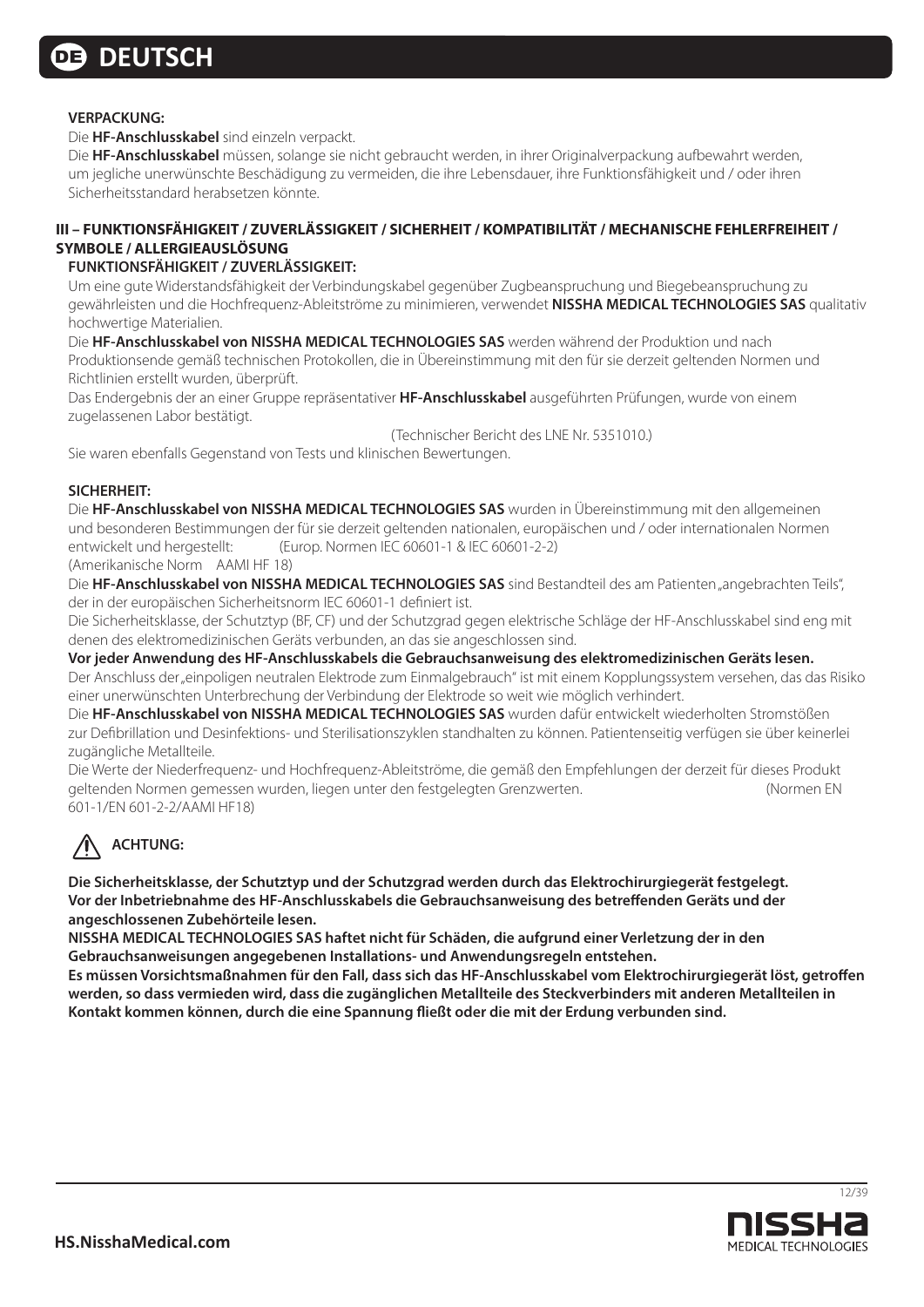### **KOMPATIBILITÄT:**

**NISSHA MEDICAL TECHNOLOGIES SAS** stellt seinen Kunden auf seiner Internetseite (nisshamedical.com), ein Dokument zum Herunterladen zur Verfügung, in dem Informationen zur Kompatibilität der Vorrichtung sowie weitere technische Informationen enthalten sind.

#### **MECHANISCHE UND ELEKTRISCHE FEHLERFREIHEIT:**

Um eine gute mechanische Widerstandsfähigkeit der **HF-Anschlusskabel von NISSHA MEDICAL TECHNOLOGIES SAS** (Adern, Steckverbinder, Kabel ...) gegenüber Zugbeanspruchung und Biegebeanspruchung zu gewährleisten und das Risiko von Beschädigungen im Laufe der Verwendung zu verringern, hat **NISSHA MEDICAL TECHNOLOGIES SAS** qualitativ hochwertige und sehr zuverlässige Materialien verwendet.

Die gegossenen oder zusammengefügten Steckverbinder sind mit flexiblen Hülsen ausgestattet, um das Risiko eines Kabelbruchs an dieser Stelle zu minimieren.

Die Lebensdauer des **HF-Anschlusskabels** hängt von einer Reihe von Parametern ab. Zum Beispiel:

- Der Anzahl der Anwendungen
- Der Einhaltung der vorbeugenden Wartung
- Der Aufrechterhaltung eines guten hygienischen Zustands

Bei einer regelmäßigen Sichtprüfung und elektrischen Prüfung des **HF-Anschlusskabels** wird festgestellt, ob es ausgetauscht werden muss. (Siehe vorbeugende Wartung)

#### **ALLERGIEAUSLÖSUNG:**

Die Isolationsmaterialien, die bei der Herstellung der **HF-Anschlusskabel von NISSHA MEDICAL TECHNOLOGIES SAS** verwendet werden, wurden Allergieauslösungstests unterzogen. Bei diesen Tests konnten keine Produkte nachgewiesen werden, die eine unzulässige allergische Reaktion auslösen könnten.

### **IV – INSTALLATION / ANWENDUNG / WARTUNG / HYGIENE / STERILISATION**

#### **INSTALLATION:**

Für eine ordnungsgemäße Installation des Verbindungskabels die folgenden Anweisungen befolgen:

(Siehe auch die Gebrauchsanweisung des Elektrochirurgiegeräts)

- Zuerst das **HF-Anschlusskabel** an das jeweilige Hochfrequenzstromgerät für die Elektrochirurgie anschließen.
- Die "**neutrale Elektrode für den Einmalgebrauch"** auf dem Patienten an der richtigen Stelle für die gewählte Anwendung platzieren.

So weit wie möglich jeden direkten Kontakt des Verbindungskabels mit dem Patienten verhindern.

Beispiele für Steckerarten auf der Seite des Elektrochirurgiegeräts:







Beispiel für einen Steckverbinder der Neutralelektroden für die HF-Chirurgie:



#### **ANWENDUNG:**

#### **ALLGEMEINE BEDINGUNGEN:**

Die **HF-Anschlusskabel** können unter folgenden Bedingungen verwendet werden:

- Umgebungstemperatur: +10 bis + 40 °C
- Relative Luftfeuchtigkeit: 30 bis 75 % nicht kondensierend
- Luftdruck: 700 bis 1060 hPa

#### **BESONDERE BEDINGUNGEN:**

• Keine Kabel oder Teile von Kabeln verwenden, die ein Risiko für den Patienten darstellen (beschädigte Isolierung).

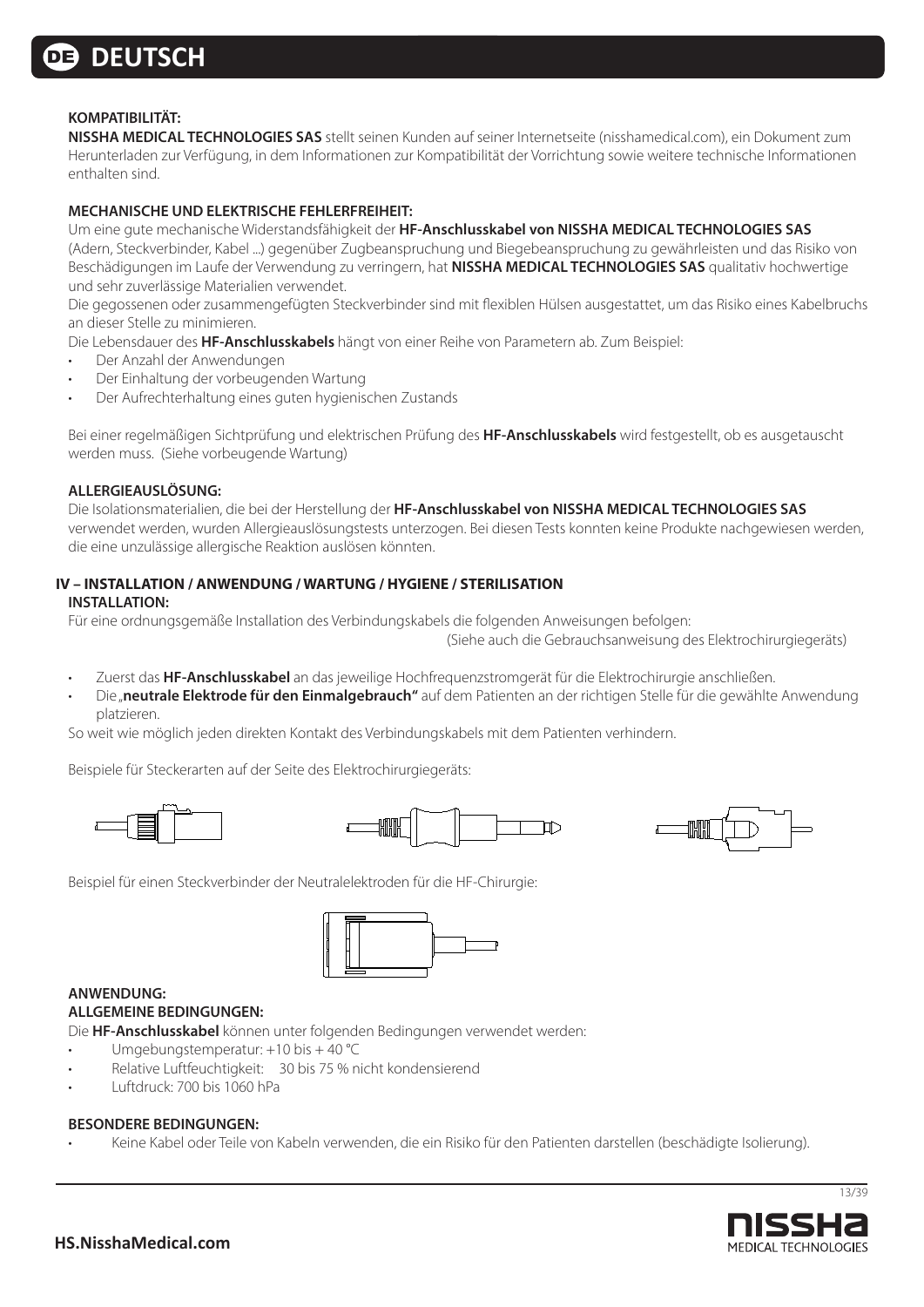### **VORBEUGENDE WARTUNG:**

- **• Wenn ein Kabel zur Wartung oder für eine Begutachtung aus der Abteilung entfernt wird, ist die entsprechende Abteilung des Anwenders dafür verantwortlich das Produkt zu reinigen und zu desinfizieren, bevor es verschickt oder entfernt wird.**
- Sie vergewissern, dass die Isolierungen (Schutzhülle des Verbindungskabels) keine mechanischen Schäden erlitten haben.

• Sich vergewissern, dass die elektrischen Leiter nicht unterbrochen sind (mindestens ein Mal pro Monat).

(Wenden Sie sich an **NISSHA MEDICAL TECHNOLOGIES SAS**, wenn Sie wissen wollen, welches Testgerät für Ihre Bedürfnisse am besten geeignet ist)

(Eine hohe Anwendungssicherheit des Verbindungskabels macht systematische Kontrollen notwendig, die mindestens ein Mal pro Monat oder je nach Häufigkeit der Anwendungen, der Desinfektionen oder der Sterilisationen häufiger durchzuführen sind.)

- Sichtkontrolle (Aussehen der Isolierungen, der Kontaktstifte der Steckverbinder...)
- Überprüfung der mechanischen Fehlerfreiheit der Steckverbinder
- Überprüfung der guten Haftung der Markierungen

### **KORRIGIERENDE WARTUNG:**

**• Für dieses Produkt gibt es keine korrigierende Wartung.**

#### **HYGIENE:**

Für die Verwendung von **HF-Anschlusskabeln** in Abteilungen, in denen Hygieneniveaus beachtet werden müssen, empfiehlt **NISSHA MEDICAL TECHNOLOGIES SAS** die nachfolgend beschriebenen Reinigungs-, Desinfektions- oder Sterilisationsmethoden:

#### **Reinigung des Kabels:**

Das **HF-Anschlusskabel** mit lauwarmen Seifenwasser reinigen.

#### **Desinfektion des Kabels: (Entnommen aus der Studie des Laboratoriums ANIOS, Nr. 6416.94/0387)**

- ein Einweichgefäß mit einer Lösung aus 0,5% HEXANIOS G+R füllen
- das Kabel teilweise untertauchen, so dass die Enden geschützt sind, um jegliche elektrischen Probleme an den Steckverbindern zu vermeiden
- eine Einwirkzeit von 15 Minuten einhalten
- das Kabel abspülen
- das Kabel mit saugfähigem Papier abtrocknen
- während der Einweichzeit die Enden des Kabels mit einem Desinfektionstuch "LINGET ANIOS" abreiben

(Die Lösung alle 48 Stunden erneuern)

#### **STERILISATION: Sterilisation des Kabels:**

Die Verwendung der **HF-Anschlusskabel** in sterilen Räumen kann die Anwendung eines Sterilisationsverfahrens notwendig machen.

**NISSHA MEDICAL TECHNOLOGIES SAS** empfiehlt die Verbindungskabel nach der Desinfektion gemäß dem vorstehend beschriebenen Verfahren einer Sterilisierung gemäß dem nachstehenden Verfahren zu unterziehen:

### **Verfahren A:**

- Sterilisationszeit: 22 Stunden, davon 20 Stunden Einwirkzeit des Gases
- Sterilisationsmittel: Kohlendioxid + Ethylenoxid (80/20 %).
- Anfangsvakuum: 70 kPa
- Relative Luftfeuchtigkeit: > 60 %
- Temperatur: 50 °C
- Ethylenoxid-Konzentration: 530 g/m3.
- Druck: 120 kPa
- Abschlussvakuum: 70 kPa
- Abspülen

(Prüfbericht 002: Sterilisationsversuch / LEI-Kabel – RE/IP/BPF – Überarbeitung 0 vom 25.05.98)

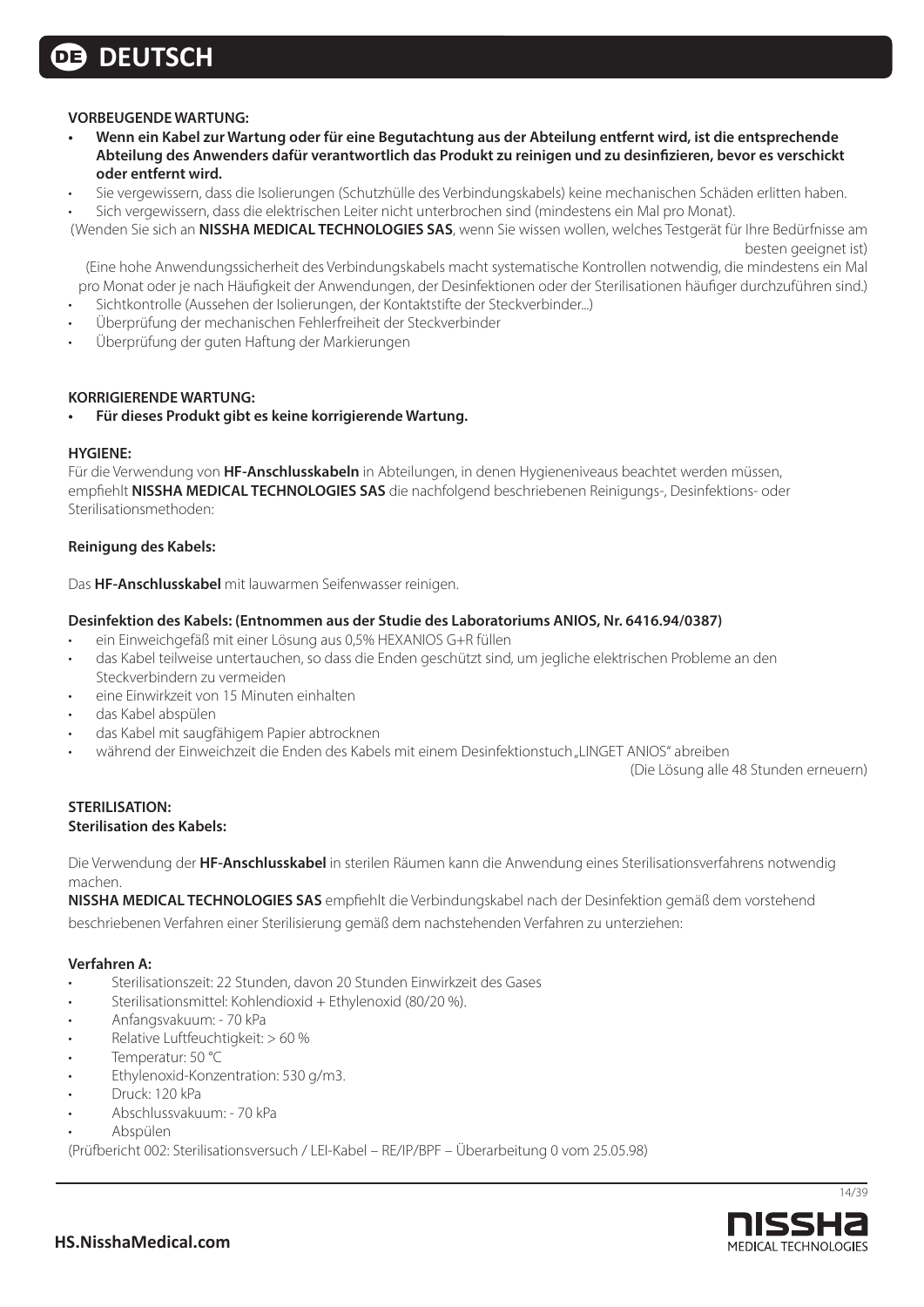## **V – GARANTIE / HAFTUNG**

**NISSHA MEDICAL TECHNOLOGIES SAS** gewährt ein Jahr Garantie auf jedes **HF-Anschlusskabel** von **NISSHA MEDICAL TECHNOLOGIES SAS**, das noch nicht gebraucht ist, in seiner Originalverpackung aufbewahrt wurde und keinen offensichtlichen Schaden davongetragen hat.

**NISSHA MEDICAL TECHNOLOGIES SAS** garantiert, dass die **HF-Anschlusskabel die Bestimmungen der derzeit in Bezug auf die Kabel geltenden Sicherheits- und Funktionsnormen erfüllen.** 



**Die Schutzklasse und der Schutztyp (BF, CF) gegen elektrische Schläge werden durch die Schutzklasse und den Schutztyp des elektromedizinischen Geräts definiert, an das das HF-Anschlusskabel angeschlossen wird. Vor der Inbetriebnahme der Vorrichtung die Gebrauchsanweisung des betreffenden Geräts sowie der zu verwendenden Zubehörteile lesen.**

**NISSHA MEDICAL TECHNOLOGIES SAS haftet nicht für Schäden, die aufgrund einer Verletzung der in dieser Gebrauchsanweisung angegebenen Installations- und Anwendungsregeln entstehen.**

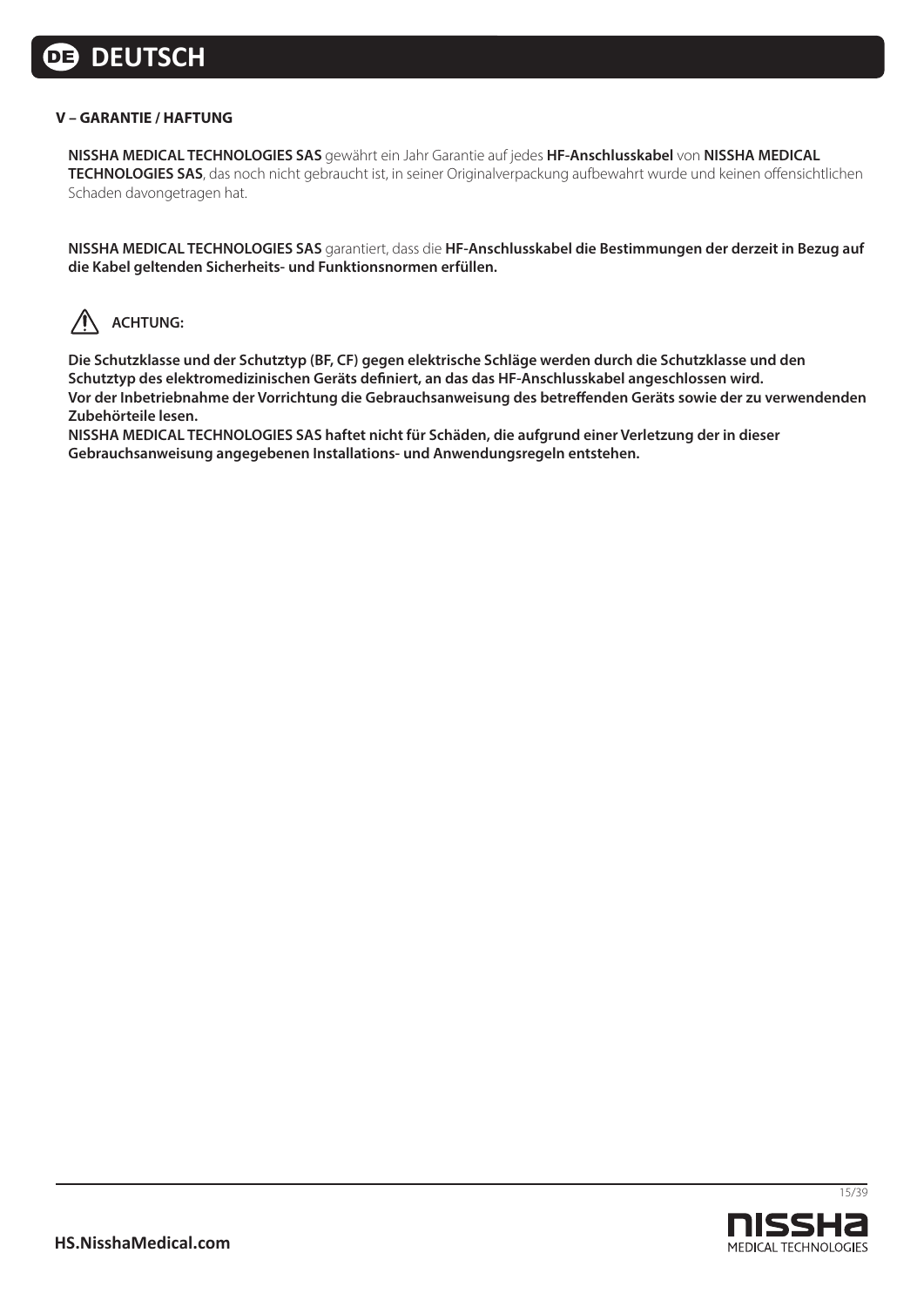



## **ISTRUZIONI PER L'USO**

CAVO DI RACCORDO HF PER «PLACCHE ELETTROCHIRURGICHE» (ELETTRODO NEUTRO MONOUSO)



#### **HS.NisshaMedical.com/IFU**



**Nissha Medical Technologies SAS** 23-25 Boulevard de la Paix 95800 Cergy, France +33 1 39 72 66 66

COMM-DOCU 900/001 Rev C 2021-10-15

## **ITALIANO**

#### **I – IDENTIFICAZIONE / CAMPO DI APPLICAZIONE**

#### **IDENTIFICAZIONE:**

Il **cavo di raccordo HF per «placche elettrochirurgiche»** assicura la connessione tra **l'elettrodo neutro ''pregelificato'' monouso** posto in contatto con il paziente e l'apparecchio di elettrochirurgia ad alta frequenza. Esso costituisce parte integrante del circuito applicato al paziente. Legato alla scelta del tipo di elettrodo neutro utilizzato, esso permette l'applicazione dell' HF in sicurezza (elettrodo neutro intero) o sicurezza doppia (elettrodo neutro bipartito). Esso contribuisce, nei limiti della sua specificità, alla diminuzione delle correnti derivate HF, fonte di rischi per il paziente, l'utilizzatore e altre persone. Esso si compone di un cavo a due connettori dotato a ciascuna delle sue estremità di:

- Lato apparecchio, di una spina specifica per ciascun apparecchio.
- Lato elettrodo, di un sistema di connessione adattato al tipo di elettrodo neutro monouso utilizzato.

I cavi di collegamento sono disponibili in due lunghezze (3m e 5m). Secondo le regole di classificazione dellaRegolamento Europeo MDR 2017/745 (Allegato VIII) e la sua destinazione, il cavo di raccordo HF è di: classe I.

#### **CAMPO DI APPLICAZIONE:**

I **cavi di raccordo HF** sono utilizzabili in qualsiasi tipo di sala operatoria dotata di generatore ad Alta Frequenza.

**NISSHA MEDICAL TECHNOLOGIES SAS** propone una gamma completa di cavi di raccordo HF per «placche elettrochirurgiche monouso» nel suo catalogo (COMM/DOCU001/015) consultabile e scaricabile sul suo sito Internet: www.integral-process.com .

Per ogni ulteriore ordine, utilizzare il numero di codice riportato sul **cavo di raccordo HF NISSHA MEDICAL TECHNOLOGIES SAS** o sul suo imballaggio.

Per avere un supplemento di informazioni su questo prodotto, contattare **NISSHA MEDICAL TECHNOLOGIES SAS** o consultare il suo sito Internet : www.integral-process.com

#### **II – IMMAGAZZINAMENTO / CONFEZIONAMENTO / SIMBOLI IMMAGAZZINAMENTO:**

Le condizioni di immagazzinamento dei cavi di raccordo HF sono le seguenti:

- Temperatura ambiente: da -40 a +70 °C
- Umidità relativa: dal 10 al 95 % (senza condensa)
- Pressione atmosferica: da 500 a 1060 hPa

#### **CONFEZIONAMENTO:**

I cavi di raccordo HF sono confezionati singolarmente. Un **cavo di raccordo HF,** in attesa di utilizzazione, deve essere immagazzinato nel suo imballaggio di origine al fine di evitare ogni deterioramento precoce suscettibile di ridurne la durata di vita, le prestazioni e/o il livello di sicurezza.



**HS.NisshaMedical.com**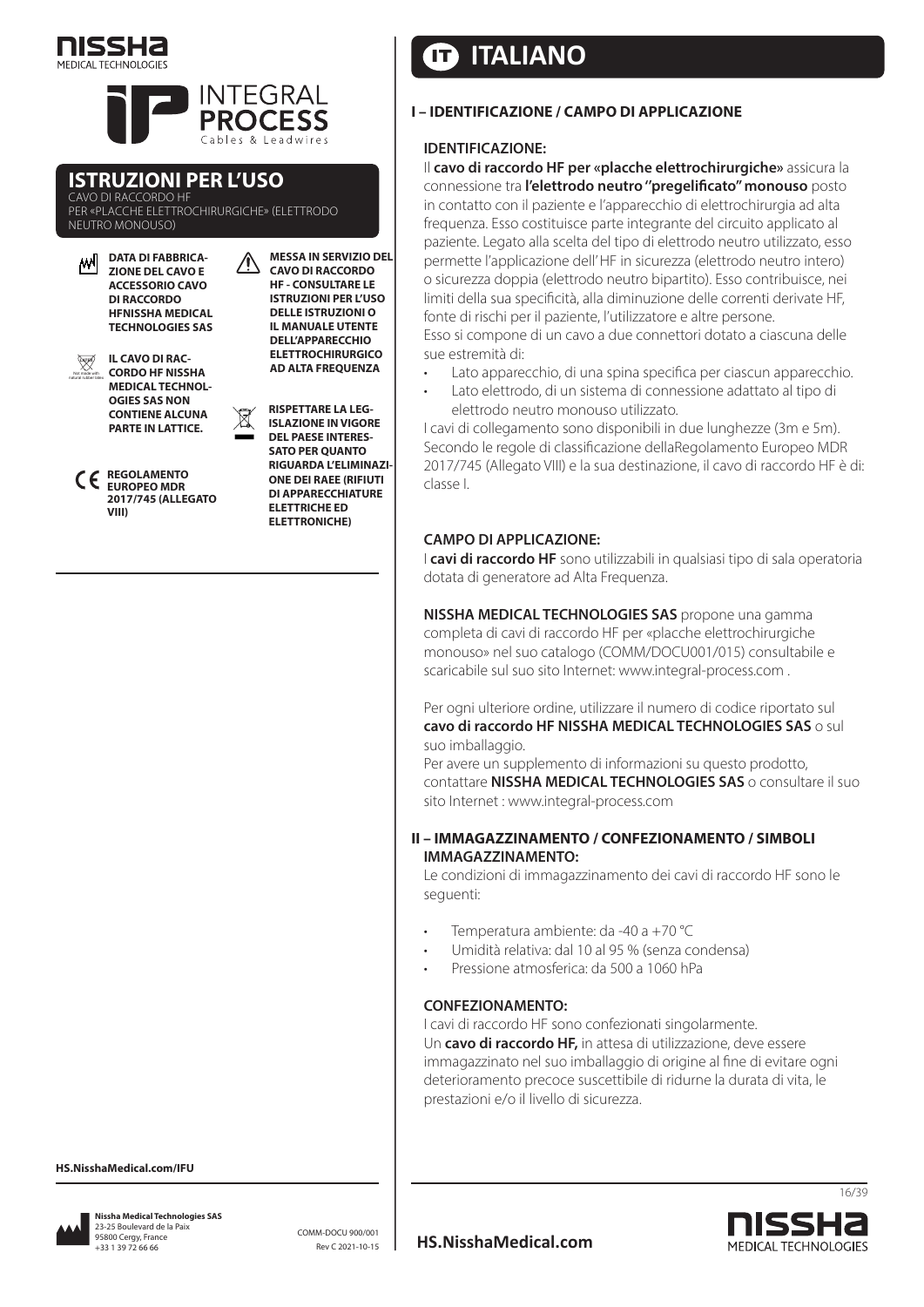## **III – PRESTAZIONI / AFFIDABILITÀ / SICUREZZA / COMPATIBILITÀ / INTEGRITÀ MECCANICA / SIMBOLI / ALLERGENICITÀ PRESTAZIONI / AFFIDABILITÀ:**

Per assicurare una buona resistenza del cavo di connessione alla trazione, alla flessione e ridurre le correnti di dispersione in alta frequenza, **NISSHA MEDICAL TECHNOLOGIES SAS** utilizza materiali di alta qualità.

I **cavi di raccordo HF NISSHA MEDICAL TECHNOLOGIES SAS** sono controllati in corso di fabbricazione e alla fine di essa secondo protocolli tecnici stabiliti in conformità alle attinenti norme e direttive attualmente in vigore.

Il risultato finale delle prove praticate su un gruppo di cavi di raccordo HF rappresentativi è stato confermato da un laboratorio certificato.

(Rapporto tecnico LNE n°5351010.)

Essi sono stati inoltre sottoposti a test e valutazioni in ambito clinico.

### **SICUREZZA:**

I **cavi di raccordo HF NISSHA MEDICAL TECHNOLOGIES SAS** sono progettati e realizzati conformemente alle specifiche generali e particolari delle norme attinenti nazionali, europee e/o internazionali attualmente in vigore:

(Norme europee IEC 60601-1 & IEC 60601-2-2)

(Norma americana AAMI HF 18)

I **cavi di raccordo HF NISSHA MEDICAL TECHNOLOGIES SAS** costituiscono parte della «parte applicata» al paziente così come viene definita dalla norma europea di sicurezza IEC 60601-1.

**La classe di sicurezza, il tipo di protezione (BF, CF), il grado di protezione** contro le scosse elettriche del cavo di raccordo HF sono strettamente legati a quelli dell'apparecchio medico sul quale esso è connesso.

**Consultare le istruzioni dell'apparecchio elettromedicale prima di qualsiasi messa in applicazione del cavo di raccordo HF.**

La presa «di elettrodo neutro monopolare monouso» è munita di un sistema di aggancio che evita al massimo il rischio di disconnessione accidentale dell'elettrodo.

I **cavi di raccordo HF NISSHA MEDICAL TECHNOLOGIES SAS** sono progettati per sopportare scariche da defibrillazione e cicli di disinfezione e sterilizzazione ripetuti. Essi non presentano alcuna parte metallica accessibile dal lato del paziente. Le correnti di dispersione in alta e bassa frequenza, misurate conformemente alle raccomandazioni delle norme attualmente in vigore e applicabili a questo prodotto, hanno valori inferiori a quelli consentiti.

(Norma IEC 60601-1/IEC 60601-2-2/AAMI HF18)

## **ATTENZIONE:**

**La classe di sicurezza, il tipo di protezione e il grado di protezione sono definiti dall'apparecchio di elettrochirurgia. Consultare le istruzioni per l'uso dell'apparecchio in questione e degli accessori annessi prima di qualsiasi messa in funzione del cavo di raccordo HF.**

**NISSHA MEDICAL TECHNOLOGIES SAS non potrà essere ritenuta responsabile di incidenti occorsi in caso di mancato rispetto delle regole di installazione e di utilizzazione menzionate nelle istruzioni per l'uso.**

**Nel caso di disconnessione del cavo di raccordo HF, lato apparecchio di elettrochirurgia, dovranno essere adottate precauzioni per evitare che le parti metalliche accessibili del connettore possano entrare in contatto con altre parti metalliche sotto tensione o collegate a terra.**

### **COMPATIBILITÀ:**

**NISSHA MEDICAL TECHNOLOGIES SAS** mette a disposizione della propria clientela, sul proprio sito internet ( nisshamedical. com ), un documento scaricabile che contiene informazioni sulla compatibilità del dispositivo nonché informazioni tecniche che lo riguardano.

### **INTEGRITÀ MECCANICA ed ELETTRICA:**

Per assicurare una buona resistenza meccanica dei **cavi di raccordo HF NISSHA MEDICAL TECHNOLOGIES SAS** (conduttori, connettori, cavo) alla trazione, alla flessione, e ridurre il rischio di deterioramento in corso di utilizzazione, **NISSHA MEDICAL TECHNOLOGIES SAS** ha utilizzato materiali di alta qualità e di alta affidabilità.

I connettori pressofusi o assemblati sono dotati di manicotti flessibili che riducono al minimo il rischio di rottura del cavo in quel punto.

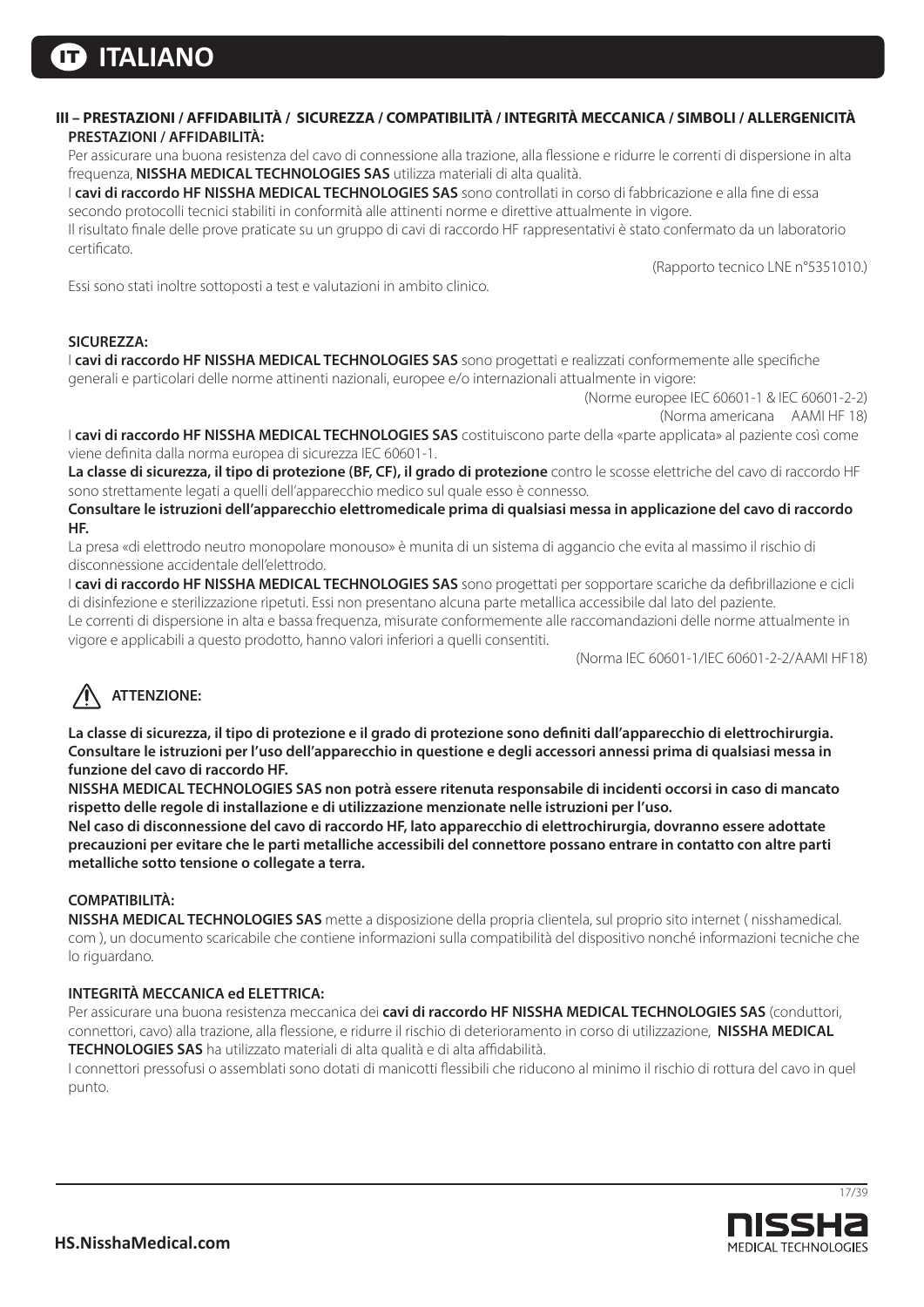## $\mathbf{D}$  **ITALIANO**

La durata di vita del cavo di raccordo HF è funzione di un numero importante di parametri. Per esempio:

- Il numero di utilizzazioni
- Il rispetto della manutenzione preventiva
- Il mantenimento in buono stato di igiene

Un controllo regolare, visivo ed elettrico del cavo di raccordo HF, determinerà la sua sostituzione. (Si veda manutenzione preventiva)

#### **ALLERGENICITÀ:**

I materiali isolanti utilizzati nella fabbricazione dei **cavi di raccordo HF NISSHA MEDICAL TECHNOLOGIES SAS** sono stati sottoposti a test di allergenicità. Questi test non hanno evidenziato la presenza di prodotti in grado di scatenare una reazione allergica intollerabile.

## **IV – INSTALLAZIONE / UTILIZZAZIONE / MANUTENZIONE / IGIENE / STERILIZZAZIONE INSTALLAZIONE:**

Per una installazione appropriata del cavo di collegamento, attenersi alle istruzioni che seguono:

(si vedano anche le istruzioni per l'uso dell'apparecchio di elettrochirurgia)

- Connettere come prima cosa il **cavo di raccordo HF** all'apparecchio di elettrochirurgia ad alta frequenza appropriato.
- Posizionare **«l'elettrodo neutro monouso»** sul paziente nel punto appropriato per l'applicazione scelta. Evitare per quanto possibile ogni contatto diretto del cavo di collegamento con il paziente

Esempio di tipo di spine lato apparecchio di elettrochirurgia:



Esempio di connettore di placche elettrochirurgiche:



### **UTILIZZAZIONE: CONDIZIONI GENERALI:**

Le condizioni di utilizzazione del cavo di raccordo HF sono le seguenti:

- Temperatura ambiente: da +10 a +40 °C
- Umidità relativa: dal 30 al 75 % (senza condensa)
- Pressione atmosferica: da 700 a 1060 hPa

### **CONDIZIONI PARTICOLARI:**

• Non utilizzare un cavo o una parte di cavo che presenti rischio per il paziente (isolante deteriorato).

### **MANUTENZIONE PREVENTIVA:**

- **• In caso di trasferimento di un cavo fuori reparto per manutenzione o esame, è responsabilità del reparto utilizzatore pulire e disinfettare il cavo prima di spedirlo o trasferirlo.**
- Assicurarsi che gli isolanti (guaina di protezione del cavo di collegamento) non abbiano subito danni meccanici.
- Assicurarsi (almeno una volta al mese) della continuità elettrica dei conduttori.
- (Contattare **NISSHA MEDICAL TECHNOLOGIES SAS** per conoscere il tester più adatto alle proprie esigenze)
- (Una buona sicurezza di impiego del cavo di collegamento impone controlli sistematici da realizzare almeno una volta al mese o più a seconda della frequenza di utilizzazione, di disinfezione o di sterilizzazione.)
- controllo visivo (aspetto degli isolanti, degli spinotti di contatto dei connettori)
- controllo dell'integrità meccanica dei connettori
- controllo della buona tenuta delle marcature.

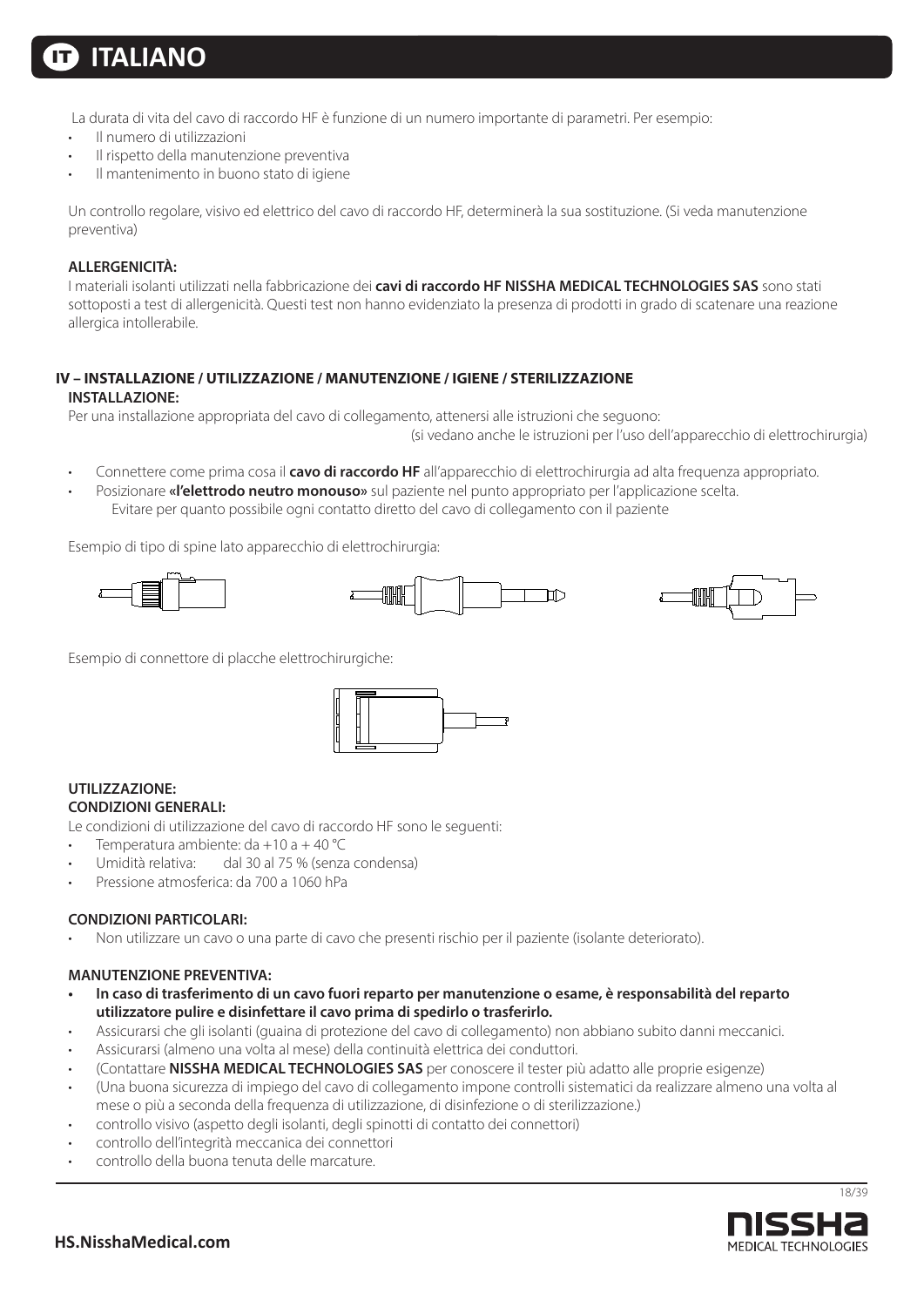#### **MANUTENZIONE CORRETTIVA:**

**• Non è prevista manutenzione correttiva per questo prodotto.**

#### **IGIENE:**

Per l'impiego del **cavo di raccordo HF** in reparti nei quali debbano essere rispettati determinati livelli di sicurezza, **NISSHA MEDICAL TECHNOLOGIES SAS** raccomanda di procedere ai metodi di pulitura e di disinfezione o di sterilizzazione seguenti:

#### **Pulitura del cavo:**

Pulire il cavo di raccordo HF con acqua tiepida saponata.

#### **Disinfezione del cavo: (tratto dallo studio del Laboratorio ANIOS, n° 6416.94/0387)**

- riempire una vaschetta con una soluzione allo 0,5% di HEXANIOS G+R
- immergere parzialmente il cavo proteggendone le estremità per evitare qualsiasi problema elettrico sui connettori
- rispettare un tempo di immersione di 15 minuti
- risciacquare il cavo
- asciugare il cavo con carta assorbente
- durante l'immersione strofinare le estremità del cavo con l'aiuto di una PEZZUOLA ANIOS.

#### **STERILIZZAZIONE:**

#### **Sterilizzazione del cavo:**

L'utilizzazione dei **cavi di raccordo HF** in sala sterile può imporre l'applicazione di una procedura di sterilizzazione. **NISSHA MEDICAL TECHNOLOGIES SAS** raccomanda, dopo averli disinfettati con la procedura suddetta, di praticare sui cavi di collegamento una sterilizzazione secondo il seguente procedimento:

#### **Procedimento A :**

- Tempo di sterilizzazione: 22 ore di cui 20 ore di esposizione al gas.
- Agente sterilizzante: Diossido di carbonio + ossido di etilene (80/20 %)
- Vuoto iniziale: 70 kPa
- Umidità relativa: >60 %
- Temperatura: 50 °C
- Concentrazione in ossido di etilene: 530 g/m3
- Pressione: 120 kPa
- Vuoto finale: 70 kPa
- Risciacquo

### **V – GARANZIA / RESPONSABILITÀ**

Ogni cavo di raccordo HF non utilizzato e conservato nel suo imballaggio di origine e che non abbia subito alcun danno evidente è garantito per un anno da **NISSHA MEDICAL TECHNOLOGIES SAS.**

**NISSHA MEDICAL TECHNOLOGIES SAS.** garantisce la conformità del cavo di raccordo HF alle specifiche di norme di sicurezza e di prestazioni che a esso siano applicabili e che siano attualmente in vigore.

## **ATTENZIONE:**

**La classe e il tipo di protezione (BF, CF) contro le scosse elettriche sono definiti da quelli dell'apparecchio elettromedicale sul quale il cavo di raccordo HF è connesso.**

**Consultare le istruzioni per l'uso dell'apparecchio in questione, nonché quelle degli accessori da utilizzare, prima di ogni messa in funzione del dispositivo.**

**NISSHA MEDICAL TECHNOLOGIES SAS non potrà essere ritenuta responsabile di incidenti occorsi in caso di mancato rispetto delle regole di installazione e di utilizzazione menzionate in queste istruzioni per l'uso.**

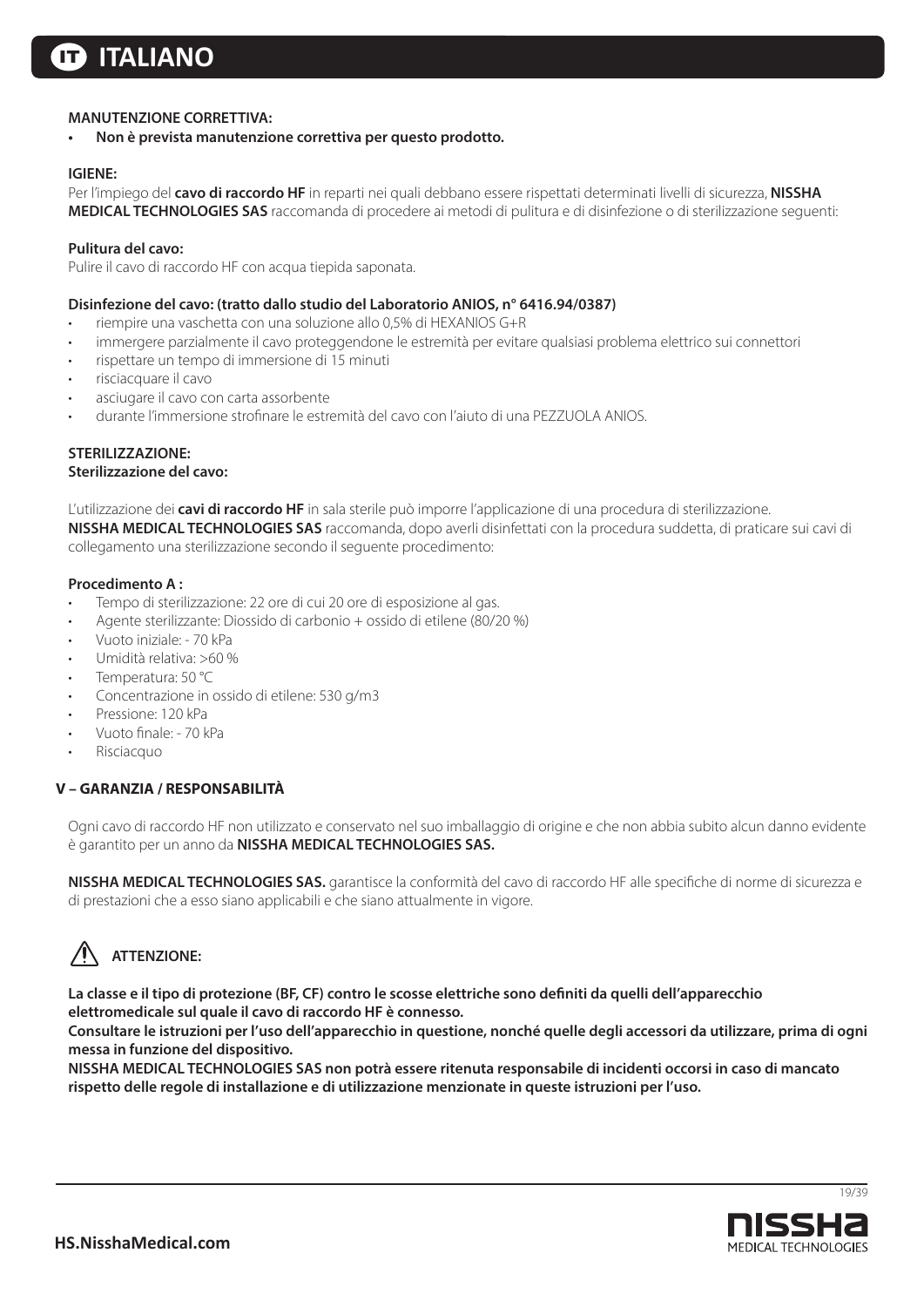



## **MANUAL DE INSTRUCCIONES**

PARA "PLACAS ELECTROQUIRÚRGICAS" (ELECTRODO INDISTINTO DE UN ÚNICO USO)



**TECHNOLOGIES SAS NO POSEE NINGÚN ELEMENTO DE LÁTEX. REGLAMENTO EUROPEO MDR 2017/745 (ANEXO** 

**VIII)**

**PUESTA EN SERVICIO DEL CABLE DE CONEX-IÓN HF - CONSULTAR EL MANUAL DE INSTRUC-CIONES O EL MANUAL DE USUARIO DEL APARATO DE ELEC-TROCIRUGÍA DE ALTA FRECUENCIA.**



# ES **ESPAÑOL**

## **I – IDENTIFICACIÓN / CAMPO DE APLICACIÓN**

## **IDENTIFICACIÓN:**

#### El **cable de conexión HF** para **"placas electroquirúrgicas"** asegura la conexión entre el **electrodo indistinto** ''pregelificado" **de un único**

**uso** que está en contacto eficaz con el paciente y el aparato de electrocirugía de alta frecuencia. Forma parte integrante del circuito aplicado al paciente. Relacionado con el tipo de electrodo indistinto que se utiliza, autoriza la aplicación de la energía **HF** en un proceso de seguridad simple (electrodo indistinto de 1 zona) o de doble seguridad (electrodo indistinto de 2 zonas). Contribuye, dentro de lo limitado de su especificidad, a disminuir corrientes derivadas de HF, que podrían representar riesgos para el paciente, el usuario y para otras personas. Se compone de un cable de dos conductores equipado en cada una de sus extremidades:

- En la parte del aparato, con una ficha específica en cada aparato.
- En la parte del electrodo, con un sistema de conexión adaptado al tipo de electrodo neutro de un único uso que se utiliza.

Los cables de enlace se comercializan con dos longitudes (en 3 y 5 metros).

De acuerdo con las reglas de clasificación (anejo IX) de la **Reglamento europeo MDR 2017/745 (Anexo VIII)** y con el uso al que se destina, el cable de conexión HF es de la **clase I.**

## **CAMPO DE APLICACIÓN:**

Los **cables de conexión HF** se pueden utilizar en cualquier tipo de sala de operaciones que esté equipada con un generador de Alta Frecuencia.

**NISSHA MEDICAL TECHNOLOGIES SAS** ofrece una gama completa de de **cables de conexión HF** para "placas electroquirúrgicas de un único uso" en su catálogo (COMM/DOCU001/015) que se puede consultar y descargar en su sitio de Internet: nisshamedical.com .

En sus pedidos posteriores, utilice el número de código que figuran en su **cable de de conexión HF NISSHA MEDICAL TECHNOLOGIES SAS** o en su embalaje.

Para más información acerca de este producto, póngase en contacto con **NISSHA MEDICAL TECHNOLOGIES SAS** o consulte su sitio en Internet: nisshamedical.com

### **II – ALMACENAMIENTO / ENVASADO / SÍMBOLOS ALMACENAMIENTO:**

Las condiciones de **almacenamiento de los cables de conexión HF** son las siguientes:

- Temperatura ambiente: -entre -40 y +70 °C
- Humedad relativa: entre el 10 y el 95 % (sin condensación)
- Presión atmosférica: entre 500 y 1060 hPa





**Nissha Medical Technologies SAS** 23-25 Boulevard de la Paix 95800 Cergy, France +33 1 39 72 66 66

COMM-DOCU 900/001 Rev C 2021-10-15

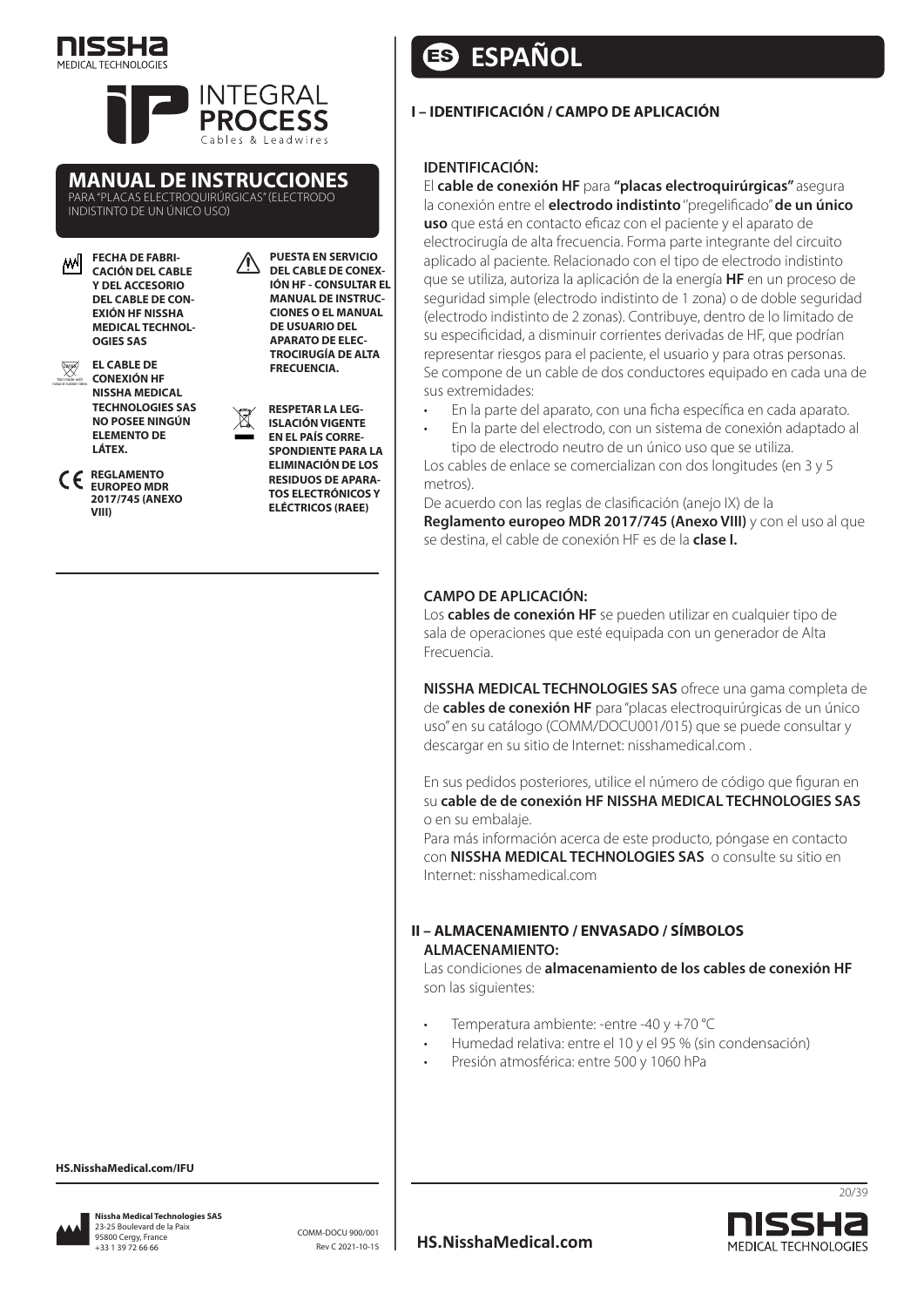

#### **ENVASADO:**

Los cables de conexión HF se envasan de manera individualizada.

Cuando no se esté utilizando el cable de conexión HF, éste deberá almacenarse en su envase original con el fin de evitar cualquier deterioro intempestivo que pueda reducir su fecha de caducidad, sus resultados y/o su grado de seguridad.

### **III – RESULTADOS/ FIABILIDAD / SEGURIDAD / COMPATIBILIDAD / INTEGRIDAD MECÁNICA / SÍMBOLOS / ÍNDICE DE ALERGIAS**

### **RESULTADOS / FIABILIDAD:**

**Nissha Medical Technologies** ha utilizado materiales de alta calidad.

Los cables de conexión HF **Nissha Medical Technologies** se controlan durante y al final del proceso de fabricación, aplicando protocolos técnicos elaborados de acuerdo con lo dispuesto en la normativa y en las directivas actualmente en vigor para este tipo de productos.

El resultado final de las pruebas realizadas en un grupo representativo de cables de conexión HF ha sido certificado por un Laboratorio homologado.

(Informe técnico del LNE núm.5351010.)

Han sido además objeto de pruebas y evaluaciones clínicas.

#### **SEGURIDAD:**

Los cables de conexión HF **Nissha Medical Technologies** se han diseñado y fabricado de acuerdo con lo establecido en las especificaciones generales y específicas de las normas nacionales, europeas y/o internacionales, aplicables en este campo y actualmente vigentes: (Normas Europeas IEC 60601-1 & IEC 60601-2-2)

Los cables de conexión HF **Nissha Medical Technologies** forman parte de la "parte aplicada" al paciente tal y como se establece en la norma europea de seguridad IEC 60601-1.

La clase de seguridad, el tipo de protección (BF, CF) y el grado de protección contra las descargas eléctricas del cable de conexión HF están íntimamente relacionados con el aparato electromédico al que se conecta.

- Consultar el manual de instrucciones del aparato electromédico antes de utilizar el cable de conexión HF.

La toma del "electrodo neutro monopolar de un único uso" está equipada con un sistema de enganche que evita al máximo el riesgo de desconexión involuntaria del electrodo.

Los cables de conexión HF **Nissha Medical Technologies** están diseñados para soportar descargas de desfibrilación y ciclos de desinfección y de esterilización repetidos. No existe en ellos ninguna parte metálica que sea accesible, en la parte que está en contacto con el paciente.

Las corrientes de fuga de alta y baja frecuencia, medidas de acuerdo con las recomendaciones formuladas por las normas actualmente en vigor y que se aplican a este producto, presentan valores inferiores a los autorizados. (Normas IEC 601-1/IEC 601-2-2/AAMI HF18)

## **ATENCIÓN:**

**La clase de seguridad, el tipo de protección y el grado de protección se establecen en función del aparato electroquirúrgico.**

**Consultar el manual de instrucciones del aparato correspondiente y de los accesorios anejos antes de poner en servicio el cable de conexión HF.**

**NISSHA MEDICAL TECHNOLOGIES SAS no podrá responsabilizarse de los accidentes que se produzcan en caso de que no se respeten las normas de instalación y de uso que se mencionan en los manuales de instrucciones. Se deberán adoptar precauciones en caso de desconexión del cable de conexión HF, en la parte del aparato de electrocirugía, de modo que se evite que las partes metálicas accesibles en el conector puedan entrar en contacto con otras partes metálicas que estén expuestas a la corriente o conectadas a la toma de tierra.**

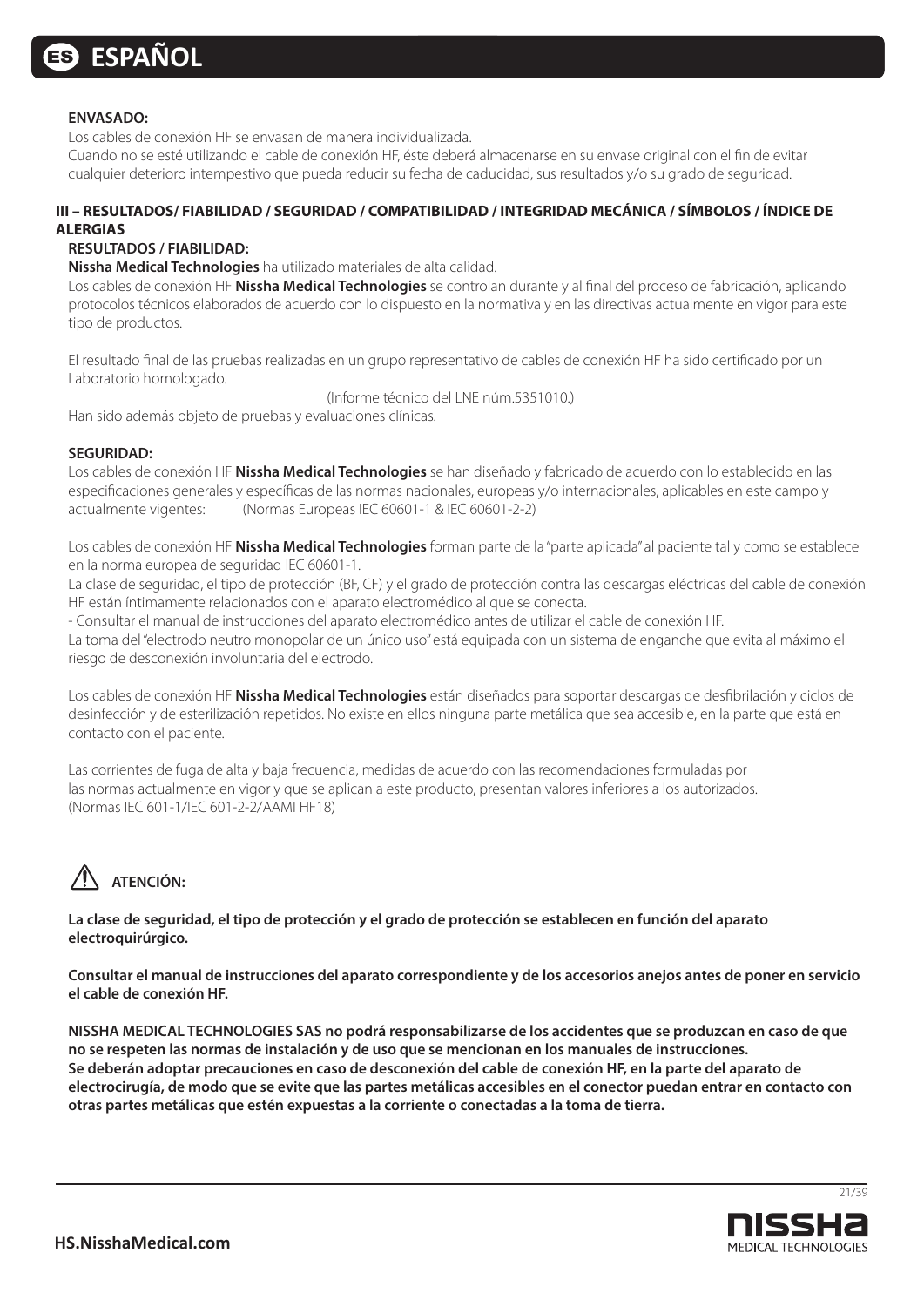## EN **ENGLISH** ES **ESPAÑOL**

#### **COMPATIBILIDAD:**

**NISSHA MEDICAL TECHNOLOGIES SAS** pone a disposición de sus clientes a través de su sitio web (nisshamedical.com), un documento que se puede descargar y en el que se incluyen las informaciones relacionadas con la compatibilidad del dispositivo, así como las informaciones técnicas pertinentes.

#### **INTEGRIDAD MECÁNICA Y ELÉCTRICA:**

Para garantizar una buena resistencia mecánica de los **cables de conexión HF ECG NISSHA MEDICAL TECHNOLOGIES SAS (**conductores, conectores, cable, etc.) frente a la tracción y a la flexión, y disminuir el riesgo de deterioro durante su uso, **NISSHA MEDICAL TECHNOLOGIES SAS** ha utilizado materiales de alta calidad y de alta fiabilidad.

Los conectores premontados o ensamblados están equipados con manguitos flexibles que minimizan el riesgo de rotura del cable en este lugar.

La caducidad del **cable de conexión HF** depende de un considerable número de parámetros. Por ejemplo:

- Del número de usos.
- Del cumplimiento del mantenimiento preventivo
- Del mantenimiento en un buen estado de higiene

Su sustitución se podrá decidir mediante un control regular, visual y eléctrico del **cable de conexión HF. (**Véase el mantenimiento preventivo)

#### **ÍNDICE DE ALERGIAS:**

Los materiales aislantes utilizados en la fabricación de los **cables de conexión HF NISSHA MEDICAL TECHNOLOGIES SAS** han sido objeto de pruebas para determinar posibles alergias. Estas pruebas no han puesto de manifiesto la existencia de productos que pudiesen desencadenar una reacción alérgica de intolerancia.

#### **IV – INSTALACIÓN / UTILIZACIÓN / MANTENIMIENTO / HIGIENE / ESTERILIZACIÓN INSTALACIÓN:**

Para una adecuada instalación del cable de enlace, síganse las siguientes instrucciones: (véase asimismo el manual de instrucciones del aparato de electrocirugía)

- Conectar en primer lugar el **cable de conexión HF** al aparato de electrocirugía con la corriente de alta frecuencia adecuada.
- Colocar "**el electrodo indistinto de un único uso"** en el paciente en un lugar adecuado para la aplicación elegida. Evitar en la medida de lo posible cualquier contacto directo del cable de enlace con el paciente.

Ejemplo de tipos de fichas en la parte del aparato electroquirúrgico:





Ejemplo de conector de placas electroquirúrgicas:



#### **UTILIZACIÓN: CONDICIONES GENERALES:**

Las condiciones de uso del cable de conexión HF son las siguientes:

- Temperatura ambiente: -entre +10 y +40 °C
- Humedad relativa: entre el 30 y el 75 % (sin condensación)
- Presión atmosférica: entre 700 y 1060 hPa

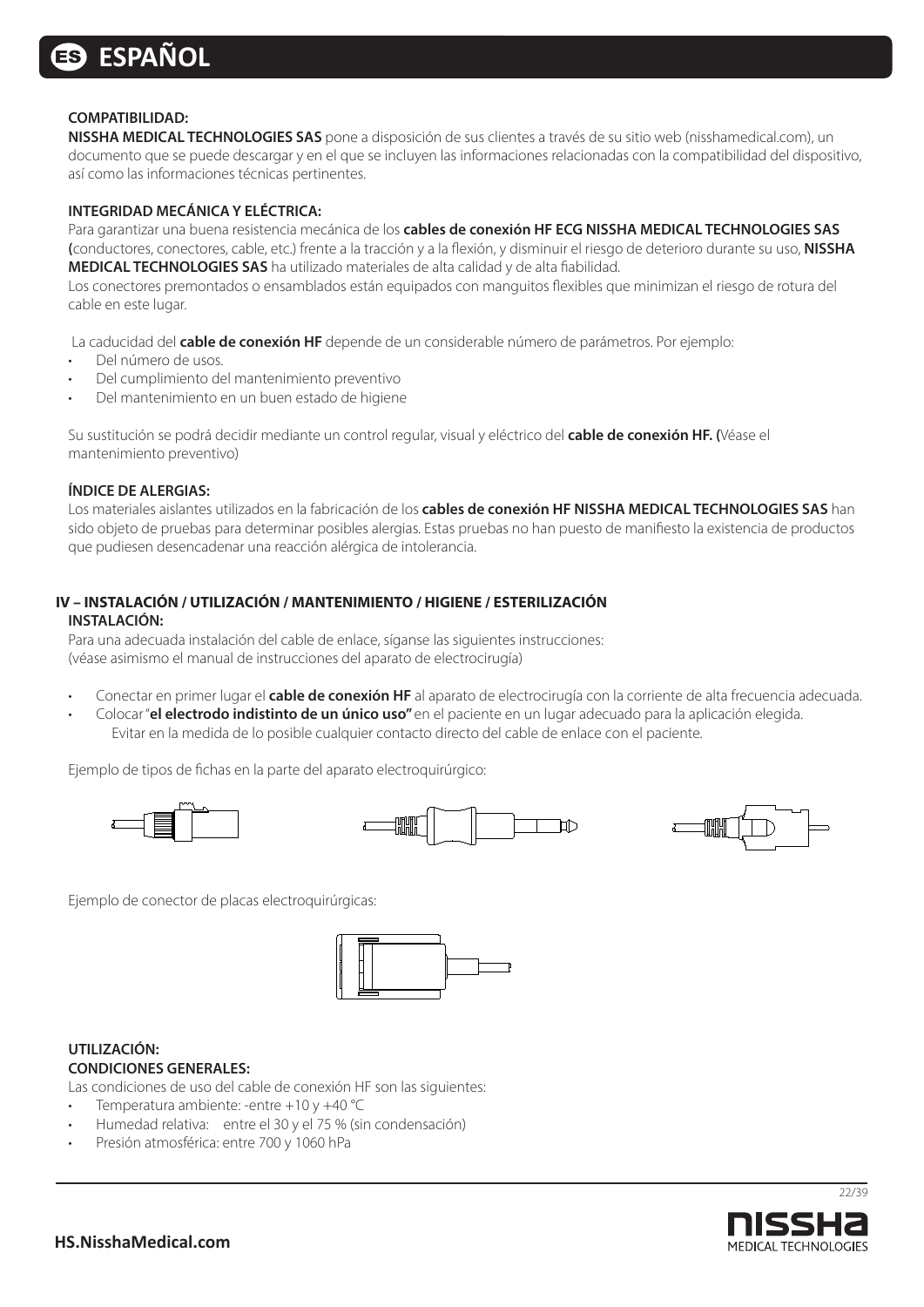## **CONDICIONES PARTICULARES:**

• No utilizar un cable o una parte de cable que presente riesgos para el paciente (aislante deteriorado).

## **MANTENIMIENTO PREVENTIVO:**

- **• En caso de que se deje fuera de servicio un cable para someterlo a un mantenimiento o evaluación, será responsabilidad del usuario limpiar y desinfectar el producto antes de despacharlo o transferirlo.**
- Asegurarse de que los aislantes (funda de protección del cable de enlace) no hayan sufrido daños mecánicos.
- Asegurarse (al menos una vez al mes) de que los conductores siguen teniendo flujo eléctrico.
- (Póngase en contacto con **NISSHA MEDICAL TECHNOLOGIES SAS** para conocer el dispositivo de pruebas que mejor se adapte a sus necesidades)
- (Deberá llevarse a cabo las adecuadas pruebas de seguridad en el uso del cable de enlace, con controles sistemáticos, con una periodicidad de al menos un mes o más, en función de la frecuencia de uso, de desinfección o de esterilización.)
- control visual (aspecto de los aislantes, de las agujas de contacto de los conectores, etc …)
- comprobación de la integridad mecánica de los conectores
- comprobación de la correcta presentación de las marcas.

## **MANTENIMIENTO CORRECTIVO:**

**•** No existe un mantenimiento correctivo para este producto.

## **HIGIENE:**

Para el uso del **cable de conexión HF** en servicios en los que los niveles de esterilización deben respetarse, **NISSHA MEDICAL TECHNOLOGIES SAS** aconseja utilizar los métodos de limpieza o de desinfección que se describen a continuación:

## **Limpieza del cable:**

Limpiar el **cable de conexión HF** con agua tibia jabonosa.

**Desinfección del cable:** (sacado del estudio del Laboratorio ANIOS, núm. 6416.94/0387)

- Llenar una bandeja para remojo con una solución de HEXANIOS G+R al 0,5%.
- sumergir parcialmente el cable protegiendo las extremidades con el fin de evitar cualquier problema eléctrico en los conectores
- respetar un tiempo de contacto de 15 minutos
- aclarar el cable
- secar el cable con un papel absorbente
- Durante la inmersión, frotar las extremidades del cable con ayuda de una toallita ANIOS (impregnada en una solución libre de aldehídos y sin derivados clorados).

(renovar la solución cada 48 horas)

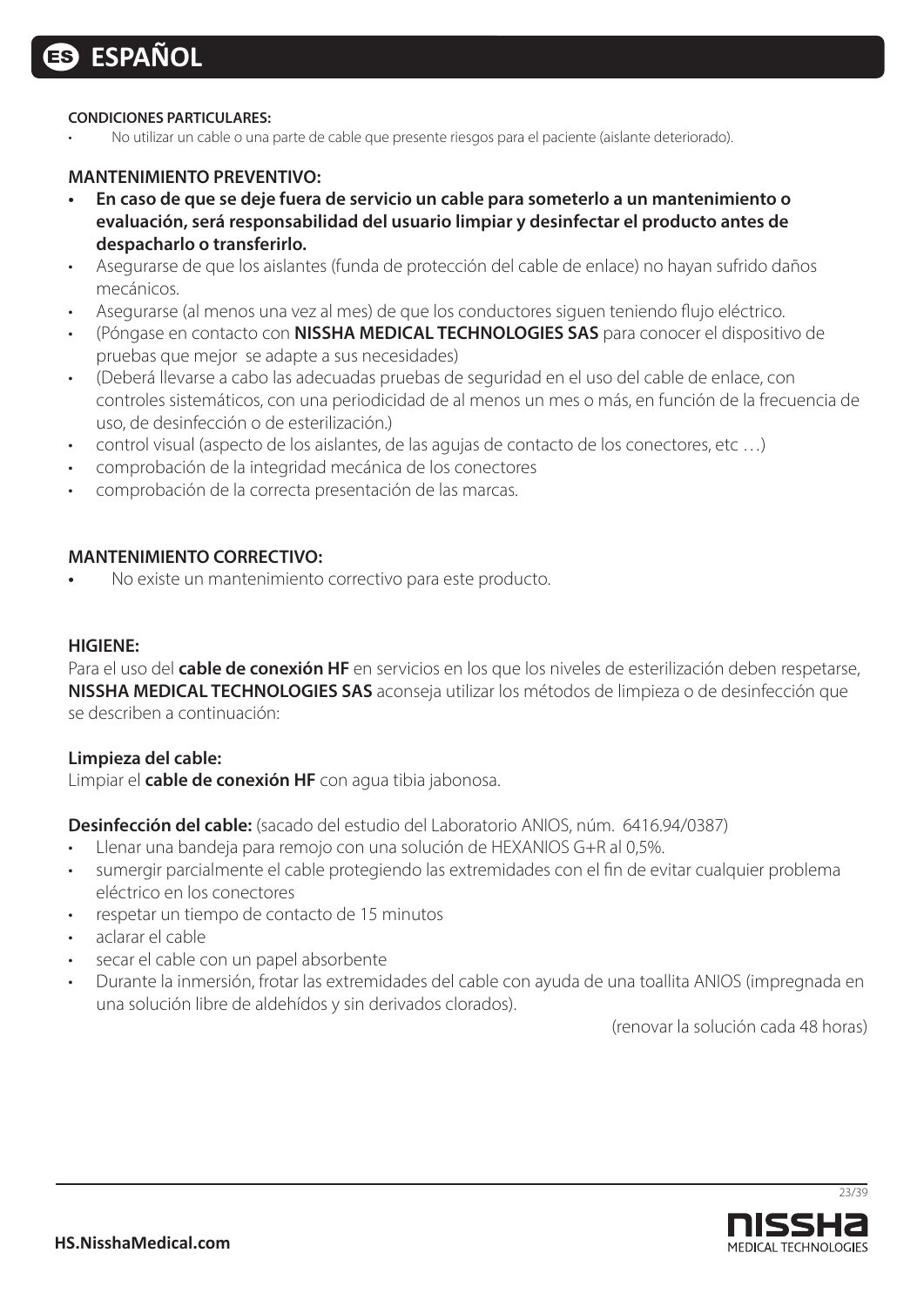#### **ESTERILIZACIÓN: Esterilización del cable:**

Si se utilizan cables de conexión HF en una sala estéril podría ser necesario aplicar un procedimiento de esterilización. **NISSHA MEDICAL TECHNOLOGIES SAS** recomienda, después de haberlos desinfectado siguiendo el procedimiento anteriormente mencionado, realizar en los cables de enlace una esterilización, aplicando uno de los siguientes procedimientos:

#### **Procedimiento A:**

- Tiempo de esterilización: 22 horas, 20 de las cuales se harán mediante exposición al gas.
- Agente esterilizante: Dióxido de carbono + óxido de etileno (80/20%)
- Vacío inicial: -70 kPa
- Humedad relativa: >60 %
- Temperatura: 50 °C
- Concentración en óxido de etileno: 530 g/m3
- Presión: 120 kPa
- Vacío final: -70 kPa
- Aclarado

## **V – GARANTÍA / RESPONSABILIDAD**

Cualquier **cable de conexión HF** que no se haya utilizado y que se haya conservado en su envase original sin presentar ningún deterioro aparente está garantizado por **NISSHA MEDICAL TECHNOLOGIES SAS** durante un año.

**NISSHA MEDICAL TECHNOLOGIES SAS** garantiza la conformidad del **cable de conexión HF,** de acuerdo con las especificaciones contenidas en las normas de seguridad y de resultados que le son aplicables y que se encuentran actualmente vigentes.

## **ATENCIÓN:**

**La clase y el tipo de protección (BF, CF) contra las descargas eléctricas están relacionadas con las del aparato electromédico al cual se conecta el cable de conexión HF.**

**Consultar el manual de instrucciones del aparato correspondiente y de los accesorios antes de poner en servicio el dispositivo.**

**NISSHA MEDICAL TECHNOLOGIES SAS no podrá responsabilizarse de los accidentes que se produzcan en caso de que no se respeten las normas de instalación y de uso que se mencionan en el presente manual de instrucciones.**

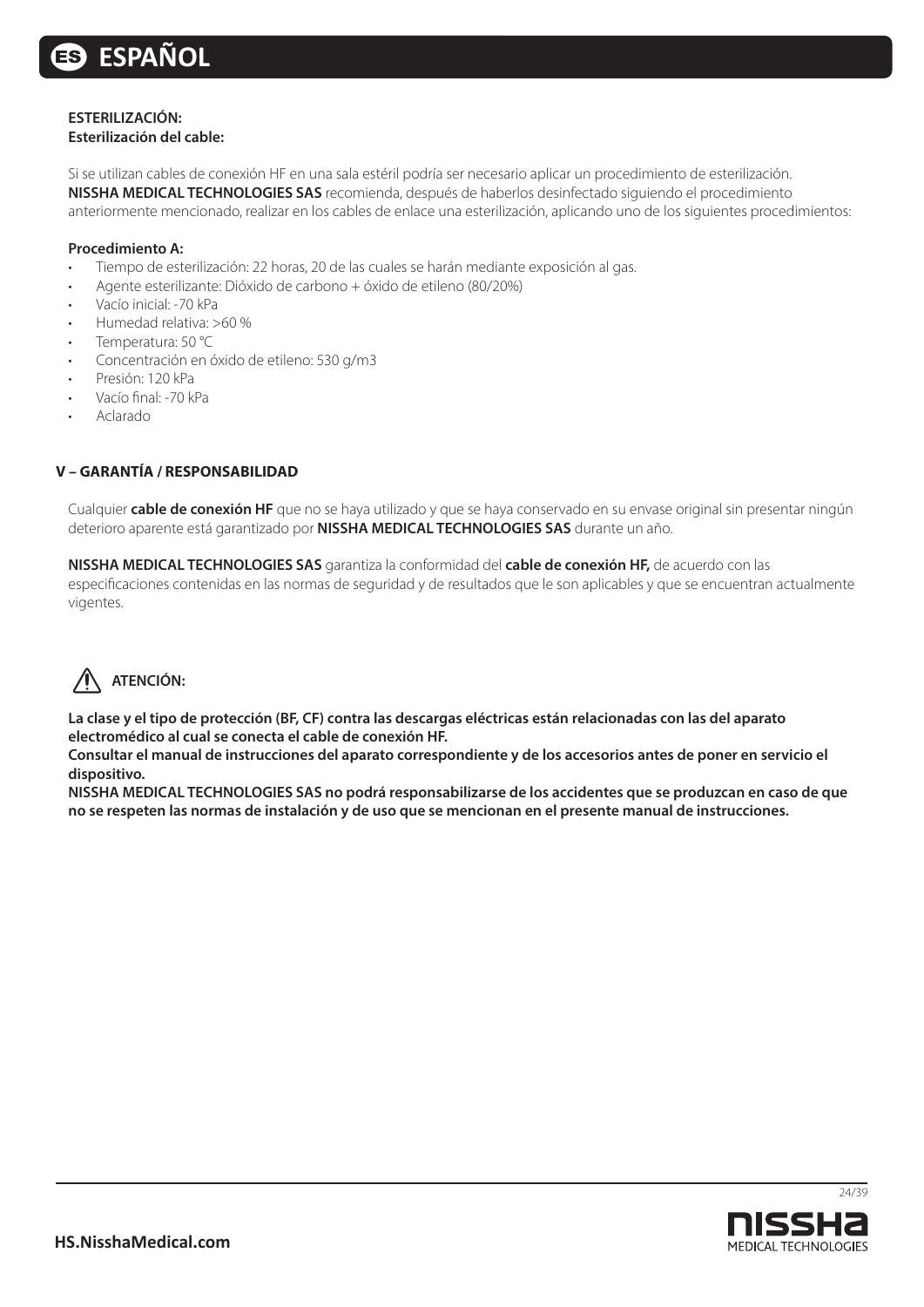



## **MODO DE EMPREGO**

CABO DE LIGAÇÃO HF PARA «PLACAS ELECTROCIRÚRGICAS» (ELÉCTRODO INDIFERENTE PARA UMA ÚNICA UTILIZAÇÃO)



**EUROPEU MDR 2017/745 (ANEXO VIII)** 



**COLOCAÇÃO EM FUNCIONAMENTO DO CABO DE LIGAÇÃO** 

**PAÍS EM CAUSA PARA A ELIMINAÇÃO DOS REEE (RESTOS DE EQUIPA-MENTO ELECTRÓNICO E ELÉCTRICO)**

## *E***D** PORTUGUÊS

## **I – IDENTIFICAÇÃO / ÂMBITO DE APLICAÇÃO**

### **IDENTIFICAÇÃO:**

## O **cabo de ligação HF para «placas electrocirúrgicas» assegura a ligação entre o eléctrodo indiferente ''pré-gelificado" para uma**

**única utilização,** colocado em contacto eficaz com o doente e o aparelho de electrocirurgia de alta frequência. Faz parte integrante do circuito aplicado ao doente. Associado à escolha do tipo de eléctrodo indiferente utilizado, permite a aplicação da energia HF em segurança simples (eléctrodo indiferente 1 zona) ou dupla segurança (eléctrodo indiferente 2 zonas). Contribui, dentro dos limites da sua especificidade, para a diminuição de correntes derivadas HF, fonte de riscos para o doente, o utilizador e outras pessoas.

É composto por um cabo de dois condutores, equipado, em cada uma das extremidades:

- Do lado do aparelho, por uma ficha específica de cada aparelho.
- Do lado do eléctrodo, por um sistema de conexão adaptado ao tipo de eléctrodo neutro de utilização única utilizado.

Os cabos de ligação estão disponíveis em dois comprimentos (3 e 5 metros).

Consoante as regras de classificação da **Regulamento Europeu MDR 2017/745 (Anexo VIII)** e o respectivo uso a que se destina, o **cabo de ligação HF** é da: **classe I.**

## **ÂMBITO DE APLICAÇÃO:**

Os **cabos de ligação HF** podem ser utilizados em qualquer tipo de sala de cirurgia equipada com um gerador de Alta Frequência.

A **NISSHA MEDICAL TECHNOLOGIES SAS** propõe uma gama completa **de cabos de ligação HF para «placas electrocirúrgicas para uma única utilização»** no seu catálogo (COMM/DOCU001/015) que pode ser consultado e descarregado através do site da Internet : nisshamedical.com

Para o respectivo pedido posterior, utilize o número de código que se encontra no cabo de ligação HF da **NISSHA MEDICAL TECHNOLOGIES SAS** ou na embalagem respectiva.

Para mais informações sobre este produto, contacte a **NISSHA MEDICAL TECHNOLOGIES SAS** ou consulte o site na Internet: nisshamedical.com

## **II – ARMAZENAGEM / ACONDICIONAMENTO / SÍMBOLOS ARMAZENAGEM:**

As condições de armazenagem dos cabos de ligação HF são as seguintes:

- Temperatura ambiente: -40 a +70°C
- Humidade relativa: 10 a 95% (sem condensação)
- Pressão atmosférica: 500 a 1060 hPa

## **ACONDICIONAMENTO:**

Os **cabos de ligação HF** são acondicionados unitariamente.

Um **cabo de ligação HF** que aguarda a respectiva utilização deve ser guardado na respectiva embalagem original, de modo a evitar qualquer tipo de deterioração intempestiva, susceptível de diminuir a sua vida útil, o seu desempenho e/ou o seu nível de **segurança.**

**HS.NisshaMedical.com/IFU**



**Nissha Medical Technologies SAS** 23-25 Boulevard de la Paix 95800 Cergy, France +33 1 39 72 66 66

COMM-DOCU 900/001 Rev C 2021-10-15



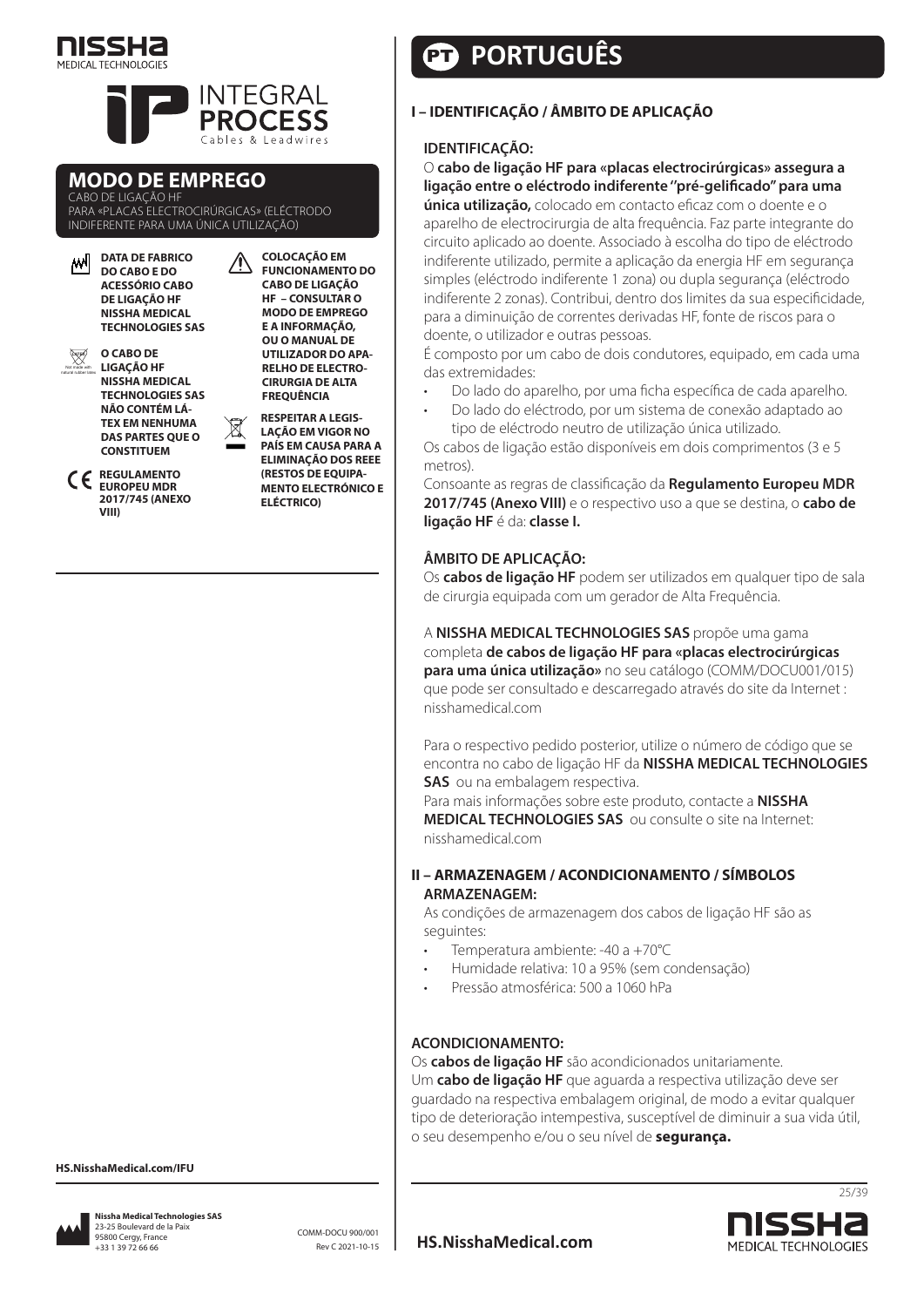### **ΣΥΣΚΕΥΑΣΙΑ:**

Τα **καλώδια σύνδεσης ρεύματος Υψηλής Συχνότητας** συσκευάζονται ανά τεμάχιο.

Το **καλώδιο σύνδεσης ρεύματος Υψηλής Συχνότητας** πρέπει να αποθηκεύεται, έως ότου χρησιμοποιηθεί, στην αρχική του συσκευασία για να αποφευχθεί οποιαδήποτε ζημιά η οποία ενδέχεται να μειώσει το χρόνο ζωής του, τις επιδόσεις του και/ή το επίπεδο ασφάλειάς του.

## **ΙΙΙ –DESEMPENHO / FIABILIDADE / SEGURANÇA / COMPATIBILIDADE / INTEGRIDADE MECÂNICA / SÍMBOLOS / ALERGENICIDADE**

#### **DESEMPENHO / FIABILIDADE:**

De modo a assegurar uma boa resistência do cabo de ligação à tracção e à flexão e a diminuir as correntes de fuga de alta frequência, a **NISSHA MEDICAL TECHNOLOGIES SAS** utiliza materiais de elevada qualidade.

Os **cabos de ligação HF NISSHA MEDICAL TECHNOLOGIES SAS** são controlados durante e no final do seu ciclo de fabrico, ao abrigo dos protocolos técnicos estabelecidos em conformidade com as normas e directivas actualmente em vigor e a eles respeitantes.

O resultado final dos ensaios efectuados com um grupo de **cabos de ligação HF** representativos foi confirmado por um Laboratório devidamente aprovado.

(Relatório técnico do LNE n°5355010.)

Foram igualmente objecto de ensaios e de uma avaliação clínica.

### **SEGURANÇA:**

Os cabos de ligação HF são concebidos e fabricados em conformidade com as especificações gerais e especiais das normas nacionais, europeias, e/ou internacionais actualmente em vigor:

(Normas europeias IEC 60601-1/IEC 60601-2-2)

(Norma americana AAMI HF18)

Os **cabos de ligação HF NISSHA MEDICAL TECHNOLOGIES SAS** pertencem à «parte aplicada» ao doente, conforme definido pela norma europeia de segurança **IEC 60601-1.**

A classe de segurança, o tipo de protecção (BF, CF, …), e o grau de protecção contra os choques eléctricos do cabo de ligação HF estão intimamente ligados aos do aparelho electromédico a que está ligado.

**Consultar o manual de instruções do aparelho electromédico antes de qualquer utilização do cabo de ligação HF.** A tomada de «eléctrodo neutro monopolar para uma única utilização» está equipado com um sistema de engate que evita, ao máximo, o risco de desligação involuntária do eléctrodo.

Os **cabos de ligação HF** são concebidos para suportar eventuais choques de desfibrilhação e ciclos de desinfecção e esterilização repetidos. Não apresentam qualquer parte metálica acessível do lado do doente.

As correntes de fuga de alta e baixa frequências são medidas segundo as recomendações das normas actualmente em vigor e aplicáveis a este produto. Estas correntes têm valores inferiores aos autorizados. (Normas EN 601- 1/EN 601-2-2/AAMI HF18)

A classe de segurança, o tipo de protecção e o grau de protecção são definidos pelo aparelho de electrocirurgia. Consultar o modo de emprego do aparelho em causa e o dos acessórios anexos, antes de utilizar o **cabo de ligação HF**.

A **NISSHA MEDICAL TECHNOLOGIES SAS** não poderá ser responsabilizada por quaisquer incidentes ocorridos em caso de desrespeito das regras de instalação e utilização mencionadas nos respectivos modos de emprego.

É necessário tomar precauções no caso de o cabo de ligação do lado do aparelho de electrocirurgia se desligar, a fim de evitar que as partes metálicas acessíveis do conector possam entrar em contacto com outras partes metálicas sob tensão ou ligadas à terra.

### **COMPATIBILIDADE :**

A **NISSHA MEDICAL TECHNOLOGIES SAS** coloca à disposição dos seus clientes, através do seu site na Internet ( nisshamedical. com ), um documento descarregável, que inclui informações sobre a compatibilidade do dispositivo, assim como informações técnicas sobre o mesmo.

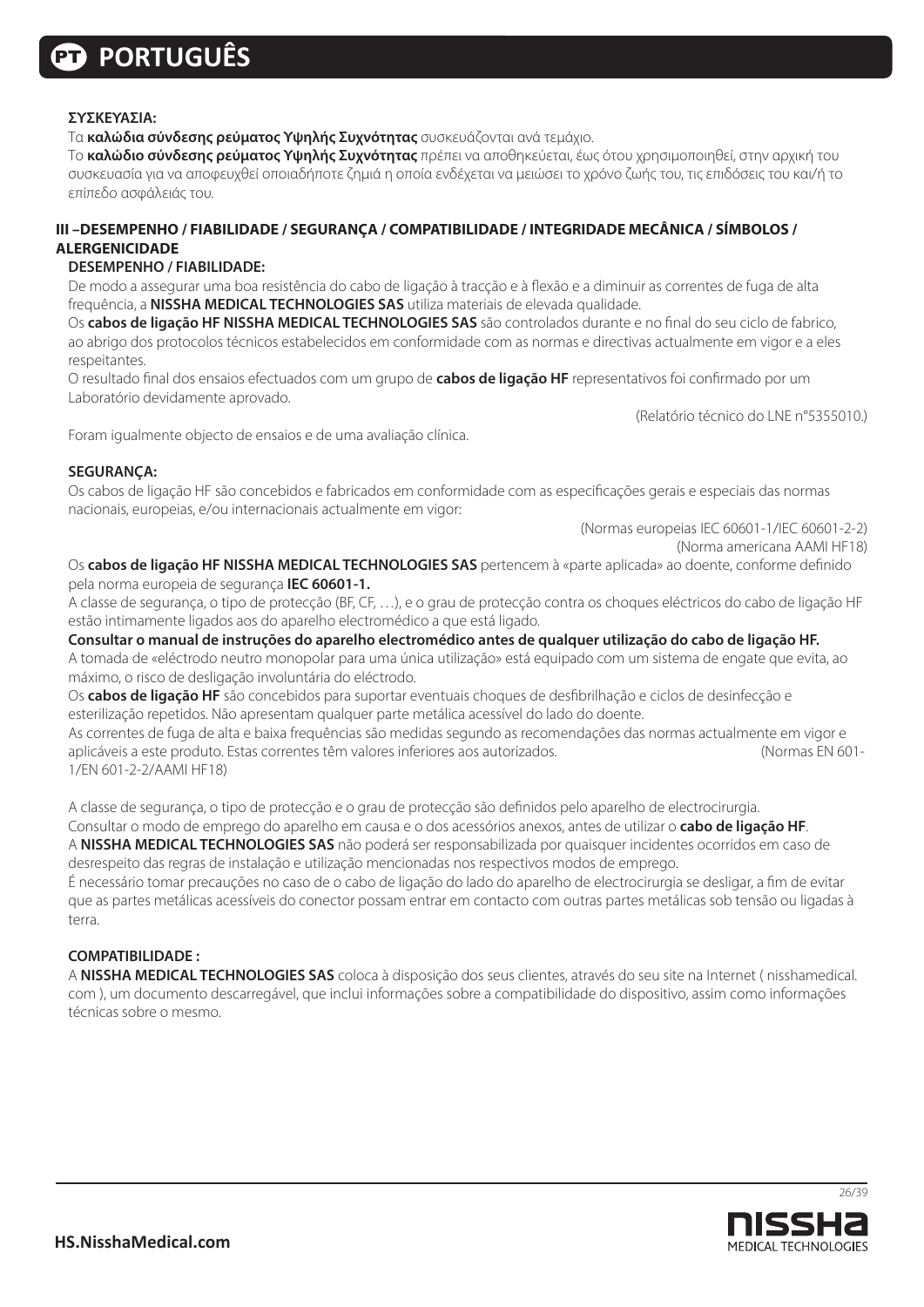### **INTEGRIDADE MECÂNICA e ELÉCTRICA:**

De modo a assegurar uma boa resistência mecânica dos **cabos de ligação HF NISSHA MEDICAL TECHNOLOGIES SAS** (condutores, conectores, cabo,... ) à tracção e à flexão e a diminuir o risco de deterioração durante a utilização, a **NISSHA MEDICAL TECHNOLOGIES SAS** utiliza materiais de elevada qualidade e fiabilidade.

Os conectores moldados sobre uma peça base ou montados, estão equipados de mangas flexíveis, que minimizam o risco de ruptura do cabo neste ponto.

O tempo de vida útil do cabo de ligação HF depende de uma série de parâmetros importantes. Por exemplo:

- Número de utilizações
- Respeito pela manutenção preventiva
- Manutenção de um bom estado de limpeza

Um controlo regular, visual e eléctrico, do cabo de ligação HF determinará a sua substituição. (Ver manutenção preventiva).

#### **ALERGENICIDADE**:

Os materiais utilizados no fabrico dos **cabos de ligação HF NISSHA MEDICAL TECHNOLOGIES SAS** foram submetidos a ensaios de alergenicidade. Estes ensaios não evidenciaram a presença de produtos potencialmente desencadeadores de uma reacção alérgica intolerável.

## **IV – INSTALAÇÃO / UTILIZAÇÃO / MANUTENÇÃO / HIGIENE / ESTERILIZAÇÃO INSTALAÇÃO :**

Para uma instalação adequada do cabo de ligação, seguir as instruções abaixo: (Ver igualmente o modo de emprego do aparelho de electrocirurgia)

- Ligar primeiro o cabo de ligação HF do aparelho de electrocirurgia à corrente de alta frequência adequada.
- Colocar o «eléctrodo indiferente para uma única utilização» no doente, no local adequado para a aplicação escolhida. Na medida do possível, evitar o contacto do cabo de ligação com o doente.

Exemplo de tipos de fichas do lado do aparelho electrocirúrgico:







Exemplo de conector de placas electrocirúrgicas:



## **UTILIZAÇÃO : CONDIÇÕES GERAIS:**

As condições de utilização do cabo de ligação HF são as seguintes:

- Temperatura ambiente: +10 a +40°C
- Humidade relativa: 30 a 75% (sem condensação)
- Pressão atmosférica: 700 a 1060 hPa

### **CONDIÇÕES ESPECÍFICAS:**

• Não utilizar um cabo que apresente qualquer risco para o doente (isolante deteriorado).

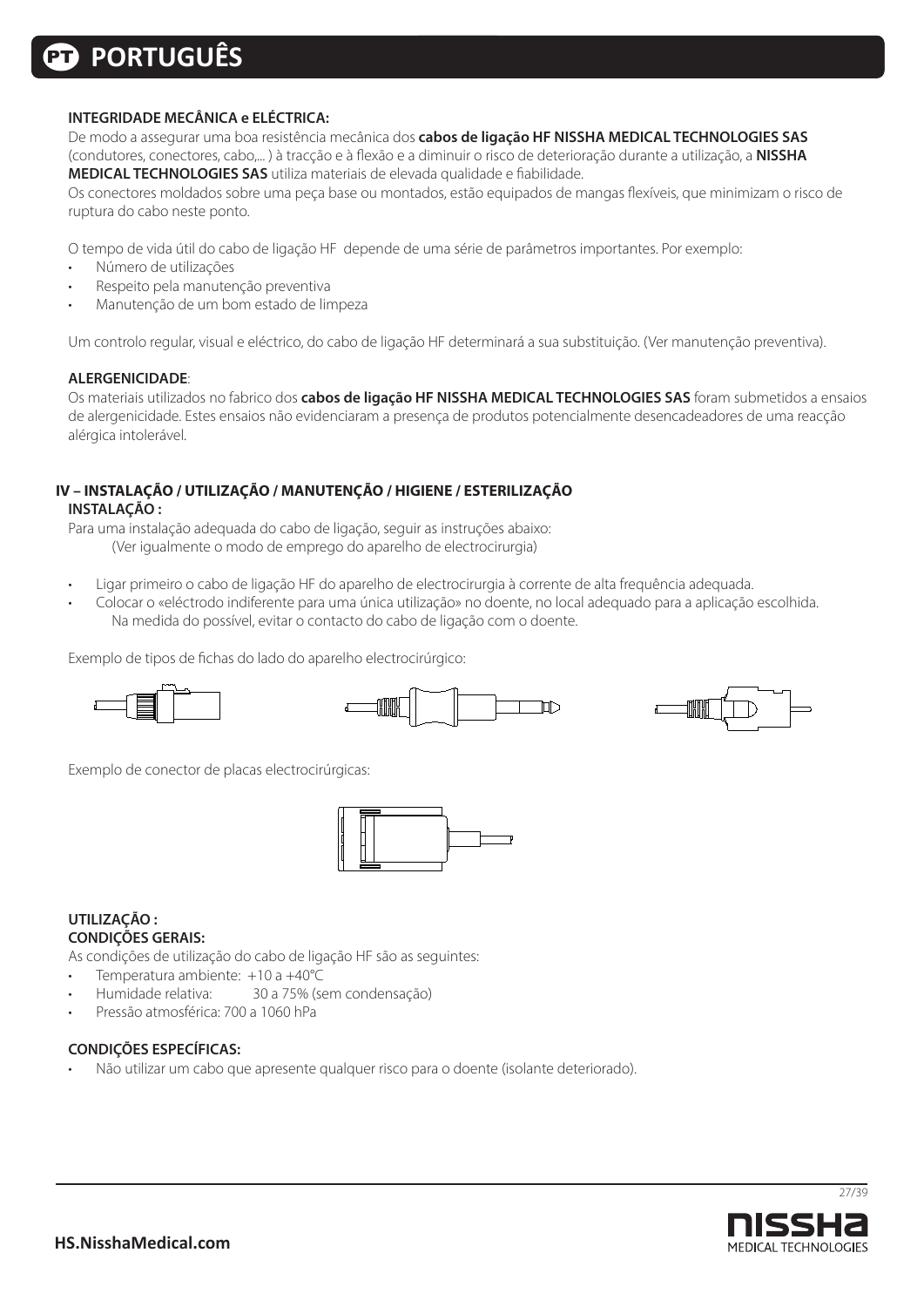## **MANUTENÇÃO PREVENTIVA:**

- Se for retirado um cabo, fora de serviço, para manutenção ou peritagem, cabe ao serviço utilizador do aparelho a limpeza e desinfecção do produto antes de voltar a enviá-lo para o serviço.
- Certificar-se de que os isolantes (cinta de protecção do cabo de ligação) não sofreram qualquer tipo de dano mecânico.
- Certificar-se (pelo menos uma vez por mês) da continuidade da condução eléctrica dos condutores.
- (Contactar a **NISSHA MEDICAL TECHNOLOGIES SAS** para ficar a conhecer o dispositivo de teste que melhor se adapta às suas necessidades)
- (Uma boa segurança de emprego do cabo de ligação implica des controlos sistemáticos a realizar pelo menos uma vez por mês, ou mais, consoante a frequência da respectiva utilização, desinfecção ou esterilização.)
- Controlo visual (aspecto dos isolantes, dos filamentos de contacto dos conectores, …)
- Verificação da integridade mecânica dos conectores
- Verificação da boa manutenção das marcações.

## **MANUTENÇÃO CORRECTIVA:**

**• Este produto não necessita de manutenção correctiva.**

### **HIGIENE:**

Para a utilização do **cabo de ligação HF** em serviços onde têm de ser respeitados determinados níveis de esterilidade, a **NISSHA MEDICAL TECHNOLOGIES SAS** recomenda a aplicação dos métodos de limpeza, desinfecção e esterilização seguintes: **Limpeza do cabo:**

- Limpar o cabo de ligação HF com água tépida e sabão.
- Desinfecção do cabo: (extraída do estudo laboratorial ANIOS, n° 6416.94/0387)
- Encher um recipiente de lavagem com uma solução de HEXANIOS G+R a 0,5% em água
- Mergulhar parcialmente o cabo, protegendo as extremidades, a fim de evitar qualquer problema eléctrico nos conectores
- Respeitar um tempo de contacto de 15 minutos
- Enxaguar o cabo
- Secar o cabo com papel absorvente
- Durante a imersão, esfregar as extremidades do cabo com o auxílio de um LINGET ANIOS.

(Substituir a solução a cada 48 horas)

## **ESTERILIZAÇÃO:**

Esterilização do cabo:

A utilização dos **cabos de ligação HF** num ambiente estéril pode implicar a aplicação de um processo de esterilização. A **NISSHA MEDICAL TECHNOLOGIES SAS,** após a desinfecção dos **cabos de ligação HF** conforme o processo acima indicado, preconiza uma esterilização dos cabos de ligação conforme o processo seguinte:

### **Processo A:**

- Tempo de esterilização: 22 horas das quais 20 de exposição ao gás.
- Agente de esterilização: Dióxido de carbono + óxido de etileno (80/20%)
- Vazio inicial: 70 kPa
- Humidade relativa: > 60 %
- Temperatura: 50 °C
- Concentração em óxido de etileno: 530 g/m3
- Pressão: 120 kPa
- Vazio final: 70 kPa
- **Enxaguamento**

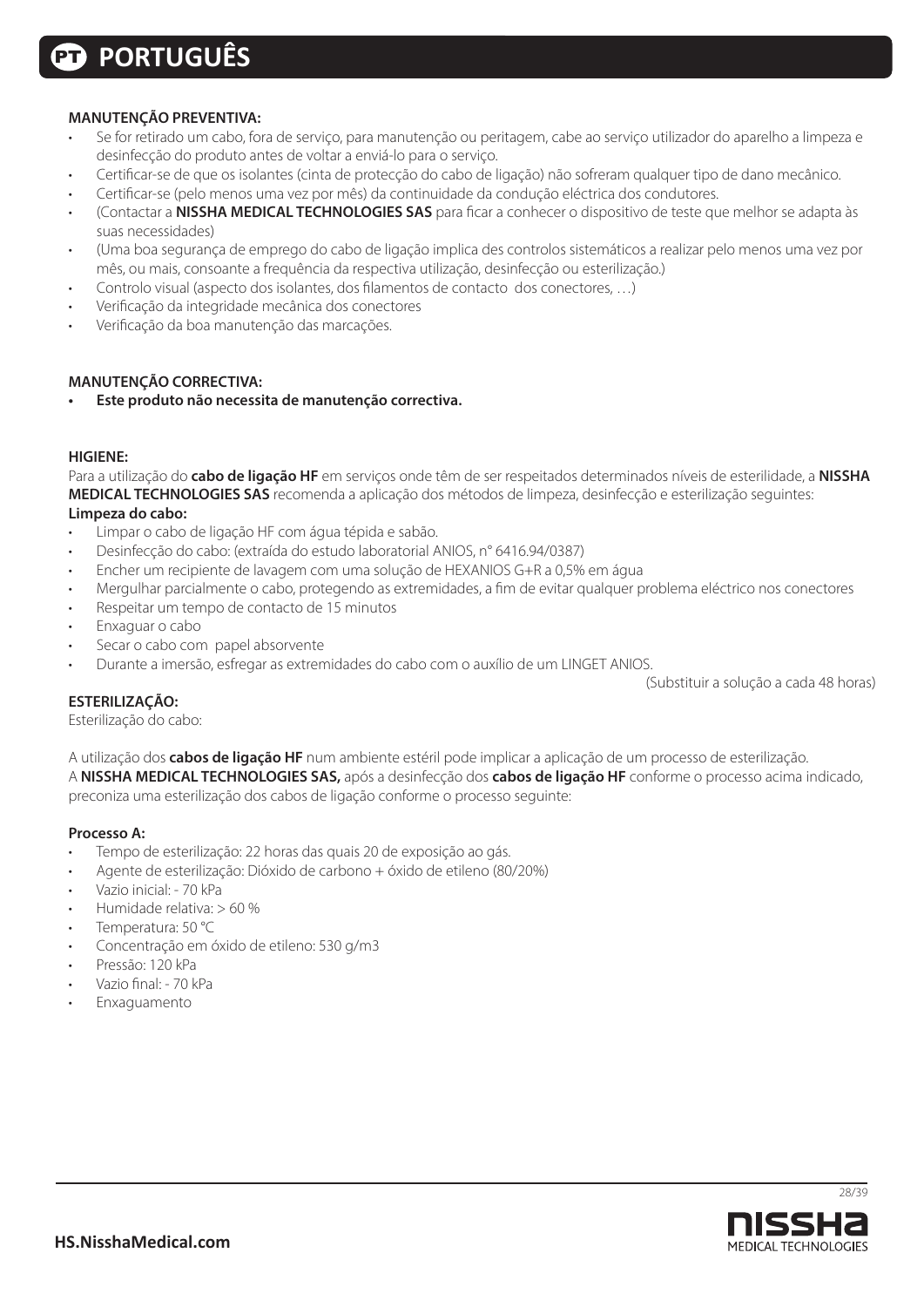#### **ΙΙΙ –DESEMPENHO / FIABI**

Qualquer **cabo de ligação HF** não utilizado e conservado na respectiva embalagem original, que não tenha suportado qualquer dano aparente tem uma garantia de um ano da **NISSHA MEDICAL TECHNOLOGIES SAS**.

A **NISSHA MEDICAL TECHNOLOGIES SAS** garante a conformidade do cabo de ligação HF com as especificações das normas de segurança e desempenho que lhe são aplicáveis e que estão actualmente em vigor.



**A classe e o tipo de protecção (BF, CF) contra choques eléctricos são definidos pela classe e o tipo de aparelho electromédico a que o cabo de ligação HF se encontra ligado.**

**Consultar o modo de emprego do aparelho em causa e o dos acessórios anexos, antes de colocar o dispositivo em funcionamento.**

**A NISSHA MEDICAL TECHNOLOGIES SAS não poderá ser responsabilizada por quaisquer incidentes ocorridos em caso de desrespeito das regras de instalação e utilização mencionadas nos respectivos modos de emprego.**

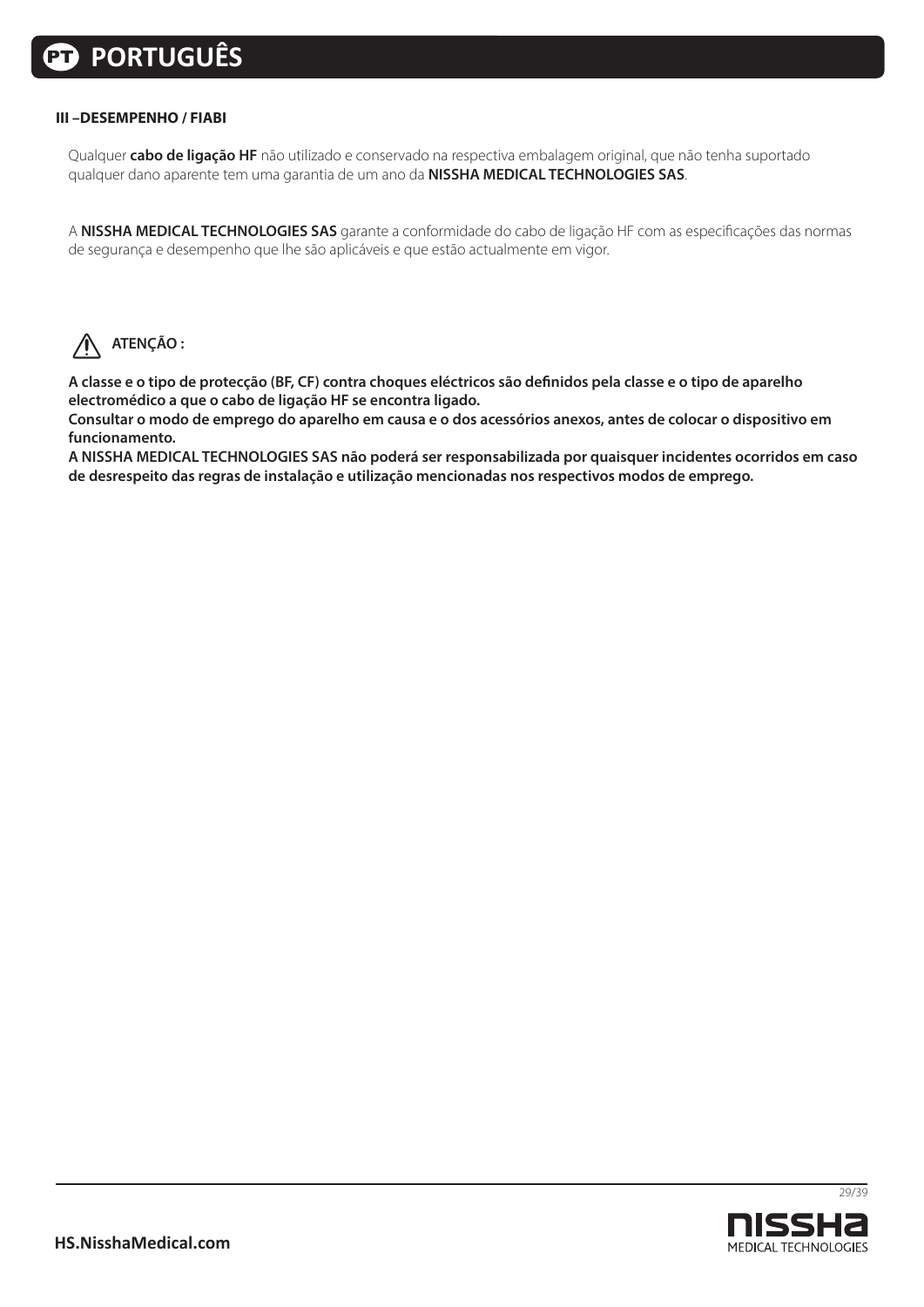



## **GEBRUIKSAANWIJZING**

HF-VERBINDINGSKABEL VOOR « ELEKTROCHIRURGISCHE INTERVENTIE » (ELEKTRODE PLAAT VOOR EENMALIG GEBRUIK)



**HS.NisshaMedical.com/IFU**



**Nissha Medical Technologies SAS** 23-25 Boulevard de la Paix 95800 Cergy, France +33 1 39 72 66 66

COMM-DOCU 900/001 Rev C 2021-10-15

## NL **NEDERLANDS**

## **I – CLASSIFICATIE / TOEPASSINGSGEBIED**

#### **CLASSIFICATIE :**

#### De **HF-verbindingskabel voor « elektrochirurgische interventie »**

verzekert de verbinding tussen de "pregeleerde" **elektrode plaat** voor eenmalig gebruik, die op een efficiënte manier wordt aangebracht op de patiënt en het elektrochirurgische apparaat met hoge frequentie. De kabel is een wezenlijk onderdeel van het circuit dat op de patiënt wordt aangebracht. Naargelang van het type elektrode plaat dat gebruikt wordt, laat de kabel de toepassing van de HF-energie toe met een enkele beveiliging (elektrode plaat met 1 zone) of met een dubbele beveiliging (elektrode plaat met 2 zones). De kabel draagt voor zover zijn specificaties dat toelaten bij tot de vermindering van afgeleide **HF-stromingen** die een risico kunnen vormen voor de patiënt, de gebruiker of andere personen.

Het toestel is samengesteld uit een kabel met twee geleiders die aan elk uiteinde is uitgerust met een:

- plug die eigen is aan elk apparaat (aan de kant van het apparaat)
- verbindingssysteem dat is aangepast aan het type neutrale elektrode bestemd voor eenmalig gebruik (aan de kant van de elektrode)

De verbindingskabel is verkrijgbaar in twee lengtes (3m en 5m). Overeenkomstig het classificatiesysteem gegeven in de Europese Verordening MDR 2017/745 (Bijlage VIII) en overeenkomstig zijn gebruik, behoort de HF-verbindingskabel tot **klasse I.**

## **TOEPASSINGSGEBIED :**

De **HF-verbindingskabels** kunnen aangewend worden in elke soort chirurgische zaal die is uitgerust met een Hoge Frequentie Generator.

**NISSHA MEDICAL TECHNOLOGIES SAS** biedt een compleet gamma van **HF-verbindingskabels voor« elektrochirurgische interventie »** bestemd voor enkel gebruik aan in zijn catalogus (COMM/DOCU 001/015) die geraadpleegd en gedownload kan worden op de internetsite : www.integral-process.com.

Gebruik voor uw volgende bestelling het codenummer dat op uw **NISSHA MEDICAL TECHNOLOGIES SAS HF-verbindingskabel** of op zijn verpakking staat.

Voor meer informatie over dit product, contacteer dan **NISSHA MEDICAL TECHNOLOGIES SAS** of raadpleeg de internetsite : nisshamedical.com

#### **II – OPSLAG / VERPAKKING / SYMBOLEN OPSLAG :**

De **HF-verbindingskabels** dienen onder de volgende voorwaarden opgeslagen te worden :

- Omgevingstemperatuur : -40 à +70°C
- Relatieve vochtigheid : 10 à 95 % (zonder condensatie)
- Luchtdruk : 500 à 1060 hPa

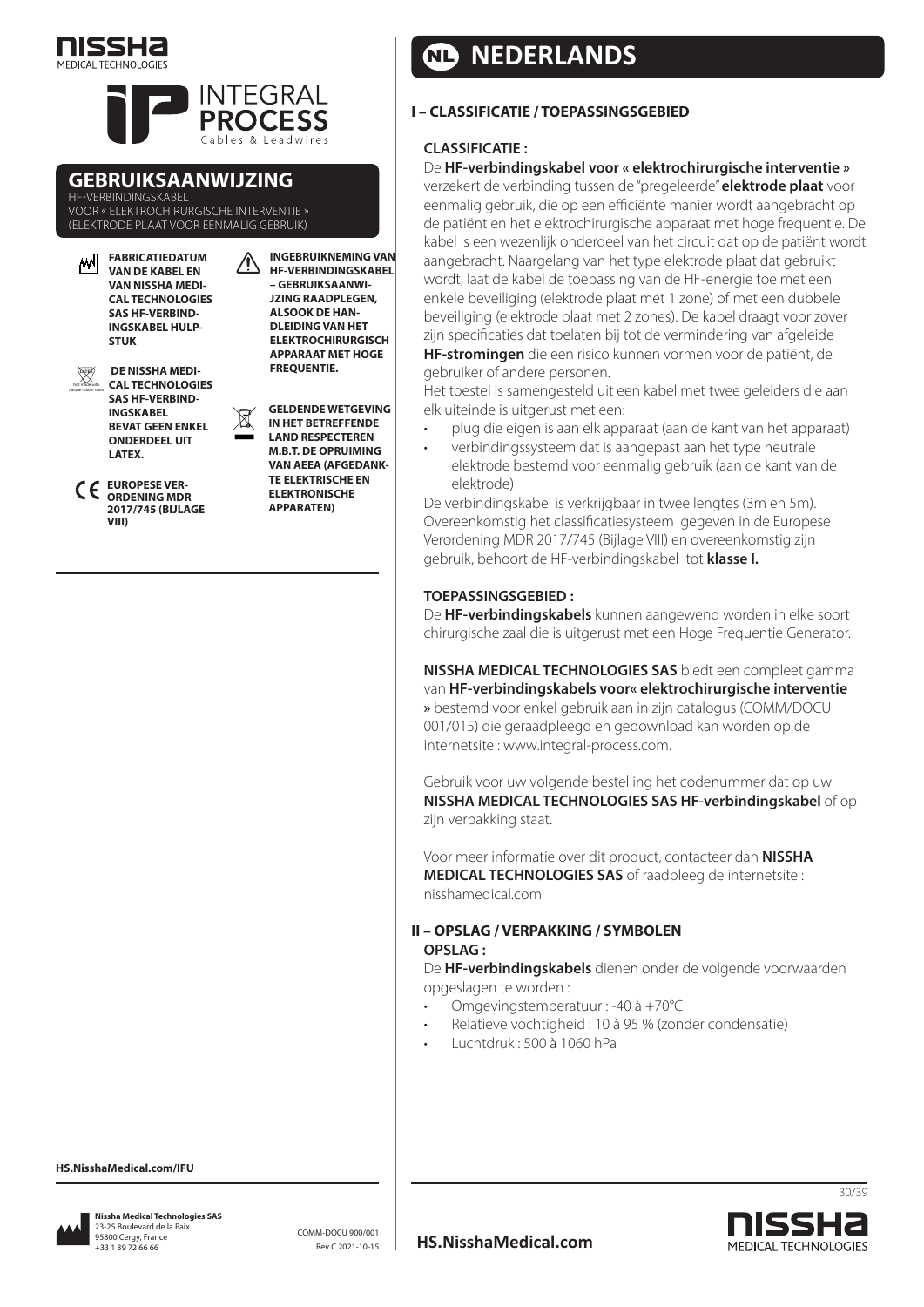## EN **ENGLISH** NL**NEDERLANDS**

#### **VERPAKKING :**

De **HF-verbindingskabels** worden per stuk verpakt.

Een **HF-verbindingskabel** dient in afwachting van ingebruikneming opgeslagen te worden in de oorspronkelijke verpakking om elke beschadiging te vermijden die zijn houdbaarheid, zijn prestatievermogen en/of zijn veiligheid kan doen afnemen.

## **III – PRESTATIES / BETROUWBAARHEID / VEILIGHEID / COMPATIBILITEIT / MECHANISCHE INTEGRITEIT / SYMBOLEN / ALLERGIEËN**

#### **PRESTATIES / BETROUWBAARHEID :**

Om een goede weerstand te garanderen van de verbindingskabel tegen tractie en doorbuigen, alsook om lekstromen met hoge frequentie te verminderen, gebruikt **NISSHA MEDICAL TECHNOLOGIES SAS** materialen van hoge kwaliteit.

De **NISSHA MEDICAL TECHNOLOGIES SAS HF-verbindingskabels** worden tijdens en na de fabricatie gecontroleerd overeenkomstig een technisch protocol dat werd opgemaakt in overeenstemming met de normen en reglementeringen die thans van kracht zijn betreffende dit type product.

Het eindresultaat van de tests uitgevoerd op een aantal representatieve **HF-verbindingskabels** is door een officieel erkend Laboratorium voor echt verklaard. (Technisch Rapport LNE nr.5351010)

De kabels werden eveneens aan klinische tests en evaluaties onderworpen.

### **VEILIGHEID :**

De **NISSHA MEDICAL TECHNOLOGIES SAS HF-verbindingskabels** worden ontworpen en geproduceerd in overeenstemming met de algemene en bijzondere specificaties uit nationale, Europese en/of internationale normen die thans van kracht zijn m.b.t. deze producten.

(Europese Normen IEC 60601-1 & IEC 60601-2-2)

(Amerikaanse Norm AAMI HF 18)

De **NISSHA MEDICAL TECHNOLOGIES SAS HF-verbindingskabels** maken deel uit van « het gedeelte dat op de patiënt wordt aangebracht » zoals dat werd gedefinieerd in de Europese veiligheidsnorm **IEC 60601-1.** 

De veiligheidsklasse, het beveiligingssysteem (BF, CF) en de beveiligingsgraad van de HF-verbindingskabel tegen elektrische schokken zijn nauw verbonden met die van het elektromedische apparaat waarop de kabel is aangesloten.

Instructieblad van het elektromedische apparaat raadplegen voor elke ingebruikneming van de **HF-verbindingskabel.** Het stopcontact van « de neutrale monopolaire elektrode voor eenmalig gebruik » is voorzien van een hechtingssyteem dat het risico op een ongewilde ontkoppeling van de elektrode tot een minimum moet herleiden.

De **NISSHA MEDICAL TECHNOLOGIES SAS HF-verbindingskabels** zijn ontworpen om herhaalde schokken bij defibrillatie, alsook herhaalde reinigingscycli en cycli van steriliseren te doorstaan. Ze bevatten geen enkel toegankelijk metalen onderdeel aan de kant van de patiënt.

De lekstromen met hoge en lage frequentie, die werden gemeten in overeenstemming met de aanbevelingen uit de normen die thans op dit product van kracht en van toepassing zijn, hebben lagere waarden dan de toegestane waarden.

## **OPGELET :**

(Normen IEC 601-1/IEC 601-2-2/AAMI HF 18)

**De veiligheidsklasse, het beveiligingssysteem en de beveiligingsgraad worden door het elektrochirurgisch apparaat bepaald.** 

**De gebruiksaanwijzing van het toestel en de hulpstukken raadplegen voor elke ingebruikneming van de HFverbindingskabel.**

**NISSHA MEDICAL TECHNOLOGIES SAS kan niet aansprakelijk gesteld worden als de installatie- en gebruiksregels die vermeld worden in deze gebruiksaanwijzing niet werden nageleefd.** 

**Er dienen voorzorgsmaatregelen genomen te worden als de HF-verbindingskabel aan de kant van het elektrochirurgisch apparaat wordt ontkoppeld, dit om te vermijden dat de uitwendige metalen onderdelen van de schakelaar in contact zouden komen met andere metalen onderdelen die onder spanning staan of met de aarde zijn verbonden.** 

### **COMPATIBILITEIT :**

**NISSHA MEDICAL TECHNOLOGIES SAS** stelt op zijn internetsite (nisshamedical.com) een document ter beschikking van de klanten dat men kan downloaden en dat informatie bevat over de compatibiliteit van het toestel, alsook technisch advies hieromtrent.

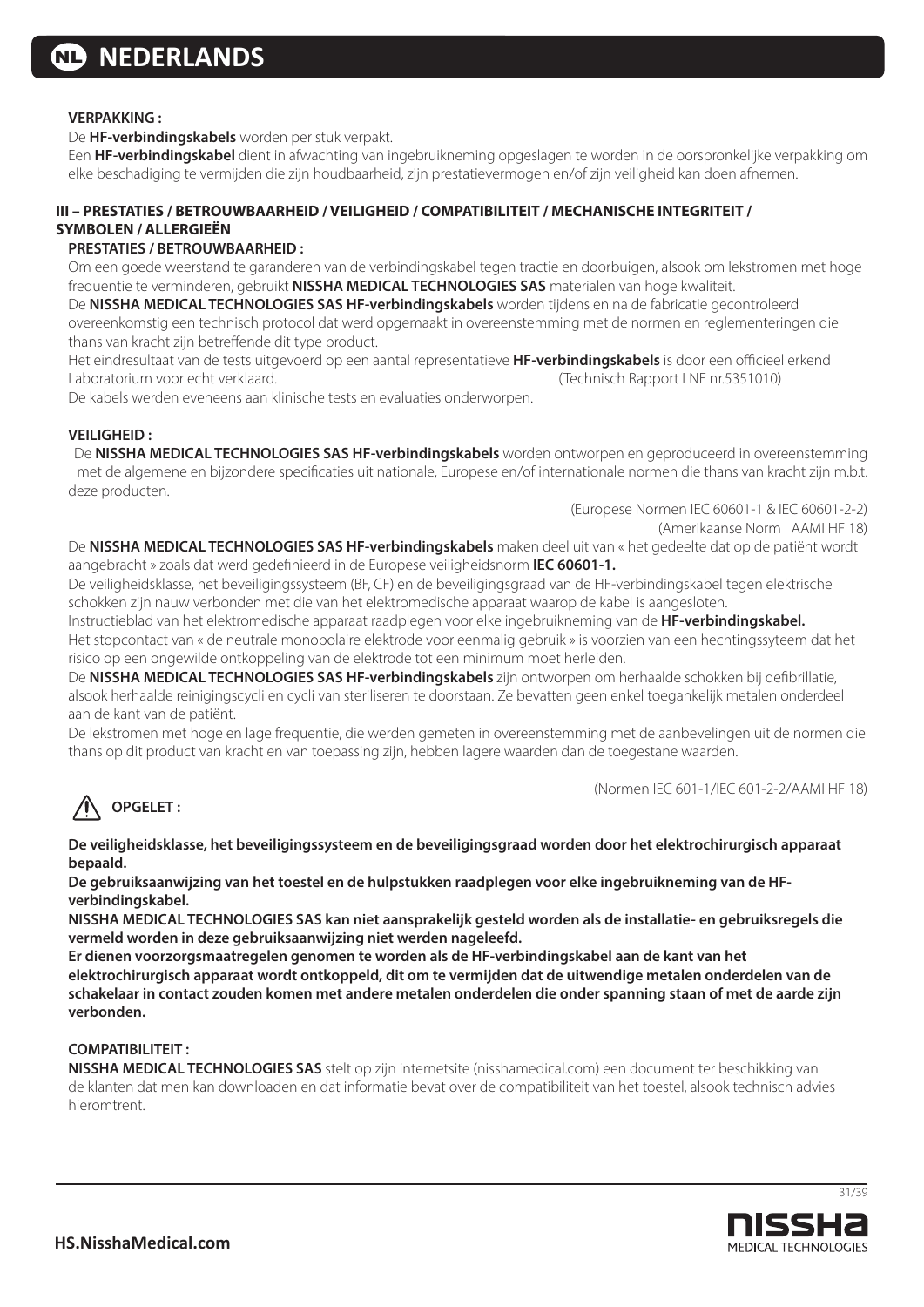## EN **ENGLISH** NL **NEDERLANDS**

#### **MECHANISCHE EN ELEKTRISCHE INTEGRITEIT :**

Om een goede weerstand te garanderen van de **NISSHA MEDICAL TECHNOLOGIES SAS HF-verbindingskabels** (stroomgeleiders, schakelaars, kabel) tegen tractie en doorbuigen, alsook om het risico op beschadiging te verminderen tijdens het gebruik, heeft **NISSHA MEDICAL TECHNOLOGIES SAS** materialen van hoge kwaliteit en betrouwbaarheid gebruikt . De afgewerkte of geassembleerde schakelaars zijn uitgerust met buigzame moffen die het risico op het breken van de kabel op die plaats tot een minimum herleiden.

De houdbaarheid van de **HF-verbindingskabel** wordt door een aanzienlijk aantal parameters bepaald. Bijvoorbeeld:

- het aantal ingebruiknemingen
- het naleven van het preventief onderhoud
- het onderhoud en de goede hygiënische staat

### **ALLERGIEËN:**

De isolatiematerialen die werden gebruikt bij de fabricatie van de **NISSHA MEDICAL TECHNOLOGIES SAS HFverbindingskabels** werden aan allergietests onderworpen. Deze tests hebben de aanwezigheid van producten die een ondraaglijke allergische reactie kunnen teweegbrengen niet kunnen bewijzen.

## **IV – INSTALLATIE / GEBRUIK / ONDERHOUD / HYGIËNE / STERILISEREN**

#### **INSTALLATIE :**

Voor een gepaste installatie van de verbindingskabel de volgende instructies in acht nemen:

(zie ook de gebruiksaanwijzing van het elektrochirurgisch apparaat)

- Eerst de HF-verbindingskabel aansluiten op het gepaste elektrochirurgische apparaat met hoge frequentiestroming
- « Elektrode plaat voor eenmalig gebruik » op de gepaste plek bij de patiënt aanbrengen voor de gekozen toepassing Zoveel mogelijk elk direct contact tussen de verbindingskabel en de patiënt vermijden

Voorbeeld types van pluggen aan de kant van het elektrochirurgisch apparaat :







Voorbeeld schakelaar van elektrochirurgische interventie :



### **GEBRUIK : ALGEMENE VOORWAARDEN :**

De gebruiksvoorwaarden voor de **HF-verbindingskabels** zien er als volgt uit :

- Omgevingstemperatuur : +10 à +40°C
- Relatieve vochtigheid : 30 à 75 % (zonder condensatie)
- Luchtdruk : 700 à 1060 hPa

#### **BIJZONDERE VOORWAARDEN :**

• Geen kabel of een deel van de kabel gebruiken dat een risico inhoudt voor de patiënt (beschadiging van isolatiemateriaal).

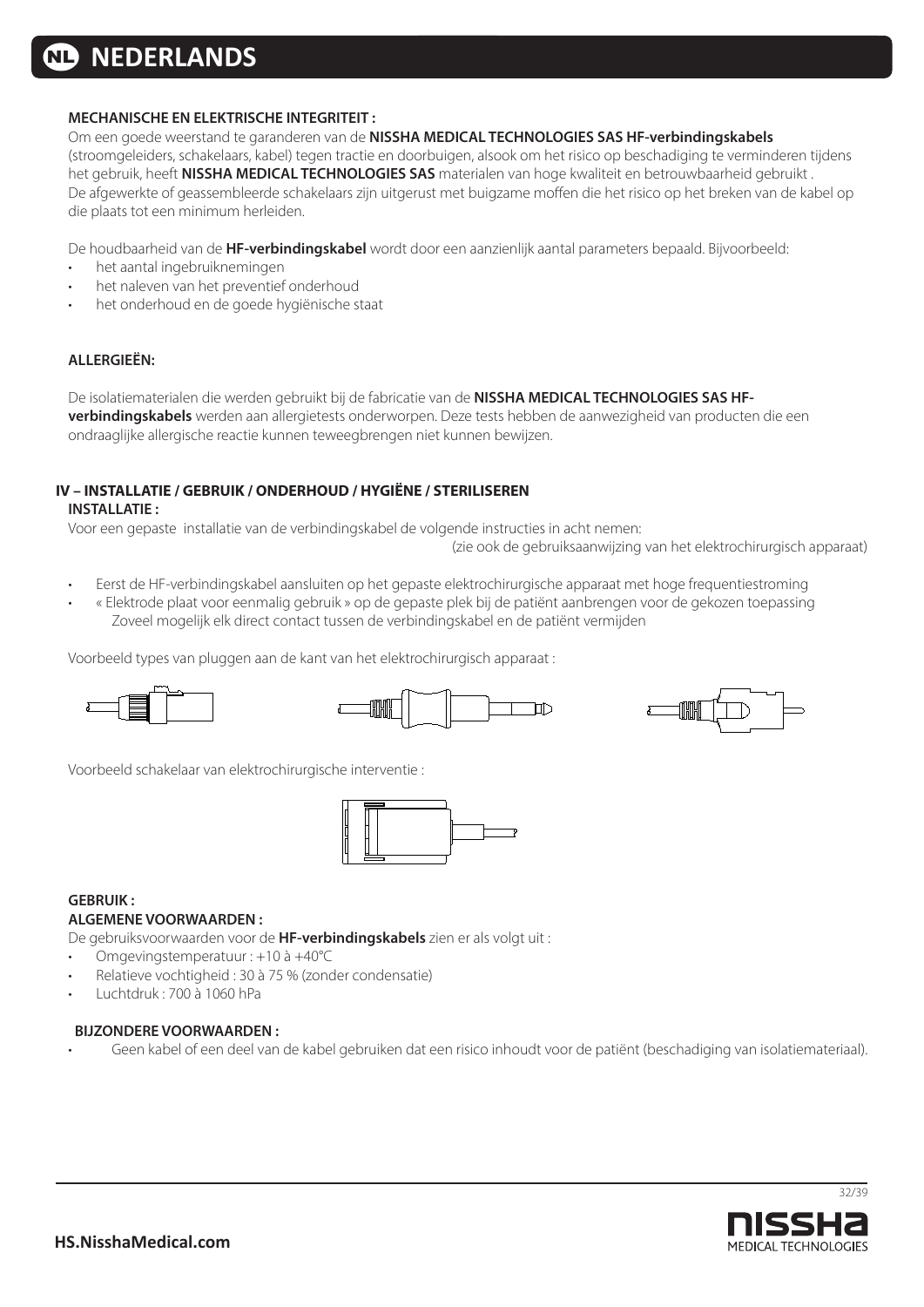## EN **ENGLISH** NL**NEDERLANDS**

### **PREVENTIEF ONDERHOUD :**

- **• Bij een overplaatsing van de kabel buiten de afdeling voor onderhoud of onderzoek, is het de verantwoordelijkheid van de dienst die het product gebruikt om het te reinigen en te ontsmetten alvorens het te verzenden of over te brengen.**
- Men moet zich ervan vergewissen dat de isolatiematerialen (kabelbescherming voor de verbindingskabel) geen mechanische schade opgelopen hebben.
- Men moet (minstens één maal per maand) de elektrische continuïteit van de geleiders nakijken.
- (Contacteer **NISSHA MEDICAL TECHNOLOGIES SAS** i.v.m. het testapparaat dat het best aan uw noden aangepast is)
- (Voor een goed en veilig gebruik van de verbindingskabel dringen systematische controles zich op, ten minste één maal per maand of naargelang de frequentie van gebruik, ontsmetting of steriliseren.)
- visuele controle (aanblik isolatiematerialen, contactpennen van de schakelaars)
- verificatie van de mechanische integriteit van de schakelaars
- verificatie van de toestand van de markeringen

#### **HERSTELLEND ONDERHOUD :**

• Voor dit product is er geen herstellend onderhoud .

#### **HYGIËNE :**

Voor het gebruik van de **HF-verbindingskabel** in afdelingen waar een zekere graad van steriliteit nageleefd moet worden, raadt **NISSHA MEDICAL TECHNOLOGIES SAS** de volgende methodes aan wat ontsmetten en steriliseren betreft :

#### **Reinigen van de kabel :**

De **HF-verbindingskabel** reinigen met lauw zeepwater.

**Ontsmetten van de kabel :** (gebaseerd op de studie van Laboratorium ANIOS, nr. 6416.94/0387)

- een dompelbak vullen met een oplossing die 0,5% HEXIANOS G+R bevat
- de kabel gedeeltelijk onderdompelen waarbij de uiteinden beschermd worden om elk elektrisch probleem met de schakelaars te voorkomen
- de kabel gedurende 15 minuten in de oplossing laten rusten
- de kabel afspoelen
- de kabel droogmaken met absorberend papier
- tijdens het onderdompelen over de uiteinden van de kabel wrijven met een ANIOS LINGET

#### **STERILISEREN : Steriliseren van de kabel :**

Bij het gebruik van de **HF-verbindingskabels** in een steriele zaal kan een toepassing van een steriliseringprocedure zich opdringen.

**NISSHA MEDICAL TECHNOLOGIES SAS** raadt aan om de verbindingskabels te bewerken volgens een van de onderstaande procedures, nadat ze ontsmet werden volgens de bovenstaande procedure.

### **Methode 1 :**

- Steriliseringstijd : 22 uren waarvan 20 voor blootstelling aan gas
- Agens voor steriliseren : koolstofdioxide + ethyleenoxide (80/20%)
- Beginvacuüm : -70 kPa
- Relatieve vochtigheid : > 60%
- Temperatuur : 50°C
- Ethyleenoxideconcentratie : 530 g/m3
- Druk : 120 kPa
- Eindvacuüm : -70 kPa
- Afspoelen

(Testrapport 002 : steriliseringsproef / kabels LEI-RE/IP/BPF – Aanpassing 0 van 25/05/98)

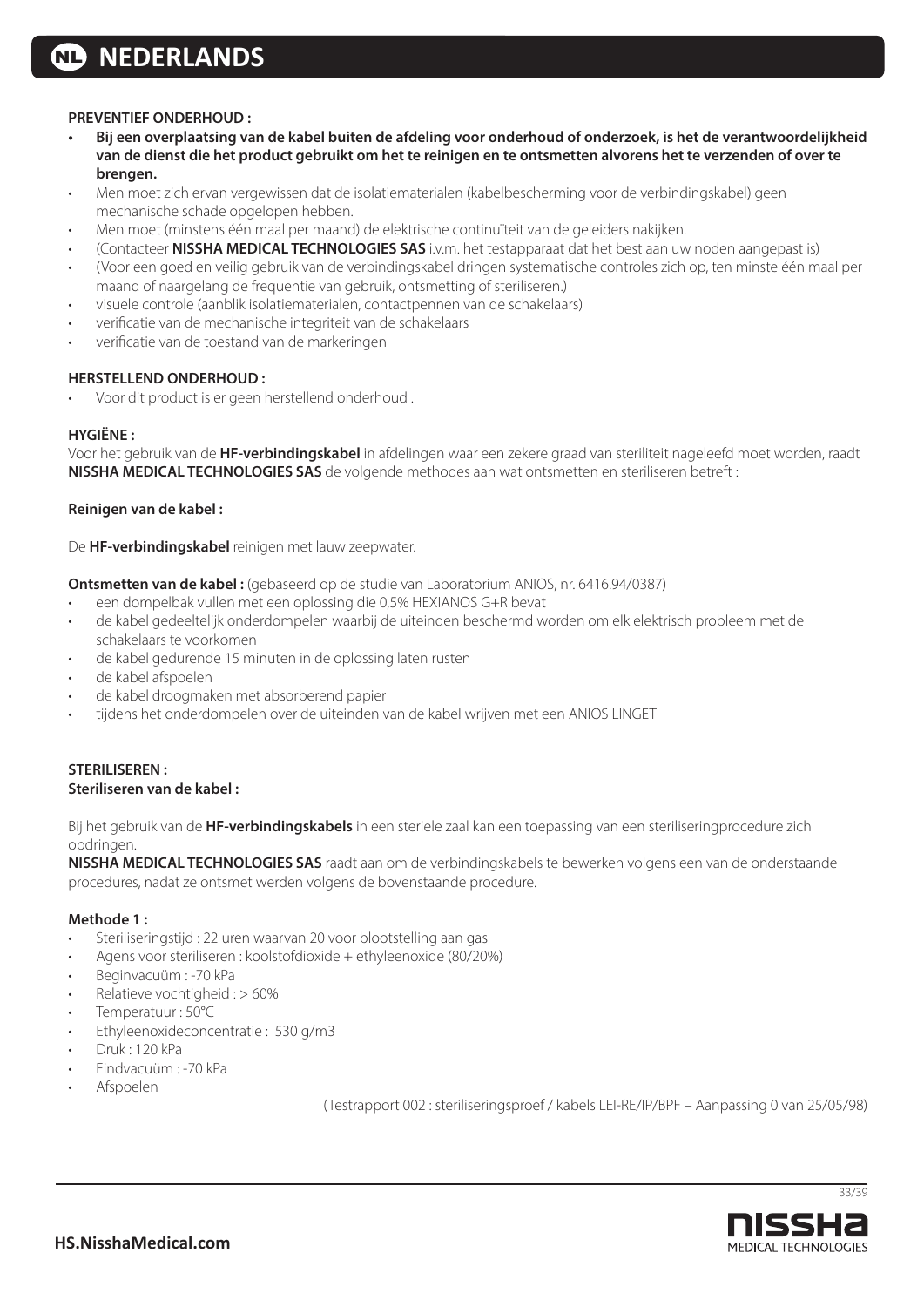## EN **ENGLISH** NL **NEDERLANDS**

#### **V – GARANTIE / AANSPRAKELIJKHEID**

Voor elke **HF-verbindingskabel** die niet werd gebruikt, in de oorspronkelijke verpakking zit en geen zichtbare schade heeft opgelopen, biedt **NISSHA MEDICAL TECHNOLOGIES SAS** één jaar garantie aan.

**NISSHA MEDICAL TECHNOLOGIES SAS** garandeert dat de **HF-verbindingskabels** in overeenstemming zijn met de specificaties van de veiligheid- en gebruiksnormen die thans op dit product van kracht en van toepassing zijn.



**De veiligheidsklasse en het beveiligingssysteem (BF, CF) tegen elektrische schokken worden bepaald door het elektromedische apparaat waarop de verbindingskabel aangesloten wordt.**

**Raadpleeg voor elke ingebruikneming van het toestel de gebruiksaanwijzing van het betreffende toestel, alsook die van de te gebruiken hulpstukken.**

**NISSHA MEDICAL TECHNOLOGIES SAS kan niet aansprakelijk gesteld worden als de installatie- en gebruiksregels die vermeld worden in deze gebruiksaanwijzing niet werden nageleefd.**

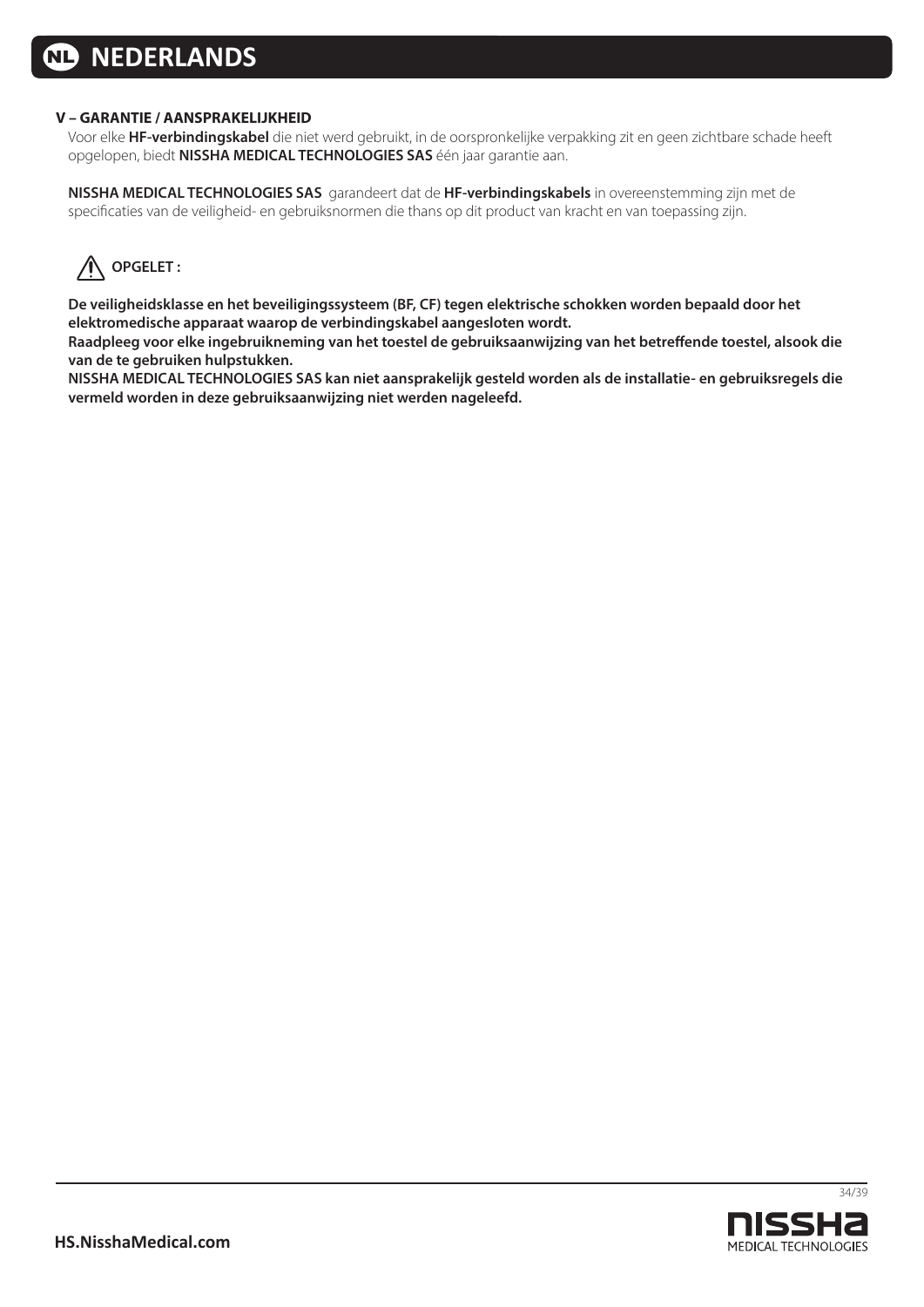



## **ΟΔΗΓΙΕΣ ΧΡΗΣΗΣ**

ΚΑΛΩΔΙΟ ΣΥΝΔΕΣΗΣ ΡΕΥΜΑΤΟΣ ΥΨΗΛΗΣ ΣΥΧΝΟΤΗΤΑΣ ΓΙΑ «ΗΛΕΚΤΡΟΧΕΙΡΟΥΡΓΙΚΈΣ ΠΛΑΚΕΣ ΓΕΙΩΣΗΣ» (ΟΥΔΈΤΕΡΟ ΗΛΕΚΤΡΟΔΙΟ ΜΙΑΣ ΧΡΗΣΗΣ)

/N

**ΗΜΕΡΟΜΗΝΊΑ**  M **ΚΑΤΑΣΚΕΥΉΣ ΤΟΥ ΚΑΛΩΔΊΟΥ ΚΑΙ ΤΟΥ ΕΞΑΡΤΉΜΑΤΟΣ ΥΣ NISSHA MEDICAL TECHNOLOGIES SAS**

**ΘΈΣΗ ΣΕ ΛΕΙΤΟΥΡΓΊΑ ΤΟΥ ΚΑΛΩΔΊΟΥ ΣΎΝΔΕΣΗΣ ΥΨΗΛΉΣ ΣΥΧΝΌΤΗΤΑΣ - ΣΥΜΒΟΥΛΕΥΤΕΊΤΕ ΤΙΣ ΟΔΗΓΊΕΣ ΧΡΉΣΗΣ ΤΗΣ ΣΥΣΚΕΥΉΣ Ή ΤΟ ΕΓΧΕΙΡΊΔΙΟ ΧΡΉΣΤΗ ΤΗΣ** 

Not made with natural rubber latex **LATEX ΤΟ ΚΑΛΏΔΙΟ** 

**ΣΎΝΔΕΣΗΣ ΥΣ NISSHA MEDI-CAL TECHNOL-OGIES SAS ΔΕΝ ΠΕΡΙΛΑΜΒΆΝΕΙ ΚΑΝΈΝΑ ΤΜΉΜΑ ΑΠΌ ΛΆΤΕΞ.** 

**ΕΥΡΩΠΑΪΚΌΣ ΚΑΝΟΝΙΣΜΌΣ MDR 2017/745 (ΠΑΡΆΡΤΗΜΑ VIII)**

**ΤΉΡΗΣΗ ΤΗΣ ΙΣΧΟΎΣΑΣ**  Ā **ΝΟΜΟΘΕΣΊΑΣ ΤΗΣ ΕΝΔΙΑΦΕΡΌΜΕΝΗΣ ΧΏΡΑΣ ΓΙΑ ΤΗΝ ΑΠΌΡΡΙΨΗ ΤΩΝ ΑΠΟΒΛΉΤΩΝ ΑΗΗΕ (ΑΠΌΒΛΗΤΑ ΗΛΟΕΚΤΡΟΝΙΚΟΎ ΚΑΙ ΗΛΕΚΤΡΙΚΟΎ** 

**ΕΞΟΠΛΙΣΜΟΎ)** 

## EL **ΕΛΛΗΝΙΚΆ**

## **Ι – ΣΤΟΙΧΕΙΑ/ΠΕΔΙΟ ΕΦΑΡΜΟΓΗΣ**

#### **ΣΤΟΙΧΕΙΑ ΑΝΑΓΝΩΡΙΣΗΣ:**

## Το **καλώδιο σύνδεσης ρεύματος Υψηλής Συχνότητας** για **«πλάκες γείωσης ηλεκτροχειρουργικής»** συνδέει το **ουδέτερο ηλεκτρόδιο**

με επικάλυψη γέλης μιας χρήσης τοποθετημένο κατά τρόπο ώστε να έχει αποτελεσματική επαφή με τον ασθενή και την ηλεκτροχειρουργική συσκευή υψηλής συχνότητας. Αποτελεί αναπόσπαστο τμήμα του κυκλώματος που εφαρμόζεται στον ασθενή. Συνδέεται με το επιλεγμένο ουδέτερο ηλεκτρόδιο που χρησιμοποιείται, επιτρέπει την χρήση ρεύματος Υψηλής Συχνότητας απλής ασφάλειας (ουδέτερο ηλεκτρόδιο 1 ζώνη) ή διπλής ασφάλειας (ουδέτερο ηλεκτρόδιο 2 ζώνες). Συμβάλλει, εντός των ορίων της ειδικότητάς του, στη μείωση των ρευμάτων διακλάδωσης **Υψηλής Συχνότητας,** που αποτελούν πηγή κινδύνων για τον ασθενή, τον χρήστη και άλλα άτομα. Αποτελείται από ένα καλώδιο με δύο αγωγούς που έχει σε κάθε άκρο του:

- Μια πλευρά σύνδεσης με συσκευή εφοδιασμένη με ένα βύσμα που είναι ειδικό για κάθε συσκευή.
- Μια πλευρά σύνδεσης ηλεκτροδίου που είναι ειδικά προσαρμοσμένη στον εκάστοτε χρησιμοποιούμενο τύπο ουδέτερου ηλεκτροδίου αποκλειστικής χρήσης.

Τα καλώδια σύνδεσης διατίθενται σε δύο μήκη (3m και 5m).

Σύμφωνα με τους κανόνες ταξινόμησης **της Ευρωπαϊκός κανονισμός MDR 2017/745 (Παράρτημα VIII)** και τον προορισμό της, το καλώδιο **σύνδεσης ρεύματος Υψηλής Συχνότητας ανήκει στην κατηγορία Ι.** 

## **ΠΕΔΙΟ ΕΦΑΡΜΟΓΗΣ:**

#### Τα **καλώδια σύνδεσης ρεύματος Υψηλής Συχνότητας**  χρησιμοποιούνται σε όλους τους τύπους χειρουργείων που είναι εξοπλισμένα με γεννήτρια Υψηλής Συχνότητας.

Η **NISSHA MEDICAL TECHNOLOGIES SAS** προσφέρει μια πλήρη γκάμα **καλωδίων σύνδεσης ρεύματος Υψηλής Συχνότητας** για ηλεκτροχειρουργικές «πλάκες γείωσης μιας χρήσης» στον κατάλογό της (COMM/DOCU001/015) που μπορείτε να συμβουλευτείτε και να κατεβάσετε από την ιστοσελίδα της εταιρείας στο Διαδίκτυο: nisshamedical.com.

Για μετέπειτα παραγγελία σας, χρησιμοποιήστε τον κωδικό που αναγράφεται στο καλώδιο σύνδεσης ρεύματος Υψηλής Συχνότητας **NISSHA MEDICAL TECHNOLOGIES SAS** ή στην συσκευασία του: Για συμπληρωματικές πληροφορίες σχετικά με αυτό το προϊόν, επικοινωνήστε με την **NISSHA MEDICAL TECHNOLOGIES SAS** ή επισκεφθείτε την ιστοσελίδα της: nisshamedical.com.

#### **ΙΙ – ΑΠΟΘΗΚΕΥΣΗ/ΣΥΣΚΕΥΑΣΙΑ/ΣΥΜΒΟΛΑ ΑΠΟΘΗΚΕΥΣΗ:**

Οι συνθήκες **αποθήκευσης των καλωδίων σύνδεσης ρεύματος Υψηλής Συχνότητας** είναι οι ακόλουθες.

- Θερμοκρασία περιβάλλοντος: -40 έως +70 °C
- Σχετική υγρασία: 10 έως 95 % (χωρίς συμπύκνωση)
- Ατμοσφαιρική πίεση: 500 έως 1060 hPa





**Nissha Medical Technologies SAS** 23-25 Boulevard de la Paix 95800 Cergy, France +33 1 39 72 66 66

COMM-DOCU 900/001 Rev C 2021-10-15

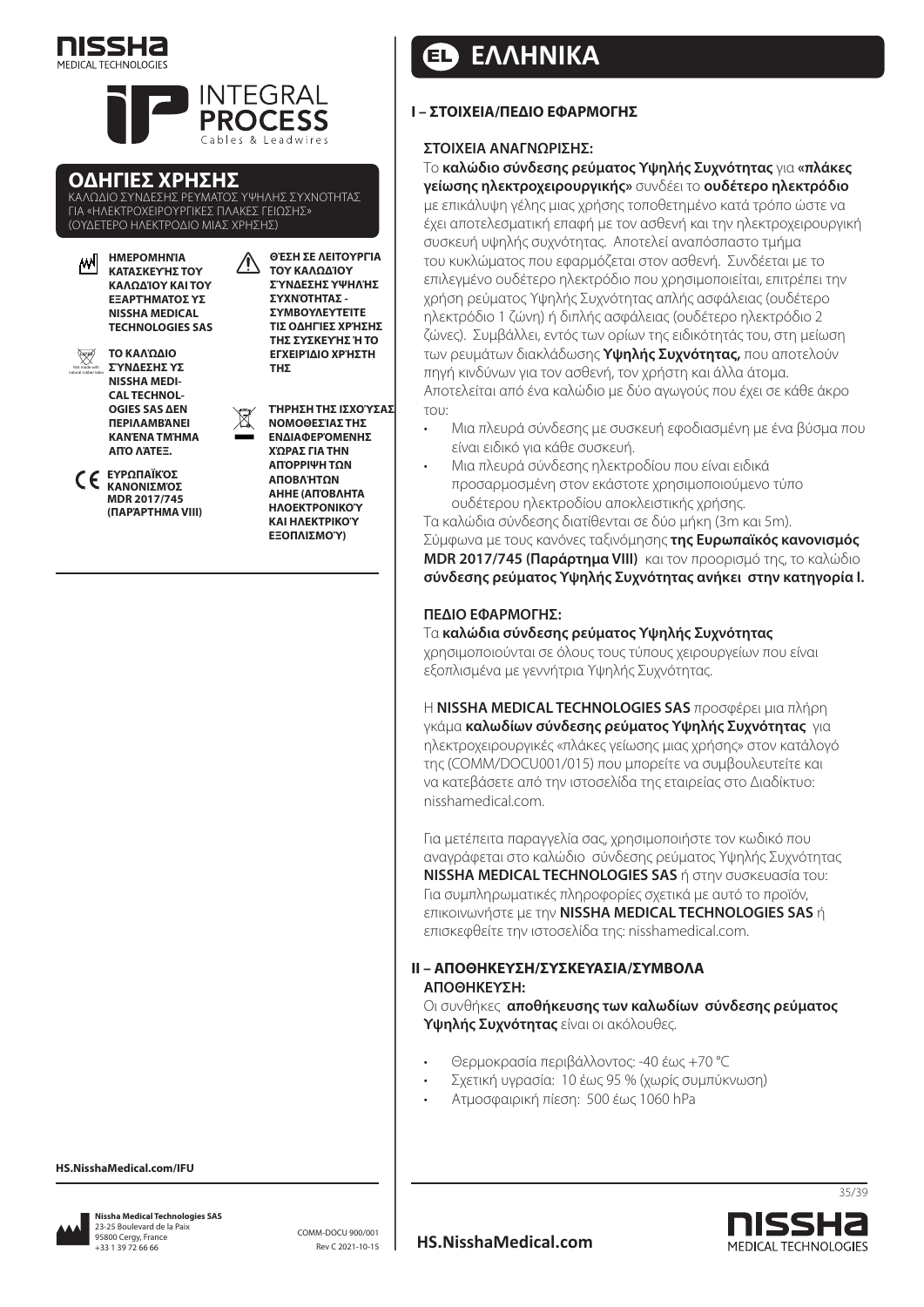### **ΣΥΣΚΕΥΑΣΙΑ:**

Τα **καλώδια σύνδεσης ρεύματος Υψηλής Συχνότητας** συσκευάζονται ανά τεμάχιο.

Το **καλώδιο σύνδεσης ρεύματος Υψηλής Συχνότητας** πρέπει να αποθηκεύεται, έως ότου χρησιμοποιηθεί, στην αρχική του συσκευασία για να αποφευχθεί οποιαδήποτε ζημιά η οποία ενδέχεται να μειώσει το χρόνο ζωής του, τις επιδόσεις του και/ή το επίπεδο ασφάλειάς του.

### **ΙΙΙ – ΕΠΙΔΟΣΕΙΣ/ΑΞΙΟΠΙΣΤΙΑ/ΑΣΦΑΛΕΙΑ/ΣΥΜΒΑΤΟΤΗΤΑ/ΜΗΧΑΝΙΚΗ ΑΚΕΡΑΙΟΤΗΤΑ/ΣΥΜΒΟΛΑ/ΑΛΛΕΡΓΙΚΟΤΗΤΑ ΕΠΙΔΟΣΕΙΣ/ΑΞΙΟΠΙΣΤΙΑ :**

Για να διασφαλιστεί η ικανοποιητική μηχανική αντοχή του καλωδίου σύνδεσης κατά την έλξη ή την κάμψη και για να μειωθούν τα ρεύματα διαρροής υψηλής συχνότητας, η **NISSHA MEDICAL TECHNOLOGIES SAS** χρησιμοποιεί υλικά υψηλής ποιότητας και υψηλής αξιοπιστίας.

Τα **καλώδια σύνδεσης ρεύματος Υψηλής Συχνότητας NISSHA MEDICAL TECHNOLOGIES SAS** ελέγχονται κατά τη διάρκεια και στο τέλος της κατασκευής με βάση τεχνικά πρωτόκολλα που εκπονούνται σύμφωνα με τις ισχύουσες προδιαγραφές και οδηγίες για αυτόν τον τύπο προϊόντος.

Το τελικό αποτέλεσμα των δοκιμών που έγιναν σε ομάδα αντιπροσωπευτικών **καλωδίων σύνδεσης ρεύματος Υψηλής Συχνότητας** επιβεβαιώθηκε από εγκεκριμένο Εργαστήριο.

(Τεχνική Έκθεση του LNE αρ.5351010.)

Επίσης, αποτέλεσαν αντικείμενο δοκιμών και κλινικής αξιολόγησης.

#### **ΑΣΦΑΛΕΙΑ:**

Τα καλώδια σύνδεσης ρεύματος Υψηλής Συχνότητας **NISSHA MEDICAL TECHNOLOGIES SAS** έχουν σχεδιαστεί και υλοποιηθεί σύμφωνα με τις γενικές και ειδικές προδιαγραφές των ισχυόντων εθνικών, ευρωπαϊκών και/ή διεθνών προτύπων που τους αφορούν:

> (Ευρωπαϊκά Πρότυπα IEC 60601-1 & 60601-2-2 /IEC 60601-2-2) (Αμερικανικό Πρότυπο AAMI HF 18)

Τα **καλώδια σύνδεσης ρεύματος Υψηλής Συχνότητας NISSHA MEDICAL TECHNOLOGIES SAS** ανήκουν στην κατηγορία «τμήμα που εφαρμόζεται» στον ασθενή όπως ορίζεται από το ευρωπαϊκό πρότυπο ασφάλειας IEC 60601-1. Η κατηγορία ασφάλειας, ο τύπος προστασίας (BF, CF), ο βαθμός προστασίας από τις ηλεκτρικές εκκενώσεις του καλωδίου σύνδεσης ρεύματος Υψηλής Συχνότητας εξαρτώνται στενά από τα αντίστοιχα της ηλεκτροϊατρικής συσκευής με την οποία συνδέεται.

**• Πρέπει να συμβουλεύεστε τις οδηγίες χρήσης της ηλεκτροϊατρικής συσκευής πριν να προβείτε στην εφαρμογή του καλωδίου σύνδεσης Υψηλής Συχνότητας.**

Ο ρευματολήπτης του "ουδέτερου μονοπολικού ηλεκτρόδιου αποκλειστικής χρήσης » είναι εφοδιασμένη με σύστημα αγκίστρωσης για να αποτρέπεται, στο μέγιστο δυνατό βαθμό ο κίνδυνος τυχαίας αποσύνδεσης του ηλεκτροδίου. Τα **καλώδια σύνδεσης ρεύματος Υψηλής Συχνότητας NISSHA MEDICAL TECHNOLOGIES SAS** έχουν σχεδιαστεί για να αντέξουν επαναλαμβανόμενες ηλεκτρικές ανατάξεις (απινιδώσεις) και κύκλους απολύμανσης και αποστείρωσης . Δεν περιλαμβάνουν κανένα μεταλλικό τμήμα στο οποίο να παρέχεται πρόσβαση, στην πλευρά που εφαρμόζεται στον/στην ασθενή. Το ρεύμα υψηλής και χαμηλής συχνότητας που διαρρέει, το οποίο έχει μετρηθεί σύμφωνα με τις συστάσεις που περιλαμβάνονται στα ισχύοντα πρότυπα , έχει τιμές χαμηλότερες από τις επιτρεπόμενες. (Πρότυπα EN 601-1/EN 601- 2-2/AAMI HF18)

## **ΠΡΟΣΟΧΗ:**

**Η κατηγορία ασφάλειας, ο τύπος και ο βαθμός προστασίας καθορίζονται από την ηλεκτροχειρουργική συσκευή. Συμβουλευτείτε τις οδηγίες χρήσης της εκάστοτε συσκευής και των διασυνδεδεμένων με αυτήν εξαρτημάτων, πριν τη χρήση του καλωδίου σύνδεσης ρεύματος Υψηλής Συχνότητας.** 

**Η NISSHA MEDICAL TECHNOLOGIES SAS δεν θεωρείται υπεύθυνη για οποιοδήποτε συμβάν οφειλόμενο σε μη τήρηση των κανόνων εγκατάστασης και χρήσης που περιλαμβάνονται στις οδηγίες χρήσης.** 

**Πρέπει να λαμβάνονται προφυλάξεις σε περίπτωση αποσύνδεσης του καλωδίου σύνδεσης ρεύματος Υψηλής Συχνότητας, στην πλευρά που συνδέεται με την ηλεκτροχειρουργική συσκευή για να αποφευχθεί τυχόν επαφή των προσβάσιμων μεταλλικών τμημάτων του σύνδεσμο με τα μεταλλικά μέρη που βρίσκονται υπό τάση ή είναι γειωμένα.** 

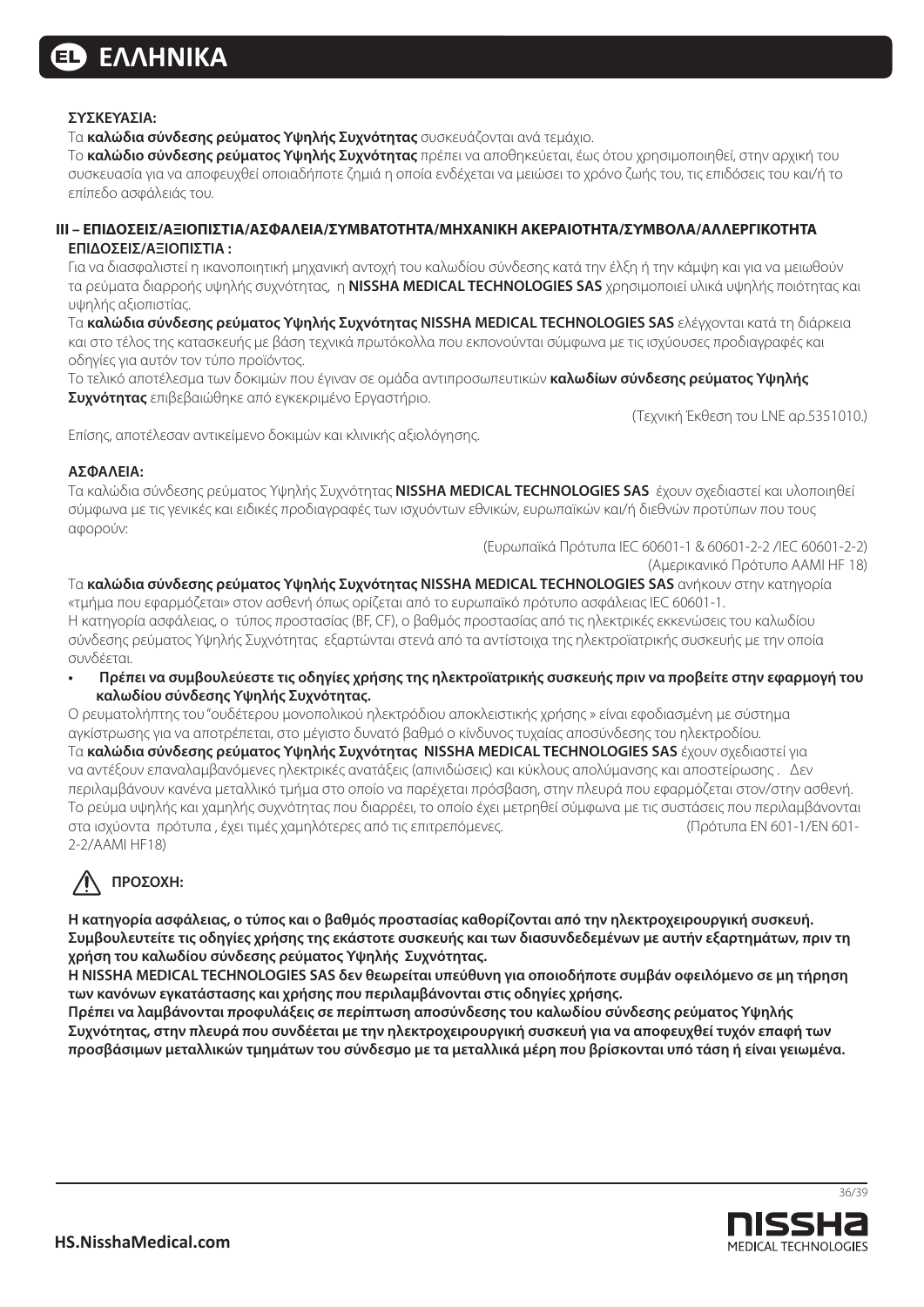## **ΣΥΜΒΑΤΟΤΗΤΑ:**

**Η NISSHA MEDICAL TECHNOLOGIES SAS** θέτει στη διάθεση των πελατών της, στην ιστοσελίδα της στο Διαδίκτυο ( nisshamedical.com ), ένα έγγραφο με πληροφορίες σχετικά με τη συμβατότητα της συσκευής καθώς και τεχνικά στοιχεία που την αφορούν.

### **ΜΗΧΑΝΙΚΗ ΚΑΙ ΗΛΕΚΤΡΙΚΗ ΑΚΕΡΑΙΟΤΗΤΑ:**

Για να διασφαλιστεί η ικανοποιητική αντίσταση των καλωδίων σύνδεσης ρεύματος Υψηλής Συχνότητας **NISSHA MEDICAL TECHNOLOGIES SAS** (αγωγοί, σύνδεσμοι, καλώδιο) κατά την έλξη ή την κάμψη τους και για να μειωθεί ο κίνδυνος πρόκλησης βλάβης κατά τη χρήση, η **NISSHA MEDICAL TECHNOLOGIES SAS** χρησιμοποίησε υλικά υψηλής ποιότητας και υψηλής αξιοπιστίας.

Οι σύνδεσμοι που έχουν κατασκευασθεί ή συναρμολογηθεί εκ των προτέρων είναι εφοδιασμένοι με μαλακούς δακτυλίους προστασίας που ελαχιστοποιούν τον κίνδυνο τραυματισμού του καλωδίου σε αυτό το σημείο.

 Η διάρκεια ζωής του **καλωδίου σύνδεσης ρεύματος Υψηλής Συχνότητας** εξαρτάται από αρκετές παραμέτρους. Παραδείγματος χάριν:

- Ο αριθμός των χρήσεων
- Η εφαρμογή προληπτικής συντήρησης
- Η τήρηση ικανοποιητικών συνθηκών υγιεινής

Ο τακτικός έλεγχος, οπτικός και ηλεκτρονικός του **καλωδίου σύνδεσης ρεύματος Υψηλής Συχνότητας**, θα καθορίσει το χρόνο αλλαγής του. (Βλέπε προληπτική συντήρηση)

#### **ΑΛΛΕΡΓΙΚΟΤΗΤΑ:**

Τα υλικά που χρησιμοποιούνται για την κατασκευή των **καλωδίων σύνδεσης ρεύματος Υψηλής Συχνότητας NISSHA MEDICAL TECHNOLOGIES SAS** έχουν υποβληθεί σε μελέτες αλλεργικότητας. Αυτές οι δοκιμές δεν κατέδειξαν τυχόν παρουσία προϊόντων που θα μπορούσαν να προκαλέσουν αλλεργική αντίδραση και δυσανεξία.

## **ΙV – ΕΓΚΑΤΑΣΤΑΣΗ/ΧΡΗΣΗ/ΣΥΝΤΗΡΗΣΗ/ΥΓΙΕΙΝΗ/ΑΠΟΣΤΕΙΡΩΣΗ**

#### **ΕΓΚΑΤΑΣΤΑΣΗ:**

Για σωστή εγκατάσταση και χρήση του καλωδίου σύνδεσης, ακολουθήστε τις παρακάτω οδηγίες: (Βλέπε, επίσης, τις οδηγίες χρήσης της ηλεκτροϊατρικής συσκευής).

- Αρχικά, συνδέστε το **καλώδιο σύνδεσης ρεύματος Υψηλής Συχνότητας** με την ηλεκτροϊατρική συσκευή με το κατάλληλο ρεύμα υψηλής συχνότητας.
- Τοποθετείστε **«το ουδέτερο ηλεκτρόδιο μιας χρήσης»** στο σώμα του ασθενούς στο κατάλληλο σημείο για την επιλεγμένη εφαρμογή.

Αποφύγετε, στο μέτρο του δυνατού, κάθε άμεση επαφή του καλωδίου σύνδεσης με τον ασθενή.

Παράδειγμα τύπων βυσμάτων στην πλευρά της ηλεκτροχειρουργικής συσκευής:







Παράδειγμα συνδέτη ηλεκτροχειρουργικών πλακών γείωσης:



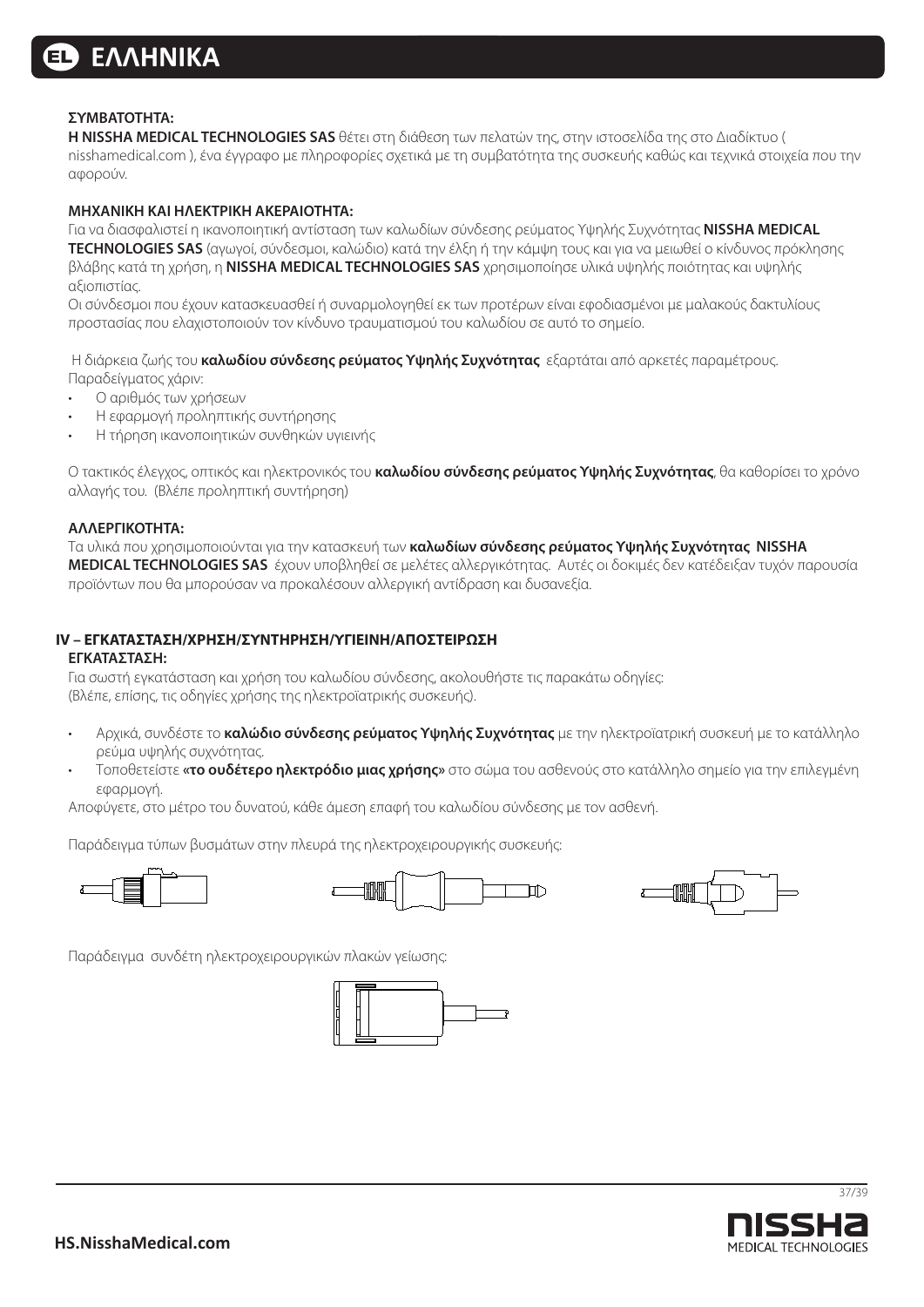## **ΧΡΗΣΗ:**

## **ΓΕΝΙΚΕΣ ΣΥΝΘΗΚΕΣ:**

Οι συνθήκες χρήσης του **καλωδίου σύνδεσης ρεύματος Υψηλής Συχνότητας** είναι οι ακόλουθες.

- Θερμοκρασία περιβάλλοντος: +10 έως +40 °C
- Σχετική υγρασία: 30 έως 75 % (χωρίς συμπύκνωση)
- Ατμοσφαιρική πίεση: 700 έως 1060 hPa

#### **ΕΙΔΙΚΕΣ ΣΥΝΘΗΚΕΣ:**

**• Μην χρησιμοποιείτε μια συσκευή ή τμήμα συσκευής που εγκυμονεί κίνδυνο για τον ασθενή (π.χ. φθαρμένο μονωτικό υλικό)**

#### **ΠΡΟΛΗΠΤΙΚΗ ΣΥΝΤΗΡΗΣΗ:**

- **• Σε περίπτωση μεταφοράς ενός καλωδίου εκτός τμήματος για συντήρηση ή πραγματογνωμοσύνη, η καθαριότητα και η απολύμανση του προϊόντος πριν την αποστολή ή τη μεταφορά του είναι ευθύνη του τμήματος που το χρησιμοποιεί.**
- Πρέπει να διασφαλιστεί ότι τα μονωτικά υλικά (προστατευτικό περίβλημα του καλωδίου σύνδεσης) δεν υπέστησαν μηχανική βλάβη.
- Η ηλεκτρική συνέχεια των αγωγών πρέπει να ελέγχεται (τουλάχιστον μια φορά το μήνα).
- (Επικοινωνήστε με την **NISSHA MEDICAL TECHNOLOGIES SAS** για να μάθετε ποιο είναι το σύστημα ελέγχου που ανταποκρίνεται καλύτερα στις ανάγκες σας)
- Προκειμένου το καλώδιο σύνδεσης να χρησιμοποιείται ασφαλώς πρέπει να διενεργούνται συστηματικοί έλεγχοι τουλάχιστον μια φορά το μήνα ή συχνότερα, ανάλογα με τη συχνότητα χρήσης, απολύμανσης ή αποστείρωσης.
- Οπτικός έλεγχος (εικόνα των μονωτικών υλικών, η περόνη επαφής των συνδετών...)
- Έλεγχος της μηχανικής ακεραιότητας των συνδετών
- Έλεγχος της καλής εμφάνισης των σημάτων.

#### **ΔΙΟΡΘΩΤΙΚΗ ΣΥΝΤΗΡΗΣΗ:**

**• Δεν υπάρχει διορθωτική συντήρηση για το παρόν προϊόν.** 

#### **ΥΓΙΕΙΝΗ:**

Κατά τη χρήση του **καλωδίου σύνδεσης του ρεύματος Υψηλής Συχνότητας** σε τμήματα όπου πρέπει να τηρούνται υψηλά επίπεδα αποστείρωσης, η **NISSHA MEDICAL TECHNOLOGIES SAS** συνιστά να εφαρμόζετε τις μεθόδους καθαρισμού και απολύμανσης που περιγράφονται πιο κάτω:

#### **Καθαρισμός του καλωδίου:**

Καθαρίστε το **καλώδιο σύνδεσης ρεύματος Υψηλής Συχνότητας** με χλιαρό νερό και σαπούνι.

**Απολύμανση του καλωδίου:** (προερχόμενη από τη μελέτη του Εργαστηρίου ANIOS, αρ. 6416.94/0387)

- Γεμίστε μια λεκάνη εμποτισμού με διάλυμα 0,5% HEXANIOS G+R
- Βυθίστε μερικώς το καλώδιο προστατεύοντας τα άκρα για να αποφευχθεί οποιοδήποτε πρόβλημα ηλεκτρικής φύσης στους συνδετήρες
- Τηρείστε χρόνο επαφής 15 λεπτών
- Ξεπλύνετε το καλώδιο
- Στεγνώστε το καλώδιο με απορροφητικό χαρτί
- Κατά την εμβύθιση τρίψτε τα άκρα του καλωδίου χρησιμοποιώντας LINGET ANIOS.

(Ανανεώστε το διάλυμα κάθε 48 ώρες)

### **ΑΠΟΣΤΕΙΡΩΣΗ:**

Απολύμανση του καλωδίου:

Η χρήση των **καλωδίων σύνδεσης ρεύματος Υψηλής Συχνότητας** σε αποστειρωμένη αίθουσα ενδέχεται να καταστήσει αναγκαία την εφαρμογή διαδικασίας αποστείρωσης.

Η **NISSHA MEDICAL TECHNOLOGIES SAS** συνιστά, αφού τα αποστειρώσετε σύμφωνα με την παραπάνω διαδικασία, να αποστειρώνετε τα καλώδια σύνδεσης σύμφωνα με μία από τις διαδικασίες που ακολουθούν: